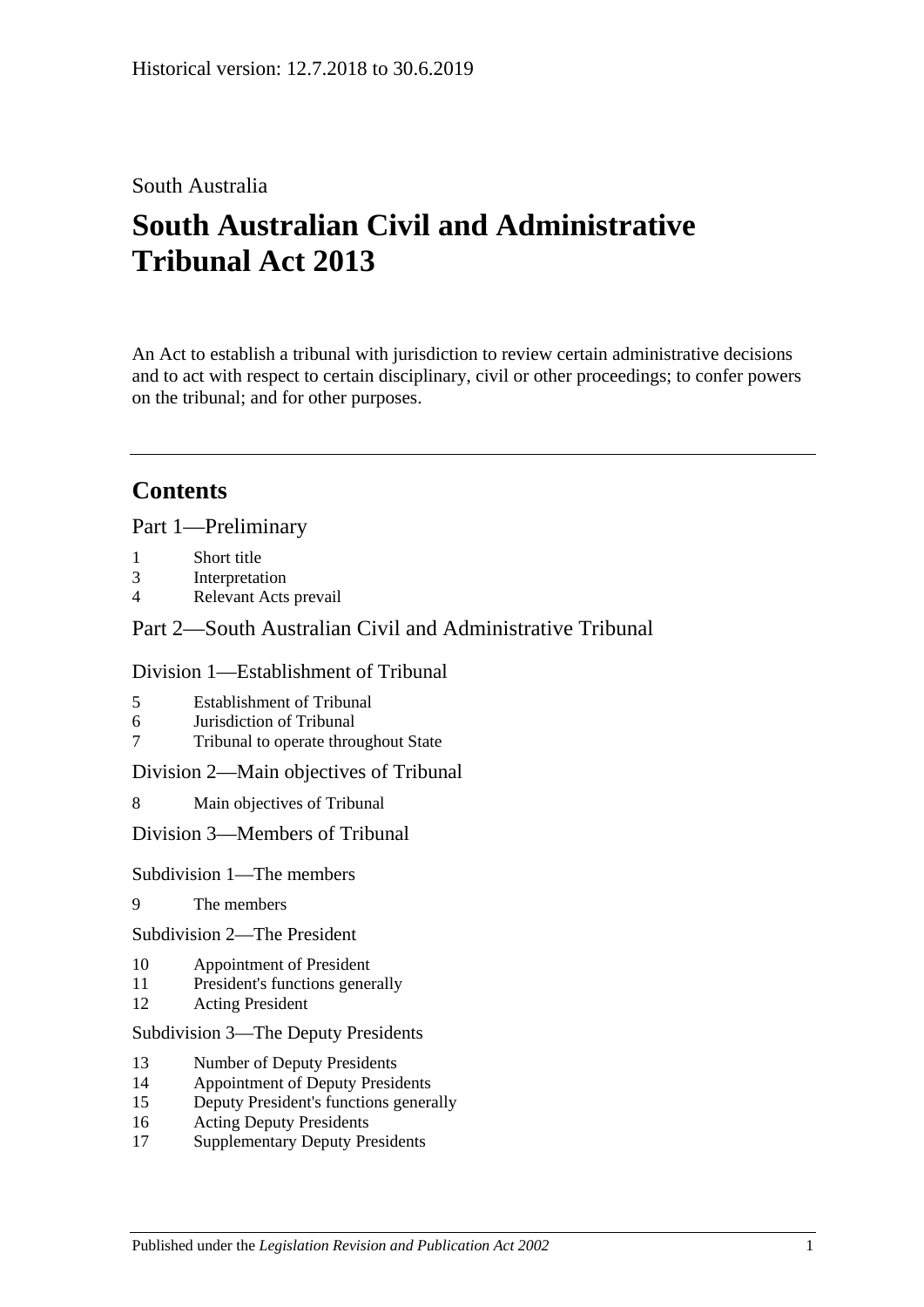Subdivision [4—Magistrates](#page-13-1)

18 [Magistrates](#page-13-2)

Subdivision [5—Senior members and ordinary members](#page-14-0)

- 19 [Appointment of senior members and](#page-14-1) ordinary members
- 20 [Member ceasing to hold office and suspension](#page-15-0)
- 21 [Supplementary members](#page-16-0)

Subdivision [6—Assessors](#page-16-1)

22 [Assessors](#page-16-2)

Division [4—Constitution of Tribunal and its decision-making processes](#page-17-0)

- 23 [Constitution of Tribunal](#page-17-1)
- 24 [Who presides at proceedings of Tribunal](#page-18-0)
- 25 [Decision if 2 or more members constitute Tribunal](#page-19-0)
- 26 [Determination of questions of law](#page-19-1)

#### Division [5—Related matters](#page-19-2)

- 27 [Streams](#page-19-3)
- 28 [Validity of acts of Tribunal](#page-19-4)
- 29 [Disclosure of interest by members of Tribunal](#page-19-5)
- 30 [Delegation](#page-20-0)

#### Part [3—Jurisdiction](#page-20-1)

#### Division [1—Preliminary](#page-20-2)

- 31 [Sources of jurisdiction](#page-20-3)
- 32 [Kinds of jurisdiction](#page-20-4)

#### Division [2—Original jurisdiction](#page-21-0)

33 [Original jurisdiction](#page-21-1)

#### Division [3—Review jurisdiction](#page-21-2)

- 34 [Decisions within review jurisdiction](#page-21-3)<br>35 Decision-maker must assist Tribunal
- 35 [Decision-maker must assist Tribunal](#page-22-0)
- 36 [Effect of review proceedings on decision being reviewed](#page-23-0)
- 37 [Decision on review](#page-23-1)
- 38 [Tribunal may invite decision-maker to reconsider decision](#page-24-0)

### [Part 3A—Diversity proceedings](#page-25-0)

- 38A [Interpretation](#page-25-1)
- 38B [Transfer of applications involving federal diversity jurisdiction to Magistrates Court](#page-25-2)
- 38C [Magistrates Court proceedings, jurisdiction, powers and functions etc](#page-26-0)
- 38D [Modifications of certain functions, powers and](#page-26-1) procedures etc
- 38E [Compulsory conferences](#page-27-0)
- 38F [References to Tribunal in other Acts or regulations](#page-27-1)
- 38G [Bailiffs](#page-27-2)
- 38H [Relationship of this Part to this Act and other laws](#page-27-3)
- 38I [Enforcement, variation or revocation of purported orders](#page-27-4)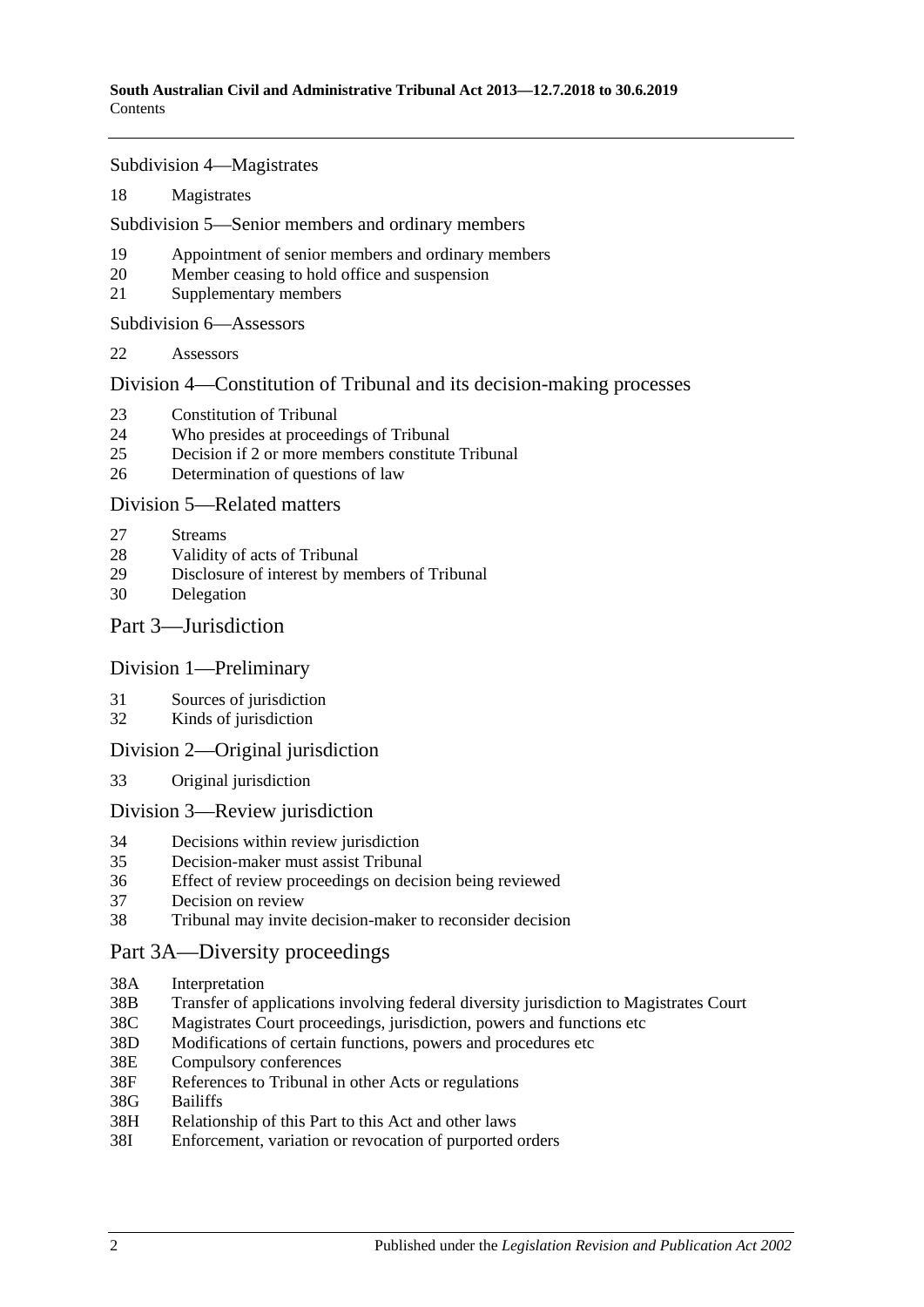### Part [4—Principles, powers and procedures](#page-28-0)

#### Division [1—Principles governing hearings](#page-28-1)

[Principles governing hearings](#page-28-2)

#### Division [2—Evidentiary powers](#page-29-0)

- [Power to require person to give evidence or to produce evidentiary material](#page-29-1)
- [Entry and inspection of property](#page-30-0)
- [Expert reports](#page-30-1)

#### Division [3—Procedures](#page-30-2)

- [Practice and procedure generally](#page-30-3)
- [Directions for conduct of proceedings](#page-31-0)
- [Consolidating and splitting proceedings](#page-31-1)
- [More appropriate forum](#page-32-0)
- [Dismissing proceedings on withdrawal or for want of prosecution](#page-32-1)
- [Frivolous, vexatious or improper proceedings](#page-32-2)
- [Proceedings being conducted to cause disadvantage](#page-32-3)

#### Division [4—Conferences, mediation and settlement](#page-33-0)

- [Conferences](#page-33-1)
- [Mediation](#page-35-0)
- [Settling proceedings](#page-35-1)

#### Division [5—Parties](#page-36-0)

- [Parties](#page-36-1)
- [Person may be joined as party](#page-36-2)
- [Intervening](#page-37-0)

#### Division [6—Representation](#page-37-1)

#### [Representation](#page-37-2)

#### Division [7—Costs](#page-37-3)

- [Costs](#page-37-4)
- [Costs—related matters](#page-38-0)

#### Division [8—Other procedural and related provisions](#page-38-1)

- [Sittings](#page-38-2)
- [Hearings in public](#page-38-3)
- [Preserving subject matter of proceedings](#page-39-0)
- [Security as to costs etc](#page-40-0)
- [Interlocutory orders](#page-40-1)
- [Conditional, alternative and ancillary orders and directions](#page-40-2)
- [Special referees](#page-40-3)
- [Relief from time limits](#page-41-0)
- [Electronic hearings and proceedings without hearings](#page-41-1)
- [Completion of part-heard matters](#page-41-2)
- [Other claims of privilege](#page-41-3)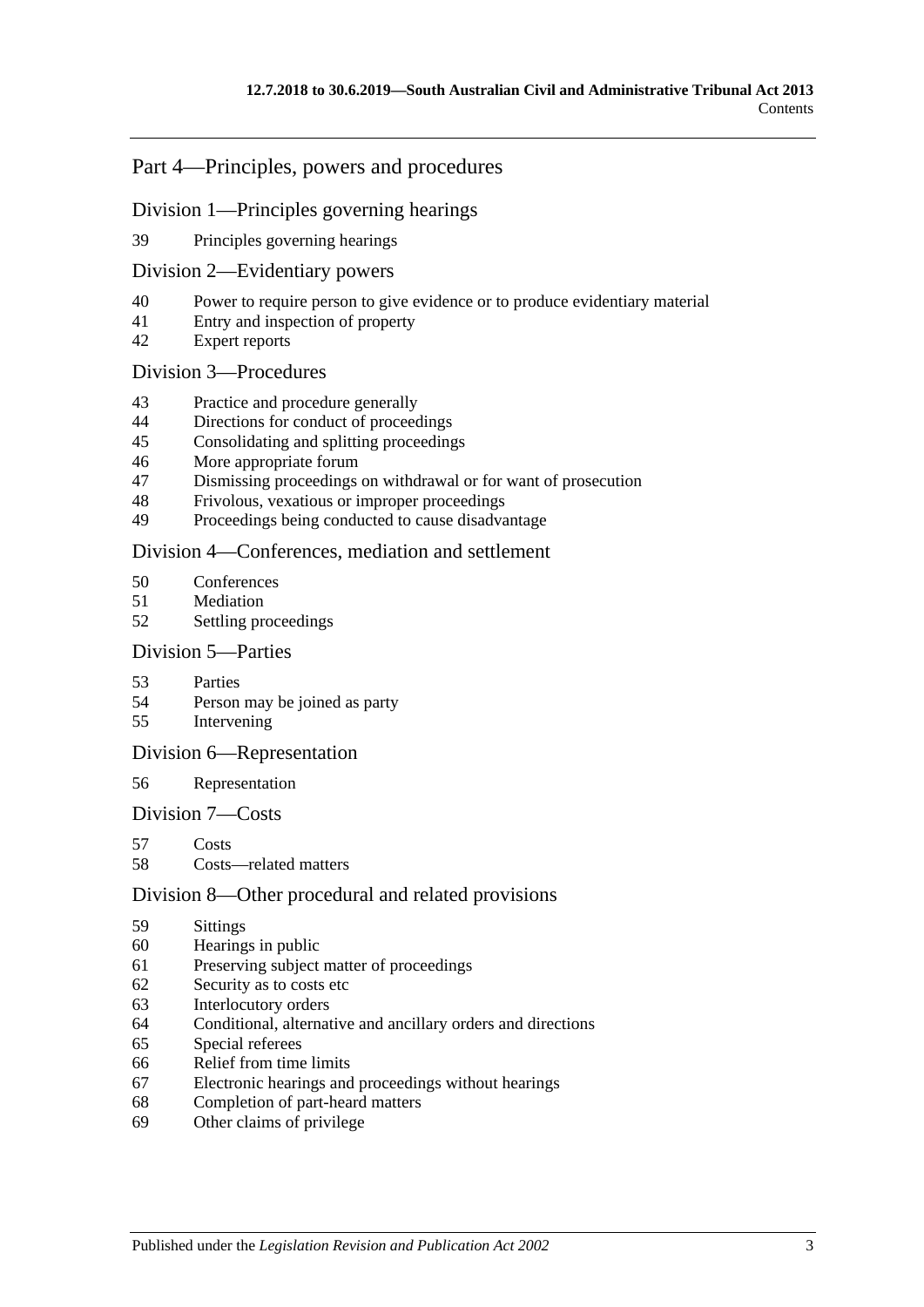### Part [5—Reviews and appeals](#page-41-4)

#### Division [1—Internal reviews](#page-41-5)

[Internal reviews](#page-41-6)

#### Division [2—Appeals](#page-42-0)

[Appeals](#page-42-1)

#### Division [3—Related matters](#page-43-0)

- [Reservation of questions of law](#page-43-1)
- [Effect of review or appeal on decision](#page-44-0)

#### Part [6—Staff](#page-44-1)

#### Division [1—Registrars](#page-44-2)

- [Registrars](#page-44-3)
- [Functions of registrars](#page-45-0)
- [Delegation](#page-45-1)

#### Division [2—Other staff of Tribunal](#page-45-2)

[Other staff of Tribunal](#page-45-3)

#### Division [3—Use of services or staff](#page-46-0)

[Use of services or staff](#page-46-1)

#### Part [7—Miscellaneous](#page-46-2)

- [Immunities](#page-46-3)
- [Protection from liability for torts](#page-46-4)
- [Protection for compliance with Act](#page-46-5)
- [Alternative orders and relief](#page-47-0)
- [Power to cure irregularities](#page-47-1)
- [Correcting mistakes](#page-47-2)
- [Tribunal may review its decision if person was absent](#page-47-3)
- [Tribunal may authorise person to take evidence](#page-48-0)
- [Miscellaneous provisions relating to legal process and service](#page-48-1)
- [Proof of decisions and orders of Tribunal](#page-49-0)
- [Enforcement of decisions and orders of Tribunal](#page-49-1)
- 89A [Bailiffs](#page-49-2)<br>90 Accessi
- [Accessibility of evidence](#page-49-3)
- [Costs of proceedings](#page-50-0)
- [Annual report](#page-50-1)
- [Additional reports](#page-50-2)
- 93A [Disrupting proceedings of Tribunal](#page-51-0)
- 93B [False or misleading statements](#page-51-1)
- [Rules](#page-51-2)
- [Regulations](#page-52-0)<br>96 Review
- **[Review](#page-53-0)**

#### [Legislative history](#page-54-0)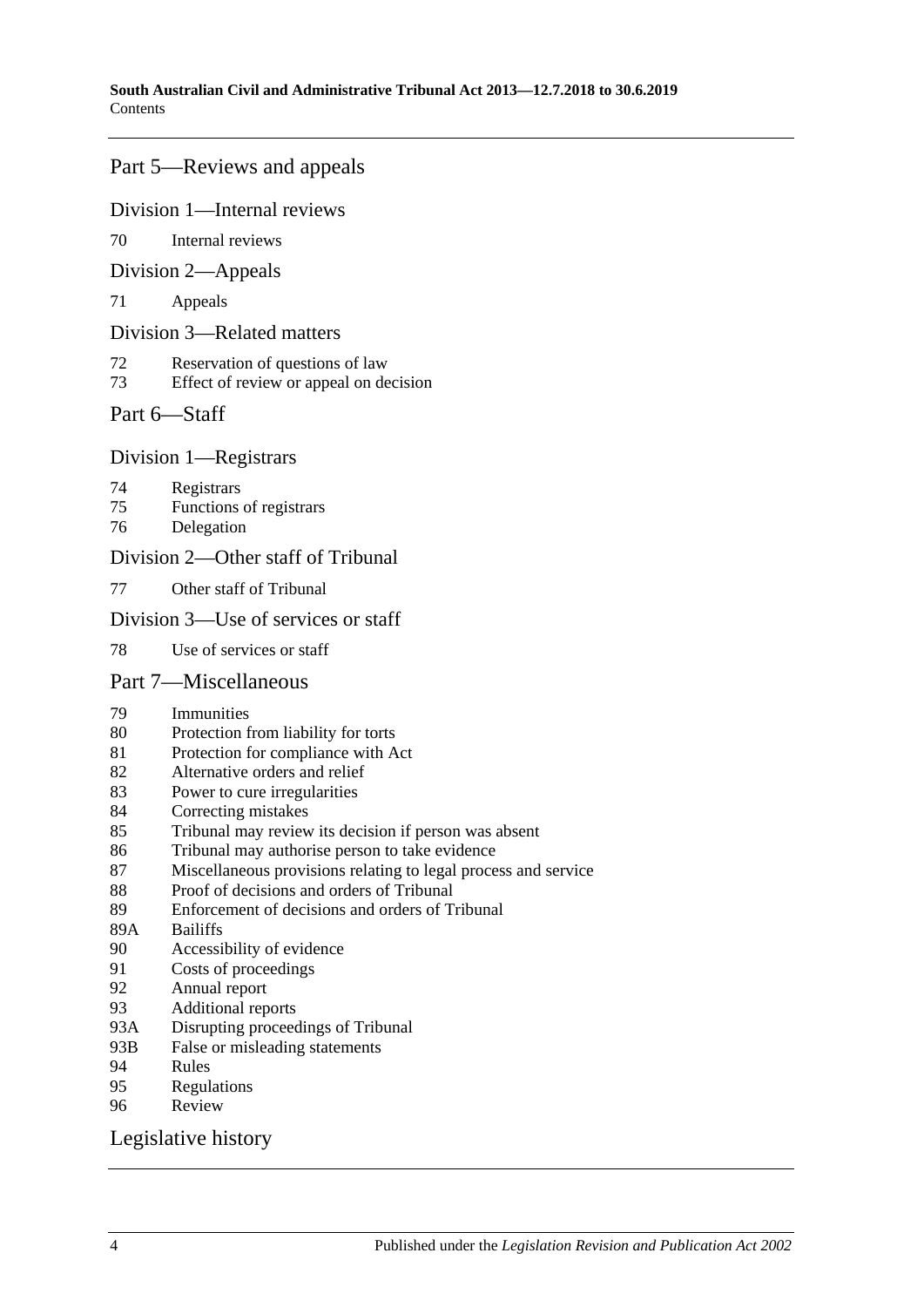### <span id="page-4-0"></span>**The Parliament of South Australia enacts as follows:**

# **Part 1—Preliminary**

### <span id="page-4-1"></span>**1—Short title**

This Act may be cited as the *South Australian Civil and Administrative Tribunal Act 2013*.

### <span id="page-4-2"></span>**3—Interpretation**

(1) In this Act, unless the contrary intention appears—

*appear*, at a hearing, means to appear in person or participate in a way allowed under this Act or a relevant Act;

#### *applicant* means—

- (a) in the context of the Tribunal's review jurisdiction, the person who—
	- (i) applies to the Tribunal for a review; or
	- (ii) otherwise brings a matter before the Tribunal; or
	- (iii) requests, requires, or otherwise seeks that a matter be referred to, or otherwise be brought before, the Tribunal; and
- (b) in any other context, the person who—
	- (i) brings a matter before the Tribunal; or
	- (ii) requests, requires, or otherwise seeks that a matter be referred to, or otherwise brought before, the Tribunal,

except that, unless and to the extent that the rules otherwise provide, it does not include a person who is required by this Act or a relevant Act to refer a matter to the Tribunal, or otherwise bring a matter before the Tribunal, as sought by another person;

*decision*, of the Tribunal, includes a direction, determination or order of the Tribunal but, in prescribed circumstances, does not include an interlocutory direction, determination or order;

*decision-maker*—see section 34(2a);

*Department* means the administrative unit of the Public Service that is, under the Minister, responsible for the administration of this Act;

*Deputy President* means a Deputy President of the Tribunal;

*District Court* means the District Court of South Australia;

*evidentiary material* includes any document, object or substance of evidentiary value in proceedings before the Tribunal and includes any other document, object or substance that should, in the opinion of the Tribunal, be produced for the purpose of enabling the Tribunal to determine whether or not it has evidentiary value;

#### *legally qualified member* means—

- (a) a Presidential member; or
- (b) a magistrate who is a member of the Tribunal; or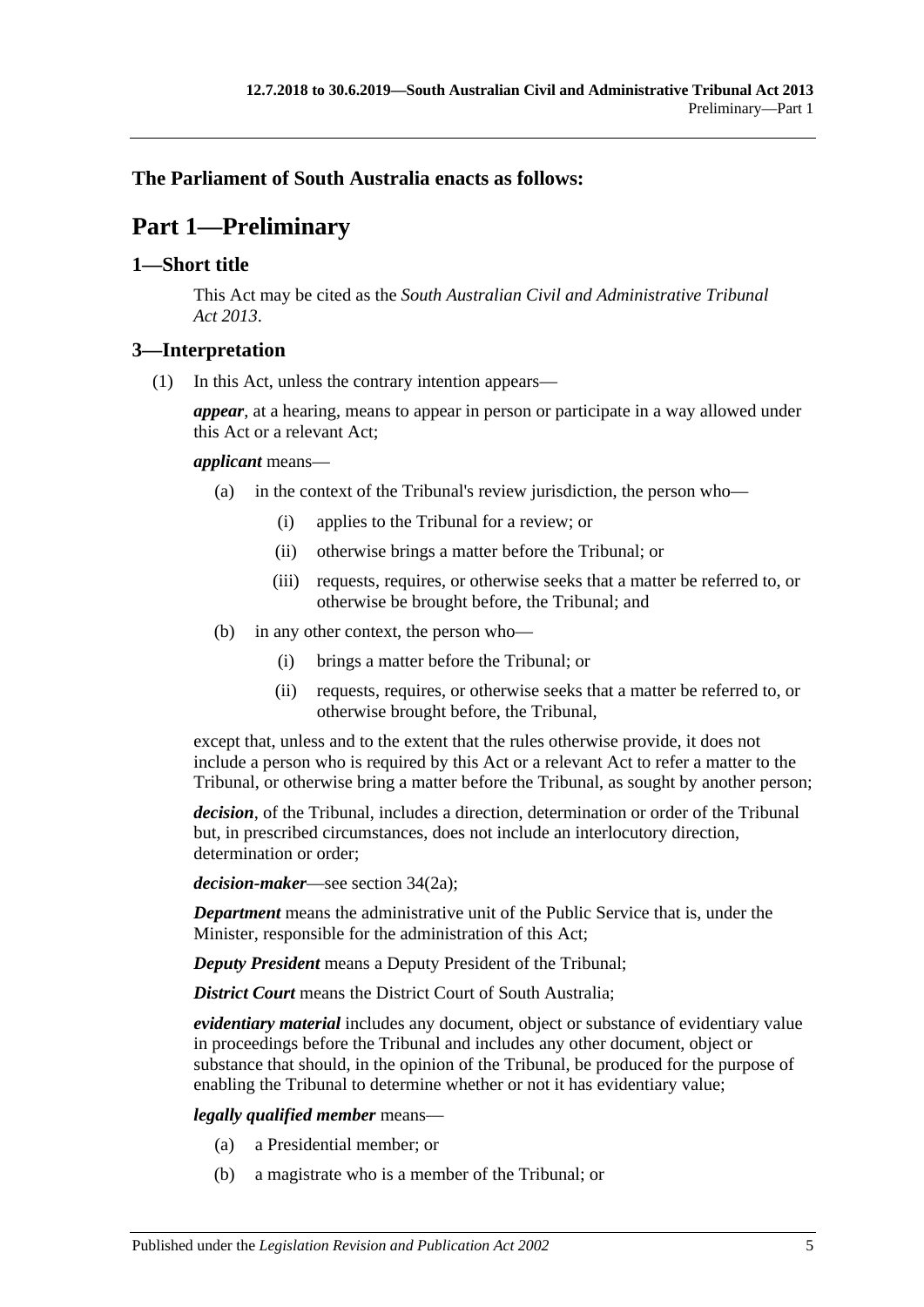(c) another member of the Tribunal who is a legal practitioner of at least 5 years standing;

*Magistrates Court* means the Magistrates Court of South Australia;

*monetary order* means an order of the Tribunal requiring the payment of money and includes—

- (a) an order made for the payment of a fine or other pecuniary penalty; and
- (b) an order as to the payment of any costs; and
- (c) an order for the payment of compensation for breach of an Act;

*ordinary member* means a person holding office as an ordinary member of the Tribunal;

*original jurisdiction* of the Tribunal—see Part [3 Division](#page-21-0) 2;

*President* means the President of the Tribunal;

*Presidential member* means the President or a Deputy President of the Tribunal;

*registrar* means the Registrar or a Deputy Registrar of the Tribunal;

*relevant Act* means an Act which confers jurisdiction on the Tribunal;

*reviewable decision*—see section 34(2);

*review jurisdiction* of the Tribunal—see Part [3 Division](#page-21-2) 3;

*rules* means the rules of the Tribunal in force under this Act;

*senior member* means a person holding office as a senior member of the Tribunal;

*Tribunal* means the South Australian Civil and Administrative Tribunal established by this Act.

- (2) If under a relevant Act a person's failure or omission to do something is reviewable under this Act as a decision—
	- (a) this Act applies as if that person had made that decision; and
	- (b) any provision of the relevant Act as to when the decision is taken to have been made has effect.
- (3) The members of the staff of the Tribunal are—
	- (a) the registrars; and
	- (b) the other members of staff appointed or made available for the purposes of the Tribunal under this Act.
- (4) The officers of the Tribunal are—
	- (a) the registrars; and
	- (b) members of the staff of the Tribunal who are designated as officers of the Tribunal by the Registrar of the Tribunal; and
	- (c) other persons who are designated as officers of the Tribunal under this Act.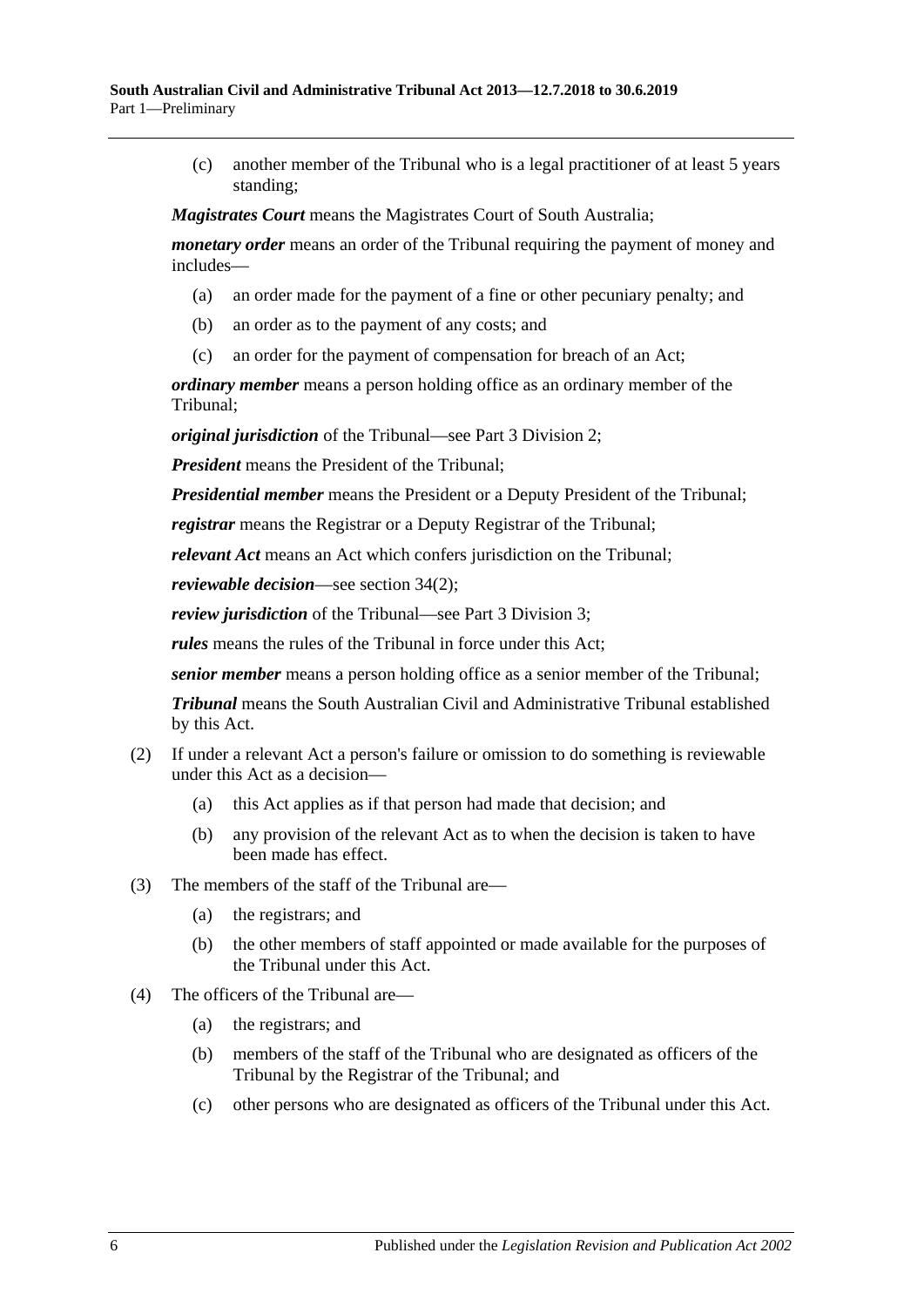### <span id="page-6-0"></span>**4—Relevant Acts prevail**

Subject to [Part 3A,](#page-25-0) if there is an inconsistency between this Act and a relevant Act, the relevant Act prevails to the extent of the inconsistency.

## <span id="page-6-1"></span>**Part 2—South Australian Civil and Administrative Tribunal**

### <span id="page-6-2"></span>**Division 1—Establishment of Tribunal**

### <span id="page-6-3"></span>**5—Establishment of Tribunal**

The *South Australian Civil and Administrative Tribunal* is established.

### <span id="page-6-4"></span>**6—Jurisdiction of Tribunal**

The Tribunal has the jurisdiction described in [Part](#page-20-1) 3.

### <span id="page-6-5"></span>**7—Tribunal to operate throughout State**

- (1) The Tribunal is to facilitate access to its services throughout the State and may sit at any place (either within or outside the State).
- (2) Registries of the Tribunal will be at the places determined by the President after consultation with the Minister.

## <span id="page-6-6"></span>**Division 2—Main objectives of Tribunal**

### <span id="page-6-7"></span>**8—Main objectives of Tribunal**

- (1) The main objectives of the Tribunal in dealing with matters within its jurisdiction are—
	- (a) in the exercise of its jurisdiction, to promote the best principles of public administration, including—
		- (i) independence in decision-making; and
		- (ii) natural justice and procedural fairness; and
		- (iii) high-quality, consistent decision-making; and
		- (iv) transparency and accountability in the exercise of statutory functions, powers and duties; and
	- (b) to be accessible by being easy to find and easy to access, and to be responsive to parties, especially people with special needs; and
	- (c) to ensure that applications are processed and resolved as quickly as possible while achieving a just outcome, including by resolving disputes through high-quality processes and the use of mediation and alternative dispute resolution procedures wherever appropriate; and
	- (d) to keep costs to parties involved in proceedings before the Tribunal to a minimum insofar as is just and appropriate; and
	- (e) to use straightforward language and procedures (including, insofar as is reasonably practicable and appropriate, by using simple and standardised forms); and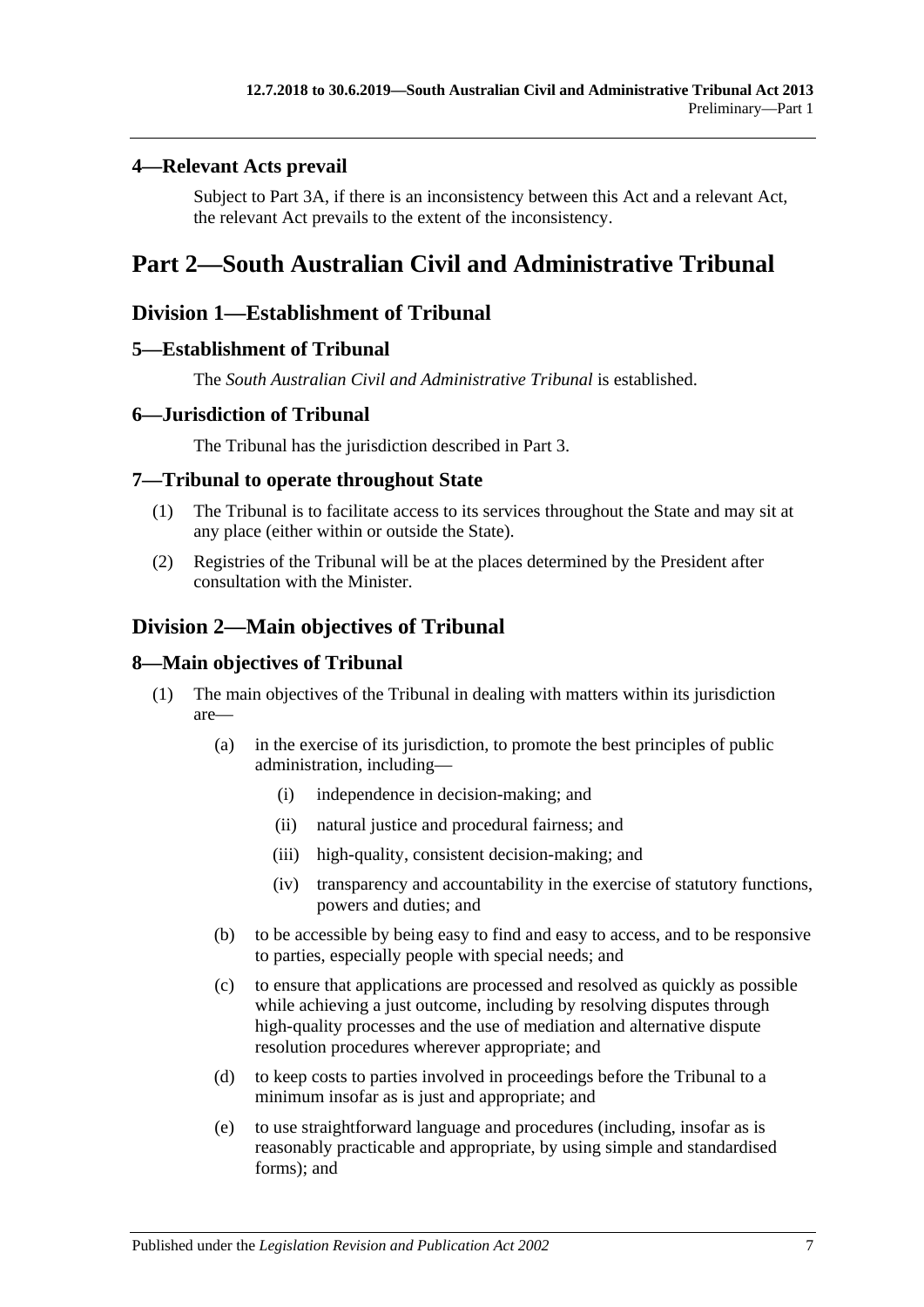- (f) to act with as little formality and technicality as possible, including by informing itself in such manner as the Tribunal thinks fit; and
- (g) to be flexible in the way in which the Tribunal conducts its business and to adjust its procedures to best fit the circumstances of a particular case or a particular jurisdiction.
- (2) In connection with the conferral and exercise of its jurisdiction the Tribunal should, in relation to these objectives, consult from time to time with such agencies, organisations or bodies as it thinks appropriate.

## <span id="page-7-1"></span><span id="page-7-0"></span>**Division 3—Members of Tribunal**

### **Subdivision 1—The members**

#### <span id="page-7-2"></span>**9—The members**

The members of the Tribunal are—

- (a) the President; and
- (b) the Deputy President or Deputy Presidents; and
- (c) the magistrates who are designated as members of the Tribunal under this Act; and
- (d) the senior members; and
- (e) the ordinary members; and
- (f) assessors.

### <span id="page-7-3"></span>**Subdivision 2—The President**

#### <span id="page-7-4"></span>**10—Appointment of President**

- (1) The President of the Tribunal will be a judge of the Supreme Court appointed by the Governor, by proclamation, to be the President of the Tribunal.
- <span id="page-7-5"></span>(2) The appointment of a judge of the Supreme Court as President of the Tribunal does not affect—
	- (a) the judge's tenure of office or status as a judge; or
	- (b) the payment of the judge's salary or allowances as a judge (subject to the operation of [subsection](#page-8-1) (6)); or
	- (c) the ability of the person to do anything in the person's capacity as a judge (including as to the exercise of the jurisdiction of the Supreme Court); or
	- (d) any other right or privilege that the judge has as a judge.
- <span id="page-7-6"></span>(3) Service in the office of President of the Tribunal is taken, for all purposes, to constitute service as a judge of the Supreme Court.
- (4) The appointment of a judge as the President of the Tribunal will be for a term of 5 years (and the person is eligible for reappointment at the expiration of a term of office).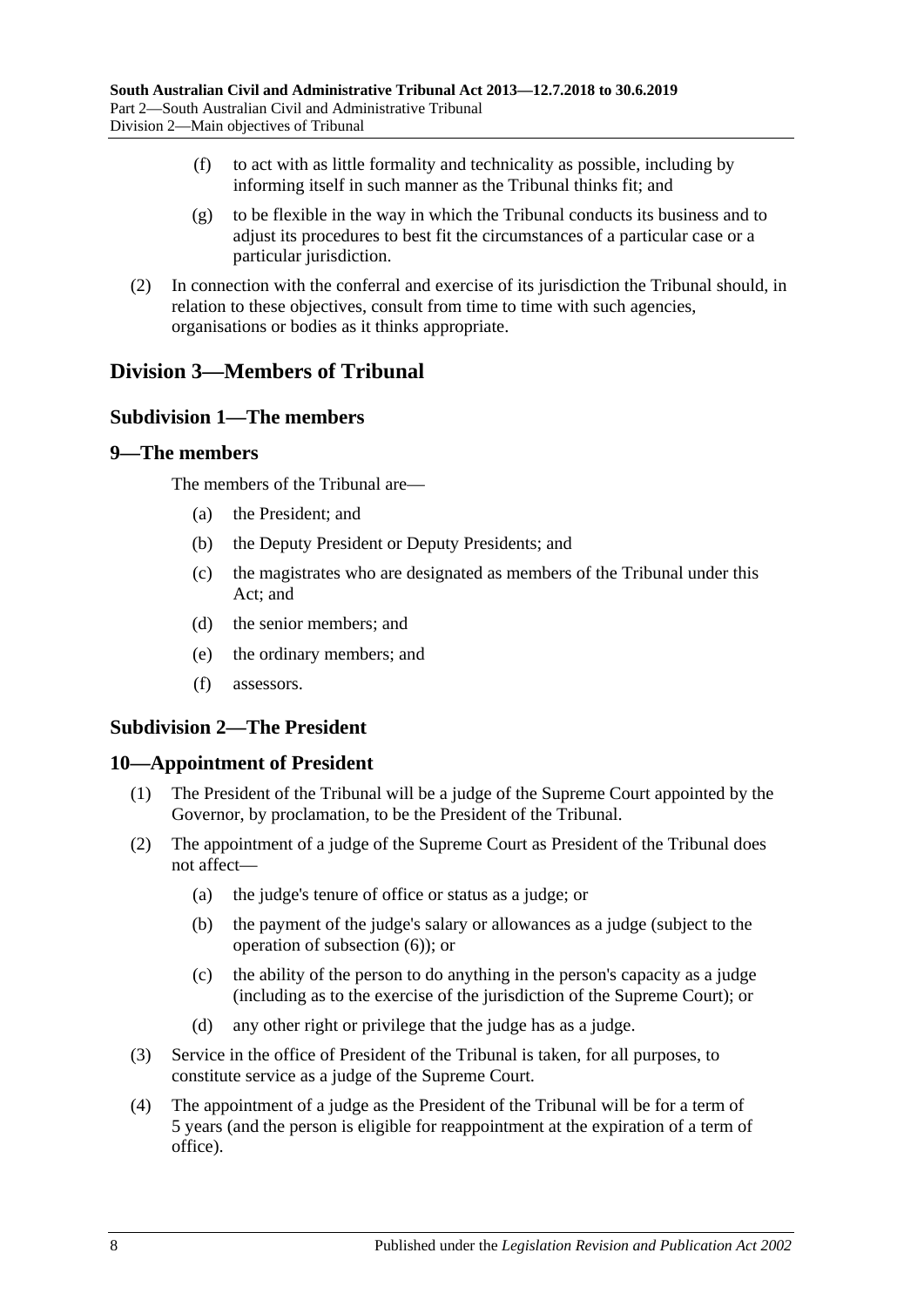- <span id="page-8-2"></span>(5) Subject to [subsections](#page-7-5) (2) and [\(3\),](#page-7-6) an appointment may be subject to conditions determined by the Governor.
- <span id="page-8-1"></span>(6) Without limiting [subsection](#page-8-2) (5), the Remuneration Tribunal may determine that the President's salary or allowances as a judge will have an additional component on account of holding office under this Act (and the jurisdiction to make such a determination is conferred on the Remuneration Tribunal by this Act).
- (7) Any salary or allowances payable as an additional component of remuneration under [subsection](#page-8-1) (6) cannot be reduced during the person's term of office as President.
- <span id="page-8-5"></span><span id="page-8-4"></span><span id="page-8-3"></span>(8) A person ceases to be the President of the Tribunal if—
	- (a) the person ceases to be a judge of the Supreme Court; or
	- (b) the person, with the approval of the Governor, resigns as President by written notice to the Attorney-General; or
	- (c) the person completes a term of office and is not reappointed; or
	- (d) the appointment is revoked by the Governor, on the recommendation of the Attorney-General, for—
		- (i) mental or physical incapacity to carry out duties satisfactorily; or
		- (ii) neglect of duty; or
		- (iii) dishonourable conduct; or
	- (e) the person dies.
- (9) Nothing under [subsection](#page-8-3) (8)(b), [\(c\)](#page-8-4) or [\(d\)](#page-8-5) affects the person's tenure or status as a judge.
- (10) Before the Governor makes a proclamation under this section, the Attorney-General must consult with the Chief Justice.

### <span id="page-8-0"></span>**11—President's functions generally**

- (1) The President of the Tribunal has the functions conferred on the President under this Act or any other Act.
- (2) The functions of the President include—
	- (a) participating as a member of the Tribunal; and
	- (b) having primary responsibility for the administration of the Tribunal; and
	- (c) managing the business of the Tribunal, including by ensuring that the Tribunal operates efficiently and effectively and continually improves the way in which it carries out its functions; and
	- (d) providing leadership and guidance to the Tribunal and engendering cohesiveness and collaboration amongst the members and staff of the Tribunal; and
	- (e) giving directions about the practices and procedures to be followed by the Tribunal; and
	- (f) developing and implementing performance standards and setting benchmarks for the Tribunal; and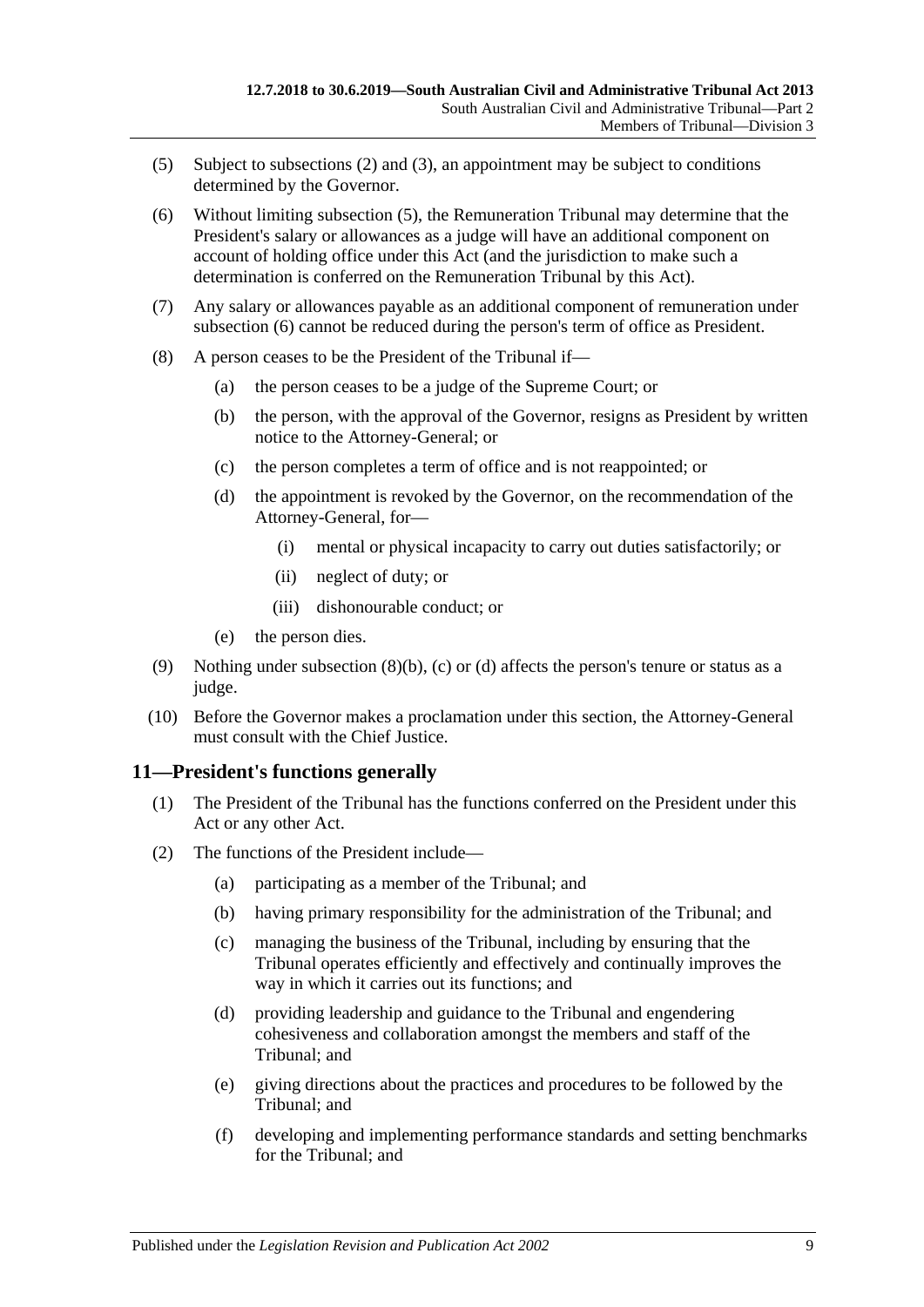- (g) being responsible for promoting the training, education and professional development of members of the Tribunal; and
- (h) overseeing the proper use of the resources of the Tribunal; and
- (i) providing advice about—
	- (i) the membership of the Tribunal; and
	- (ii) the operations and activities of the Tribunal.
- (3) The President may do all things necessary or convenient to be done in the performance of the President's functions.
- (4) In the performance of the President's functions, the President is not subject to direction or control by the Minister.

#### <span id="page-9-0"></span>**12—Acting President**

- (1) If there is a vacancy in the office of President or the President is absent or for any other reason is unable to perform the functions of office, the Governor may, by proclamation, appoint a person to act as President of the Tribunal for a period not exceeding 6 months.
- (2) The Governor may only appoint—
	- (a) a Deputy President; or
	- (b) a judge of the Supreme Court or the District Court,

to act as President.

- (3) However, the Governor may not appoint a person acting as a Deputy President to act as President unless the person is a judge of the District Court.
- (4) A person appointed to act as a President—
	- (a) has all the functions of the President; and
	- (b) is taken to be the President for all purposes related to this Act or a relevant Act.
- (5) A person appointed to act as President is, for the period of his or her appointment, entitled to be paid additional salary and allowances to ensure that his or her salary and allowances equal the salary and allowances payable to a President of the Tribunal.
- (6) The Governor may, by further proclamation—
	- (a) extend or renew an appointment under this section; or
	- (b) revoke an appointment under this section.
- (7) Before the Governor makes a proclamation under this section, the Attorney-General must consult with—
	- (a) the Chief Justice; and
	- (b) if the proclamation relates to a judge of the District Court—the Chief Judge.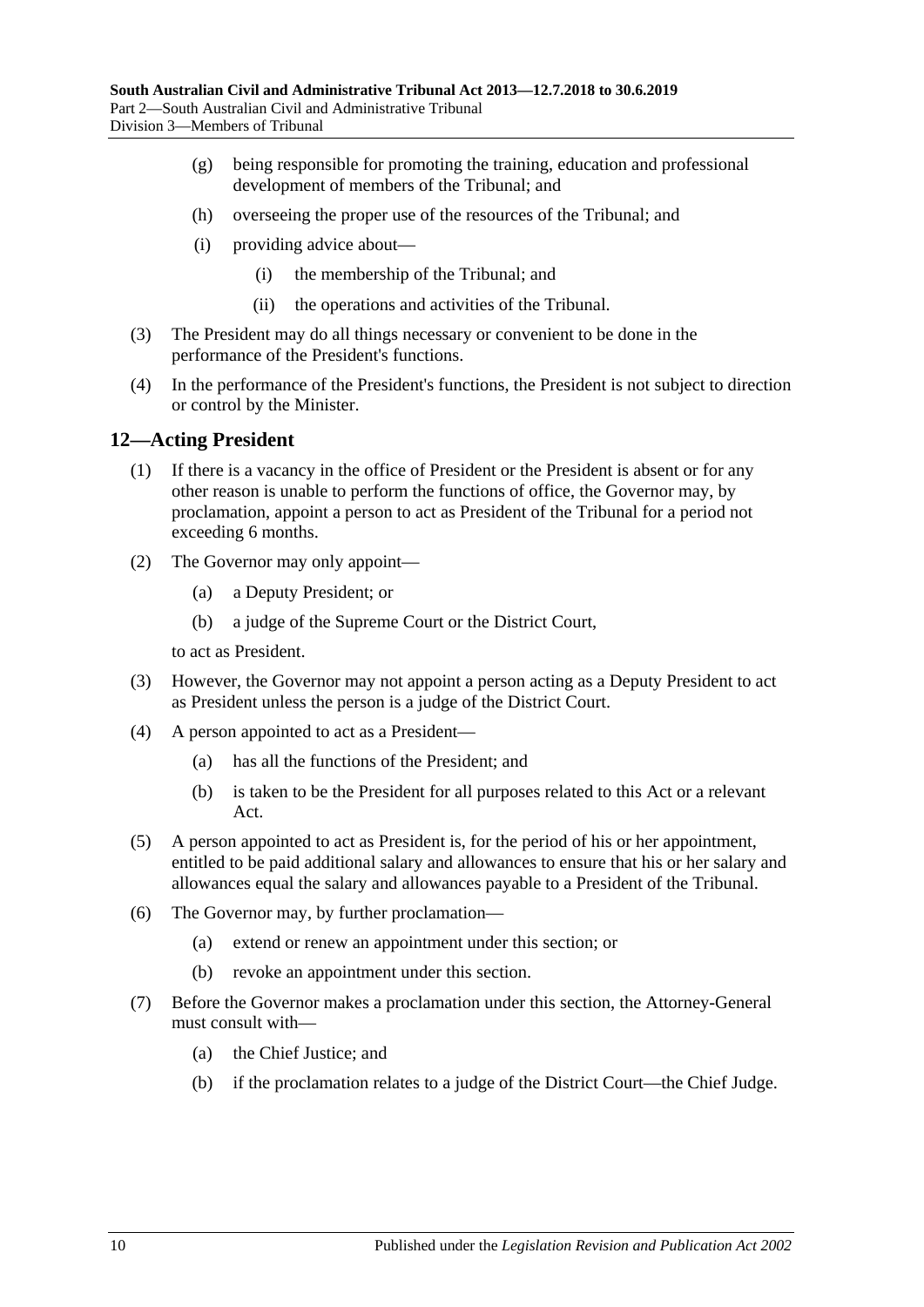### <span id="page-10-0"></span>**Subdivision 3—The Deputy Presidents**

### <span id="page-10-1"></span>**13—Number of Deputy Presidents**

There will be at least 1 Deputy President of the Tribunal.

### <span id="page-10-2"></span>**14—Appointment of Deputy Presidents**

- <span id="page-10-3"></span>(1) A Deputy President will be—
	- (a) a judge of the District Court appointed by the Governor, by proclamation, to be a Deputy President of the Tribunal; or
	- (b) a person who is eligible for appointment as a judge of the District Court appointed by the Governor to be a Deputy President of the Tribunal.
- <span id="page-10-8"></span><span id="page-10-5"></span>(2) The appointment of a judge of the District Court as a Deputy President of the Tribunal under [subsection](#page-10-3) (1)(a) does not affect—
	- (a) the judge's tenure of office or status as a judge; or
	- (b) the payment of the judge's salary or allowances as a judge (subject to the operation of [subsection](#page-10-4) (6)); or
	- (c) the ability of the person to do anything in the person's capacity as a judge (including as to the exercise of the jurisdiction of the District Court); or
	- (d) any other right or privilege that the judge has as a judge of the District Court.
- <span id="page-10-6"></span>(3) Service in the office of Deputy President of the Tribunal by a judge of the District Court is taken, for all purposes, to constitute service as a judge of that Court.
- (4) The appointment of a judge as a Deputy President of the Tribunal will be for a period of 5 years (and the person is eligible for reappointment at the expiration of a term of office).
- <span id="page-10-7"></span>(5) Subject to [subsections \(2\)](#page-10-5) and [\(3\),](#page-10-6) an appointment under [subsection](#page-10-3)  $(1)(a)$  may be subject to conditions determined by the Governor.
- <span id="page-10-4"></span>(6) Without limiting [subsection](#page-10-3) (5), in the case of an appointment under subsection  $(1)(a)$ , the Remuneration Tribunal may determine that a Deputy President's salary or allowance as a judge will have an additional component on account of holding office under this Act (and the jurisdiction to make such a determination is conferred on the Remuneration Tribunal by this Act).
- (7) Any salary or allowances payable as an additional component of remuneration under [subsection](#page-10-4) (6) cannot be reduced during the person's term of office as a Deputy President of the Tribunal.
- (8) The appointment of a person as a Deputy President of the Tribunal under [subsection](#page-10-8)  $(1)(b)$ —
	- (a) will be for a term of 5 years (and the person is eligible for reappointment at the expiration of a term of office); and
	- (b) will be on a full-time or part-time basis (and this may be altered from time to time with the agreement of the Attorney-General and the President of the Tribunal).
- <span id="page-10-10"></span><span id="page-10-9"></span>(9) An appointment under [subsection](#page-10-8)  $(1)(b)$  may be subject to conditions determined by the Governor.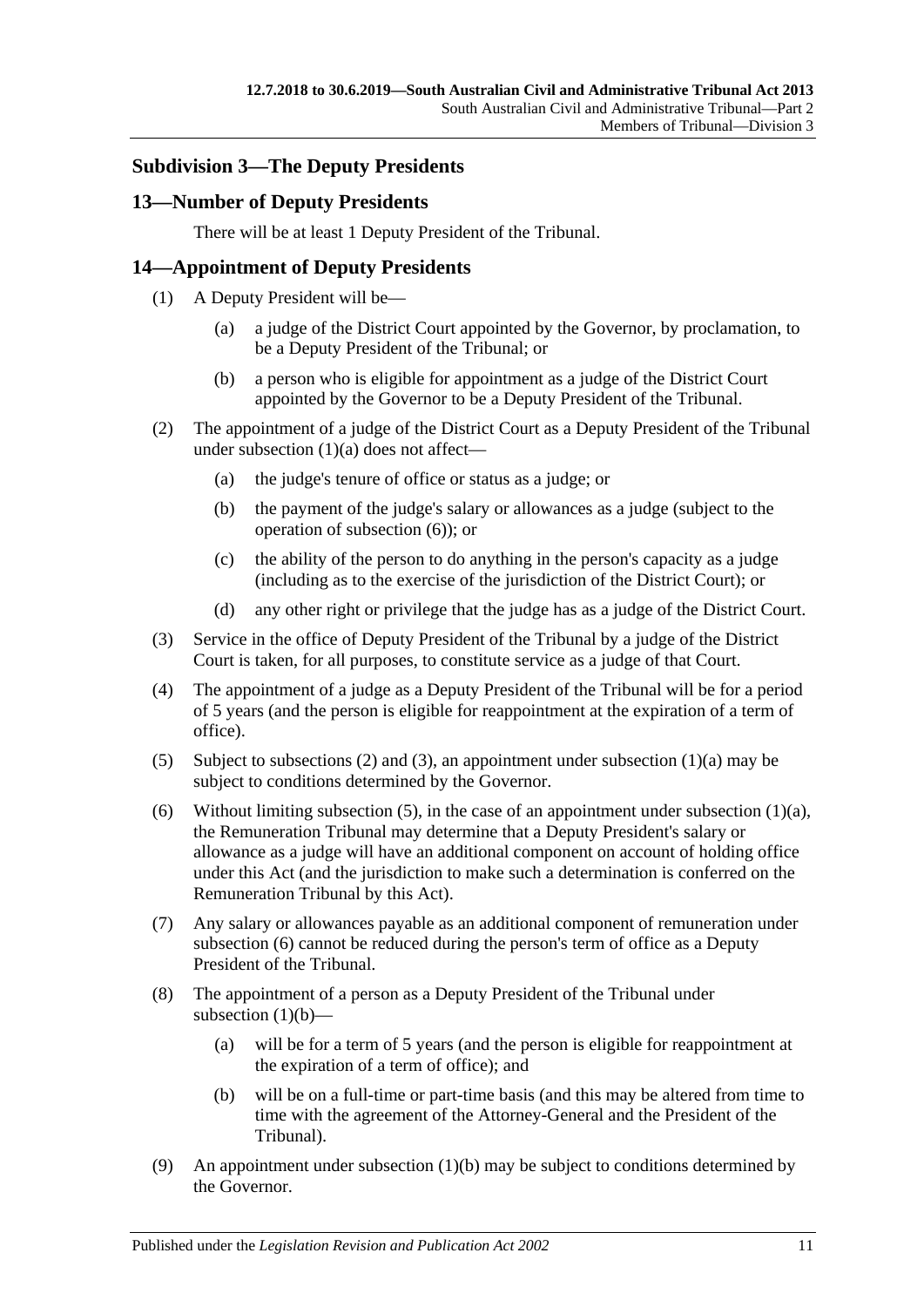- (10) Without limiting [subsection](#page-10-9) (9), in the case of an appointment under [subsection](#page-10-8) (1)(b), the Remuneration Tribunal will determine the salary or allowances to be paid to the person on account of holding office under this Act (and the jurisdiction to make such a determination is conferred on the Remuneration Tribunal by this Act).
- (11) The remuneration of a Deputy President of the Tribunal appointed under [subsection](#page-10-8) (1)(b) (including any salary or allowances) cannot be reduced during the person's term of office as a Deputy President of the Tribunal (unless the reduction is related to a reduction in the person's hours of service over a particular period under an agreement entered into under [subsection](#page-10-10) (8)(b)).
- <span id="page-11-3"></span><span id="page-11-2"></span><span id="page-11-1"></span>(12) A person ceases to be a Deputy President of the Tribunal if
	- (a) in the case of an appointment under [subsection](#page-10-3)  $(1)(a)$ —the person ceases to be a judge of the District Court; or
	- (b) the person resigns as Deputy President by written notice to the Attorney-General; or
	- (c) the person completes a term of office and is not reappointed; or
	- (d) the appointment is revoked by the Governor, on the recommendation of the Attorney-General, for—
		- (i) mental or physical incapacity to carry out duties satisfactorily; or
		- (ii) neglect of duty; or
		- (iii) dishonourable conduct; or
	- (e) the person dies.
- (13) Nothing in [subsection](#page-11-1) (12)(b), [\(c\)](#page-11-2) or [\(d\)](#page-11-3) affects a person's tenure or status as a judge (in the case of an appointment under [subsection](#page-10-3)  $(1)(a)$ ).
- (14) A judge of the District Court may only act under [subsection](#page-11-1) (12)(b) with the approval of the Governor.
- (15) The Attorney-General must consult with the President of the Tribunal before making a recommendation under [subsection](#page-11-3) (12)(d).
- (16) Before the Governor makes a proclamation under this section, the Attorney-General must consult with the Chief Justice and the Chief Judge.

### <span id="page-11-0"></span>**15—Deputy President's functions generally**

- (1) A Deputy President of the Tribunal has the functions conferred on the Deputy President under this Act or any other Act.
- (2) The functions of a Deputy President include—
	- (a) participating as a member of the Tribunal; and
	- (b) assisting the President in the management of the business of the Tribunal; and
	- (c) assisting the President in managing the members of the Tribunal, including in connection with the training, education and professional development of members of the Tribunal; and
	- (d) other functions assigned by the President.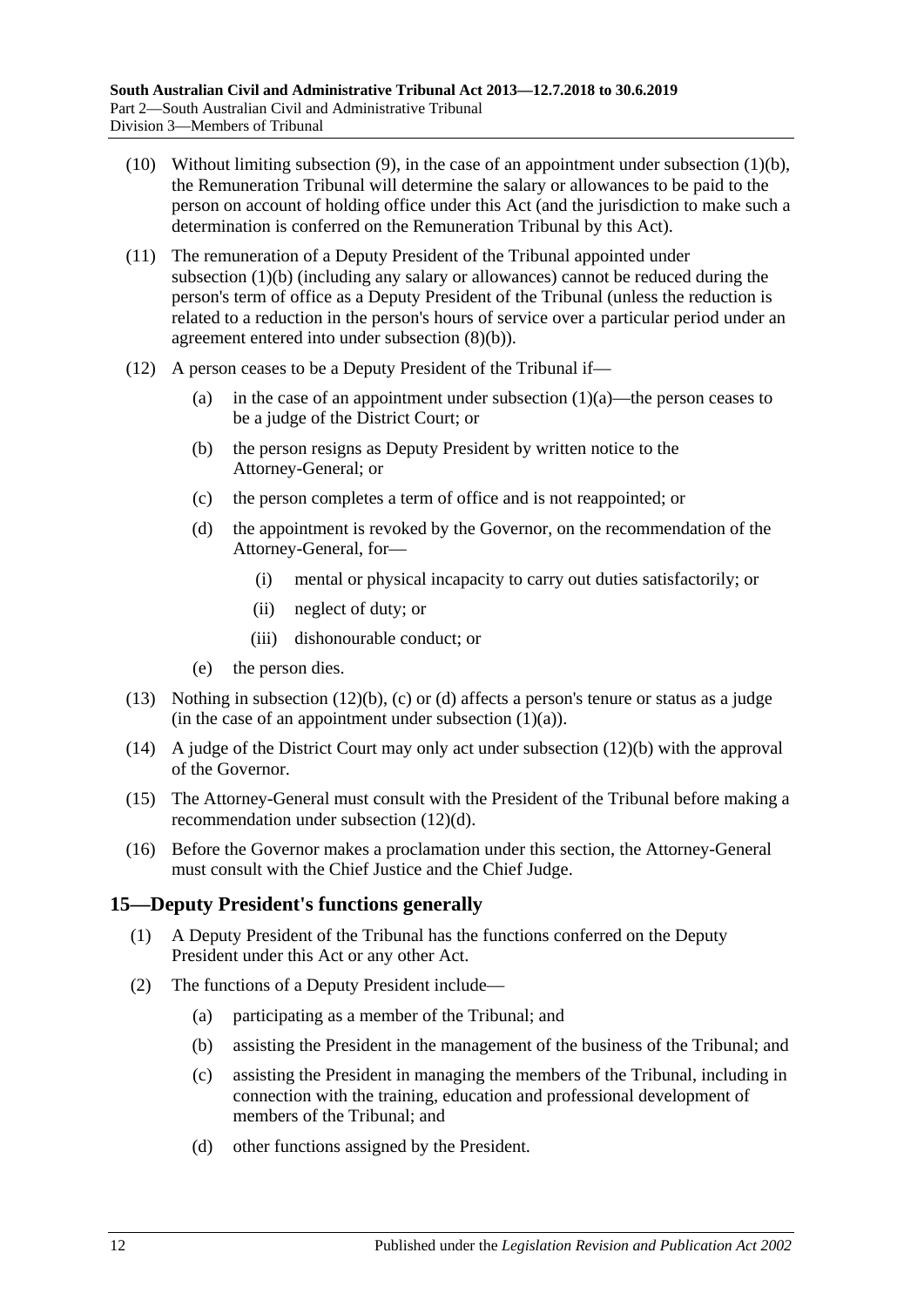- (3) A Deputy President may do all things necessary or convenient to be done in the performance of the Deputy President's functions.
- (4) A Deputy President is subject to the direction of the President in performing the Deputy President's functions, other than adjudicating in the Tribunal.

### <span id="page-12-0"></span>**16—Acting Deputy Presidents**

- (1) If there is a vacancy in an office of Deputy President or a Deputy President is absent or for any other reason is unable to perform the duties of office, the Attorney-General may appoint a person to act as a Deputy President for a period not exceeding 6 months.
- (2) An appointment under this section must be made in writing.
- <span id="page-12-2"></span><span id="page-12-1"></span>(3) The Attorney-General may only appoint—
	- (a) a judge of the District Court; or
	- (b) a person who is eligible for appointment as a judge of the District Court (who may already be a member of the Tribunal on some other basis),

to act as a Deputy President.

- (4) The Attorney-General must consult with the President of the Tribunal before making an appointment under [subsection](#page-12-1) (3) and with the Chief Judge before making an appointment under [subsection](#page-12-2) (3)(a).
- (5) A person appointed to act as a Deputy President—
	- (a) has all the functions of a Deputy President; and
	- (b) is taken to be a Deputy President for all purposes related to this Act or a relevant Act (and the other provisions of this Subdivision apply with any necessary modifications in relation to a person appointed under this section).
- (6) However, if the person appointed to act as a Deputy President is not a judge of the District Court, the person is, for the period of appointment, entitled to be paid any salary or allowances determined by the Attorney-General after consultation with the President of the Tribunal (with a judge of the District Court being paid any salary and allowances of a Deputy President).
- (7) A person appointed to act as a Deputy President may be appointed to act as a Deputy President for a further period—
	- (a) by the Attorney-General, if the appointment is continuous on 1 or more of the person's previous appointments as an acting Deputy President and the total period of continuous appointments does not exceed 6 months; or
	- (b) by the Governor in other circumstances.
- <span id="page-12-3"></span>(8) The Governor may at any time, on the recommendation of the Attorney-General, cancel the appointment of a person to act as a Deputy President.
- (9) Before the Governor acts under [subsection](#page-12-3) (8), the Attorney-General must consult with—
	- (a) the President of the Tribunal (unless the Attorney-General is acting at the request of the President); and
	- (b) if the relevant person is a judge of the District Court—the Chief Judge.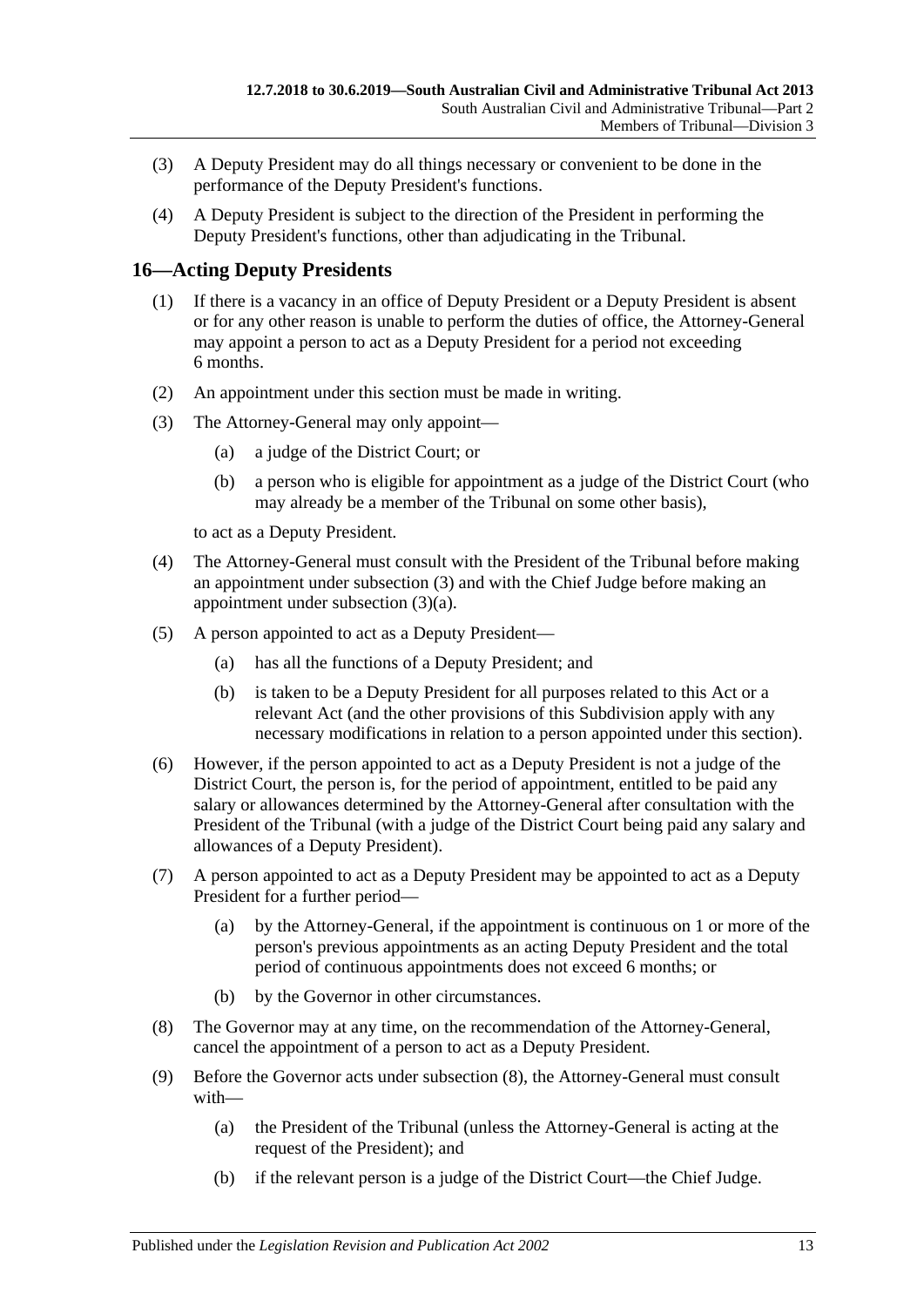### <span id="page-13-0"></span>**17—Supplementary Deputy Presidents**

- (1) Even though there is no vacancy in an office of Deputy President (and any Deputy President is performing the duties of office), the Attorney-General may, on the request of the President of the Tribunal, temporarily appoint a person to act as a supplementary Deputy President of the Tribunal in relation to a particular matter or matters or for a specified period.
- <span id="page-13-3"></span>(2) The Attorney-General may only appoint—
	- (a) a judge of the District Court; or
	- (b) a person who is eligible to act in a judicial office on an auxiliary basis under section 3(2) of the *[Judicial Administration \(Auxiliary Appointments and](http://www.legislation.sa.gov.au/index.aspx?action=legref&type=act&legtitle=Judicial%20Administration%20(Auxiliary%20Appointments%20and%20Powers)%20Act%201988)  [Powers\) Act](http://www.legislation.sa.gov.au/index.aspx?action=legref&type=act&legtitle=Judicial%20Administration%20(Auxiliary%20Appointments%20and%20Powers)%20Act%201988) 1988* (even though office under this Act is not a judicial office under that Act).
- (3) The Attorney-General must consult with the Chief Judge before making an appointment under [subsection](#page-13-3) (2)(a).
- (4) An appointment under this section must be made in writing.
- (5) The person may act as a Deputy President in relation to a matter, or for the period, for which the person is appointed, and when acting under the appointment the person is to be regarded as a Deputy President of the Tribunal for the purposes of this Act and any relevant Act (and the other provisions of this subdivision apply with any necessary modifications in relation to a person appointed under this section).
- (6) However, if a person appointed under this section is not a judge of the District Court, the person is, for the period of appointment, entitled to be paid any salary or allowances determined by the Attorney-General after consultation with the President of the Tribunal (with a judge of the District Court being paid any salary or allowances of a Deputy President).
- (7) A person appointed under this section for a particular period may be appointed to act for a further period by the Attorney-General after consultation with, or at the request of, the President of the Tribunal.
- <span id="page-13-4"></span>(8) The Governor may at any time, on the recommendation of the Attorney-General, cancel the appointment of a person under this section.
- (9) Before the Governor acts under [subsection](#page-13-4) (8), the Attorney-General must consult with—
	- (a) the President of the Tribunal (unless the Attorney-General is acting at the request of the President); and
	- (b) if the relevant person is a judge of the District Court—the Chief Judge.

### <span id="page-13-1"></span>**Subdivision 4—Magistrates**

#### <span id="page-13-5"></span><span id="page-13-2"></span>**18—Magistrates**

(1) Any magistrate holding office under the *[Magistrates Act](http://www.legislation.sa.gov.au/index.aspx?action=legref&type=act&legtitle=Magistrates%20Act%201983) 1983* who is designated by the Governor, by proclamation, as a member of the Tribunal on a recommendation of the Attorney-General will (while he or she continues to hold office as a magistrate) be a member of the Tribunal.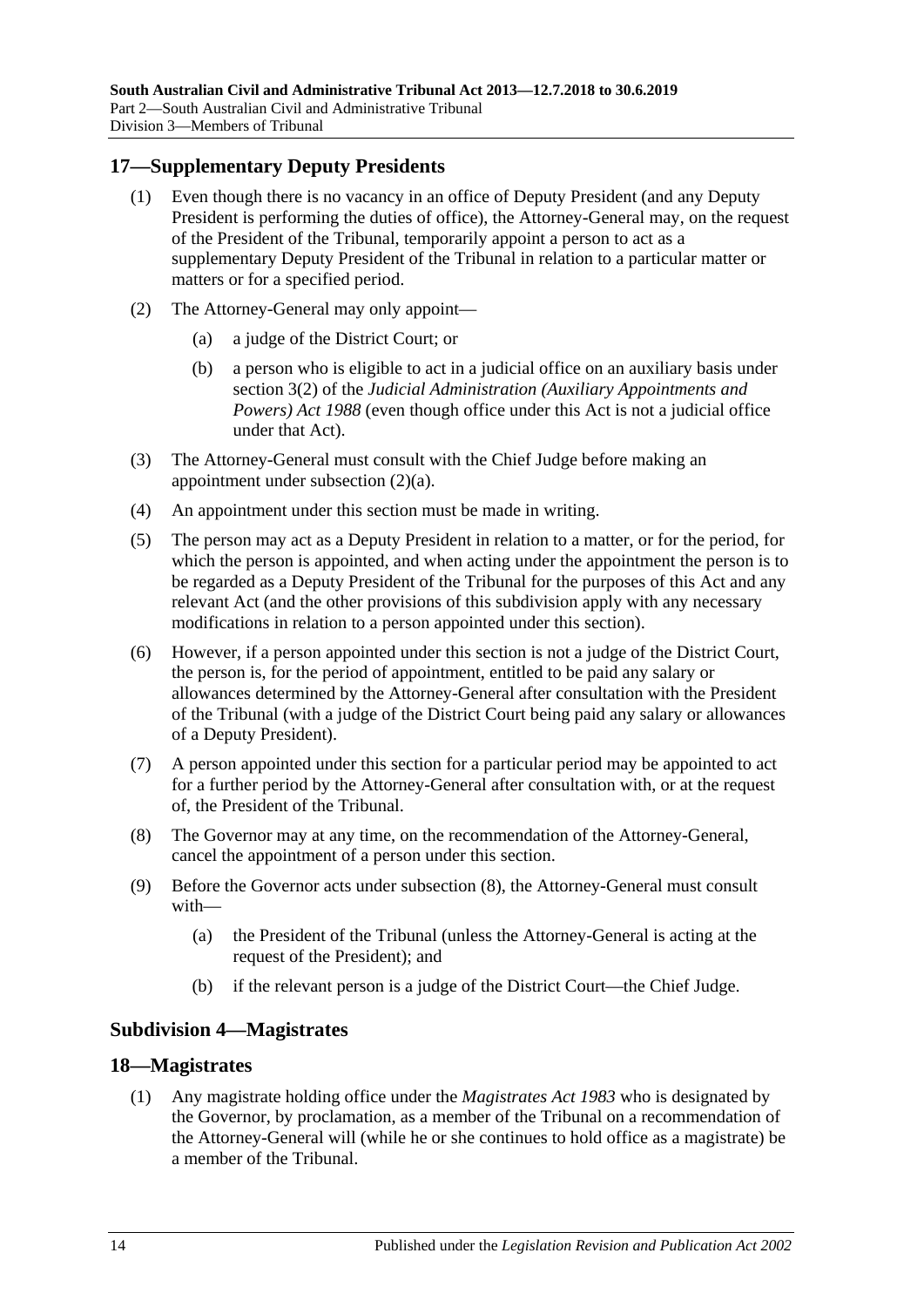- (2) The Attorney-General must consult with the President of the Tribunal and the Chief Magistrate before making a recommendation under [subsection](#page-13-5) (1).
- (3) A magistrate appointed under this section will act as a full-time, part-time or sessional member of the Tribunal under an arrangement established by the President and the Chief Magistrate (being an arrangement that may be varied from time to time).
- (4) The designation of a magistrate under this section does not affect—
	- (a) the magistrate's tenure of office or status as a magistrate; or
	- (b) the payment of the magistrate's salary or allowances as a magistrate; or
	- (c) the ability of the person from doing anything in the person's capacity as a magistrate; or
	- (d) any other right or privilege that the magistrate has as a magistrate.

#### <span id="page-14-0"></span>**Subdivision 5—Senior members and ordinary members**

#### <span id="page-14-2"></span><span id="page-14-1"></span>**19—Appointment of senior members and ordinary members**

- (1) The Governor may, on the recommendation of the Minister, appoint a person as—
	- (a) a senior member of the Tribunal; or
	- (b) an ordinary member of the Tribunal.
- <span id="page-14-5"></span><span id="page-14-3"></span>(2) The Minister may from time to time appoint a panel of persons who will, at the request of the Minister—
	- (a) after consultation with the President, recommend the selection criteria for the senior members and ordinary members of the Tribunal;
	- (b) assess a candidate or candidates for appointment as a senior member or ordinary member of the Tribunal (and, as appropriate, to provide advice to the Minister for the purposes of [subsection](#page-14-2) (1)).
- <span id="page-14-4"></span>(3) A person is eligible for appointment as a senior member or ordinary member of the Tribunal only if the person—
	- (a) is a legal practitioner of at least 5 years standing (taking into account, for that purpose, periods of legal practice and judicial service within and outside the State); or
	- (b) has, in the Minister's opinion, extensive knowledge, expertise or experience relating to a class of matter for which functions may be exercised by the Tribunal.
- (4) In recommending persons for appointment as members, the Minister must have regard to
	- (a) any criteria applying under [subsection](#page-14-3)  $(2)(a)$ ; and
	- (b) any advice provided under [subsection](#page-14-4) (2)(b); and
	- (c) the following:
		- (i) the need for balanced gender representation in the membership of the Tribunal;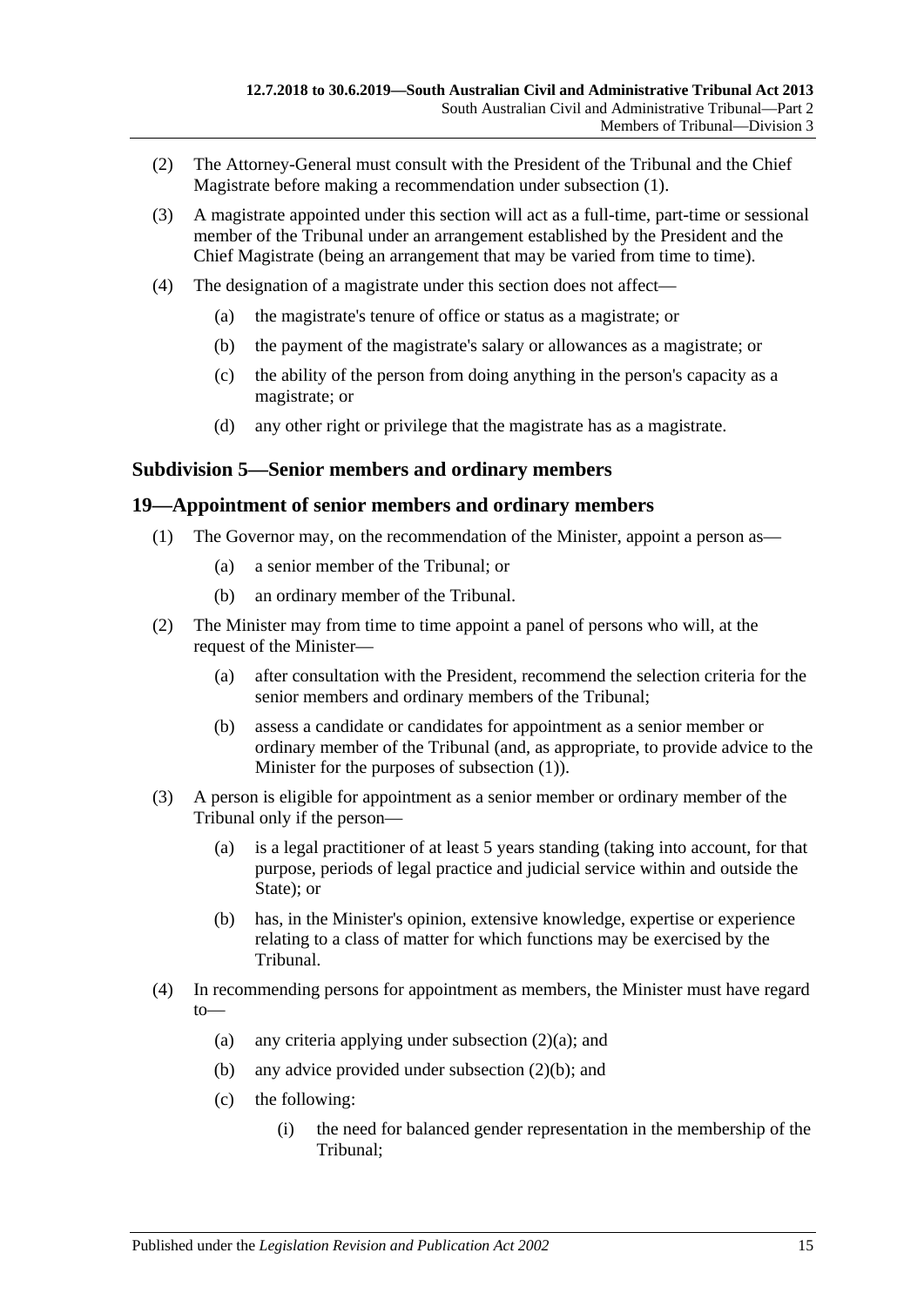- (ii) the need for the membership of the Tribunal to reflect social and cultural diversity;
- (iii) the range of knowledge, expertise and experience required within the membership of the Tribunal.
- (5) The Minister must consult with the President of the Tribunal before making a recommendation under [subsection](#page-14-2) (1).
- (6) A senior member or ordinary member of the Tribunal will be appointed for a term of office, of between 3 and 5 years, specified in the instrument of appointment.
- (7) A person appointed as a senior member or ordinary member of the Tribunal is eligible for reappointment at the expiration of a term of office (and without the need for seeking advice from a panel established under [subsection](#page-14-5) (2)).
- <span id="page-15-1"></span>(8) A senior member or ordinary member of the Tribunal is appointed on conditions specified in the instrument of appointment.
- <span id="page-15-2"></span>(9) A senior member or ordinary member of the Tribunal may be appointed on a full-time, part-time or sessional basis (and this may be altered from time to time with the agreement of the Minister).
- (10) A senior member or ordinary member of the Tribunal—
	- (a) must advise the President of the Tribunal of the nature of any paid employment or professional work undertaken outside his or her duties as a member of the Tribunal; and
	- (b) must not engage in any such employment or work if the President informs the member that, in the President's opinion, to do so would or may conflict with the proper performance of the member's duties of office.
- (11) The Minister must consult with the President about—
	- (a) the conditions of an appointment under [subsection](#page-15-1) (8); and
	- (b) the basis of an appointment under [subsection](#page-15-2) (9).

#### <span id="page-15-3"></span><span id="page-15-0"></span>**20—Member ceasing to hold office and suspension**

- (1) The Governor may, on the recommendation of the Minister, remove a senior member or ordinary member of the Tribunal from office for—
	- (a) mental or physical incapacity to carry out official duties satisfactorily; or
	- (b) neglect of duty; or
	- (c) dishonourable conduct.
- (2) A person ceases to be a senior member or an ordinary member of the Tribunal if the person—
	- (a) dies; or
	- (b) completes a term of office and is not reappointed; or
	- (c) resigns by written notice to the Minister; or
	- (d) ceases to satisfy any qualification by virtue of which the person was eligible for appointment to the Tribunal; or
	- (e) is removed from office under [subsection](#page-15-3) (1).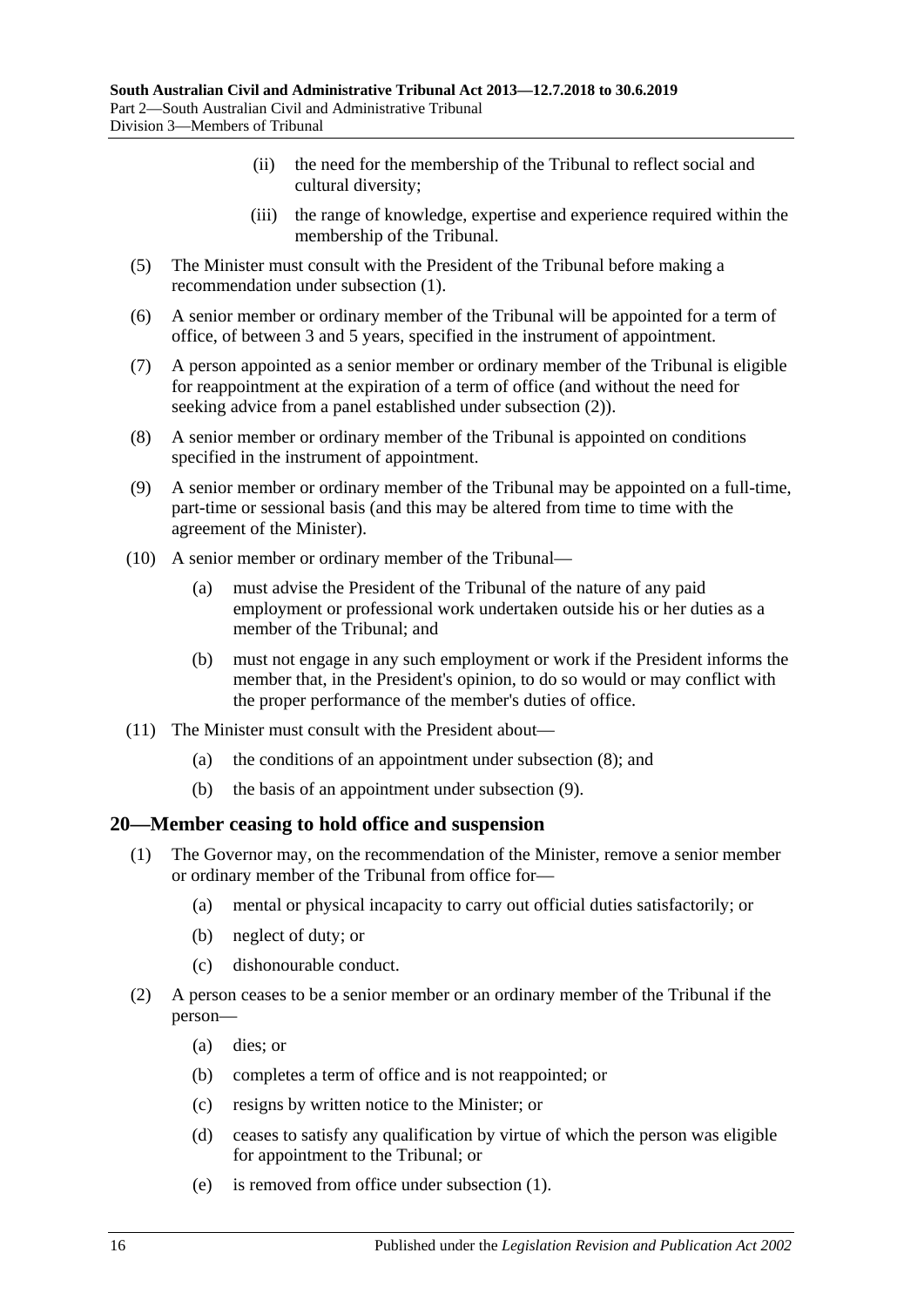- (3) The Minister must consult with the President before making a recommendation under [subsection](#page-15-3) (1).
- <span id="page-16-3"></span>(4) The President may, on his or her own initiative or at the request of the Minister, suspend a senior member or ordinary member of the Tribunal from office if it appears that there may be grounds for the removal of the member from the member's office.
- (5) If a senior member or ordinary member of the Tribunal who is appointed on a full-time or part-time basis is suspended under [subsection](#page-16-3) (4), the member remains entitled to the member's usual remuneration and allowances during the period of suspension.

### <span id="page-16-0"></span>**21—Supplementary members**

- (1) The Attorney-General may, at the request or with the agreement of the President of the Tribunal, temporarily appoint a person to act as a supplementary senior member or a supplementary ordinary member of the Tribunal in relation to a particular matter or matters or for a specified period.
- (2) The Attorney-General may only appoint a person under this section if he or she is eligible for appointment as a senior member or an ordinary member of the Tribunal.
- (3) An appointment under this section must be made in writing.
- (4) The person may act as a member of the Tribunal in relation to a matter, or for the period, for which the person is appointed, and when acting under the appointment the person is to be regarded as a senior member or an ordinary member of the Tribunal (according to the basis on which the appointment was made) for the purposes of this Act and any relevant Act (and the other provisions of this subdivision apply with any necessary modifications in relation to a person appointed under this section).
- (5) A person appointed under this section is, for the period of appointment, entitled to be paid any salary or allowances determined by the Attorney-General after consultation with the President of the Tribunal.
- (6) A person appointed under this section for a particular period may be appointed to act for a further period by the Attorney-General after consultation with the President of the Tribunal.
- <span id="page-16-4"></span>(7) The Governor may at any time, on the recommendation of the Attorney-General, cancel the appointment of a person under this section.
- (8) Before the Governor acts under [subsection](#page-16-4) (7), the Attorney-General must consult with the President of the Tribunal (unless the Attorney-General is acting at the request of the President).

#### <span id="page-16-1"></span>**Subdivision 6—Assessors**

### <span id="page-16-2"></span>**22—Assessors**

- (1) There will be such panels of assessors as may be necessary for the purposes of any relevant Act.
- <span id="page-16-5"></span>(2) An assessor will be appointed by the Governor on the recommendation of the Minister.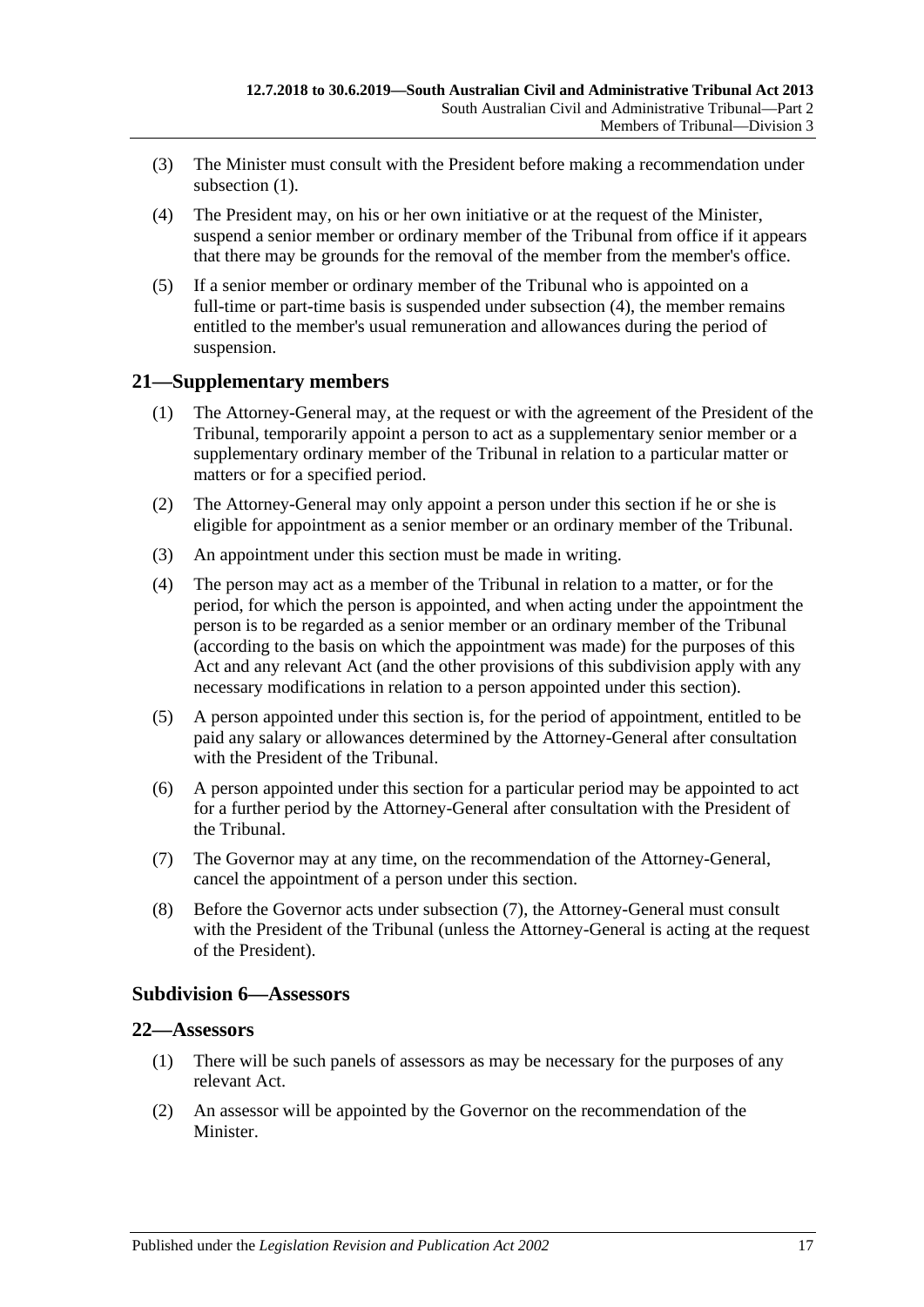- (3) An assessor must be a person who, in the opinion of the Minister, is qualified, by reason of his or her knowledge, expertise and experience, to provide specialist knowledge in a field or fields in which the Tribunal exercises jurisdiction (after taking into account the provisions of any relevant Act).
- (4) The Minister must consult with the President of the Tribunal before making a recommendation under [subsection](#page-16-5) (2).
- (5) An assessor will be appointed for a term of office, not exceeding 5 years, specified in the instrument of appointment and is eligible for reappointment at the expiration of a term of office.
- (6) An assessor is appointed on conditions specified in the instrument of appointment.
- (7) An assessor will sit on a sessional basis.
- (8) Subject to the conditions of appointment, an assessor may perform work outside the Tribunal.
- <span id="page-17-2"></span>(9) The Governor may, on the recommendation of the Minister, remove an assessor from office for—
	- (a) mental or physical incapacity to carry out official duties satisfactorily; or
	- (b) neglect of duty; or
	- (c) dishonourable conduct.
- (10) A person ceases to be an assessor if the person—
	- (a) dies; or
	- (b) completes a term of office and is not reappointed; or
	- (c) resigns by written notice to the Minister; or
	- (d) ceases to satisfy any qualification by virtue of which the person was eligible for appointment to the Tribunal; or
	- (e) is removed from office under [subsection](#page-17-2) (9).
- (11) The Minister must consult with the President of the Tribunal before making a recommendation under [subsection](#page-17-2) (9).
- (12) The Governor may make appointments from time to time for the purpose of maintaining or increasing the membership of panels established under this section.

### <span id="page-17-0"></span>**Division 4—Constitution of Tribunal and its decision-making processes**

#### <span id="page-17-1"></span>**23—Constitution of Tribunal**

- (1) Subject to this section, the President may determine, in relation to a particular matter or matters, or particular classes of matters, which member or members of the Tribunal will constitute the Tribunal.
- (2) The Tribunal is not to be constituted by more than 3 members.
- (3) A person is not allowed to be a sitting member of the Tribunal, or perform any function as a member of the Tribunal, in relation to a matter in the review jurisdiction of the Tribunal if the person was—
	- (a) the decision-maker in relation to that matter; or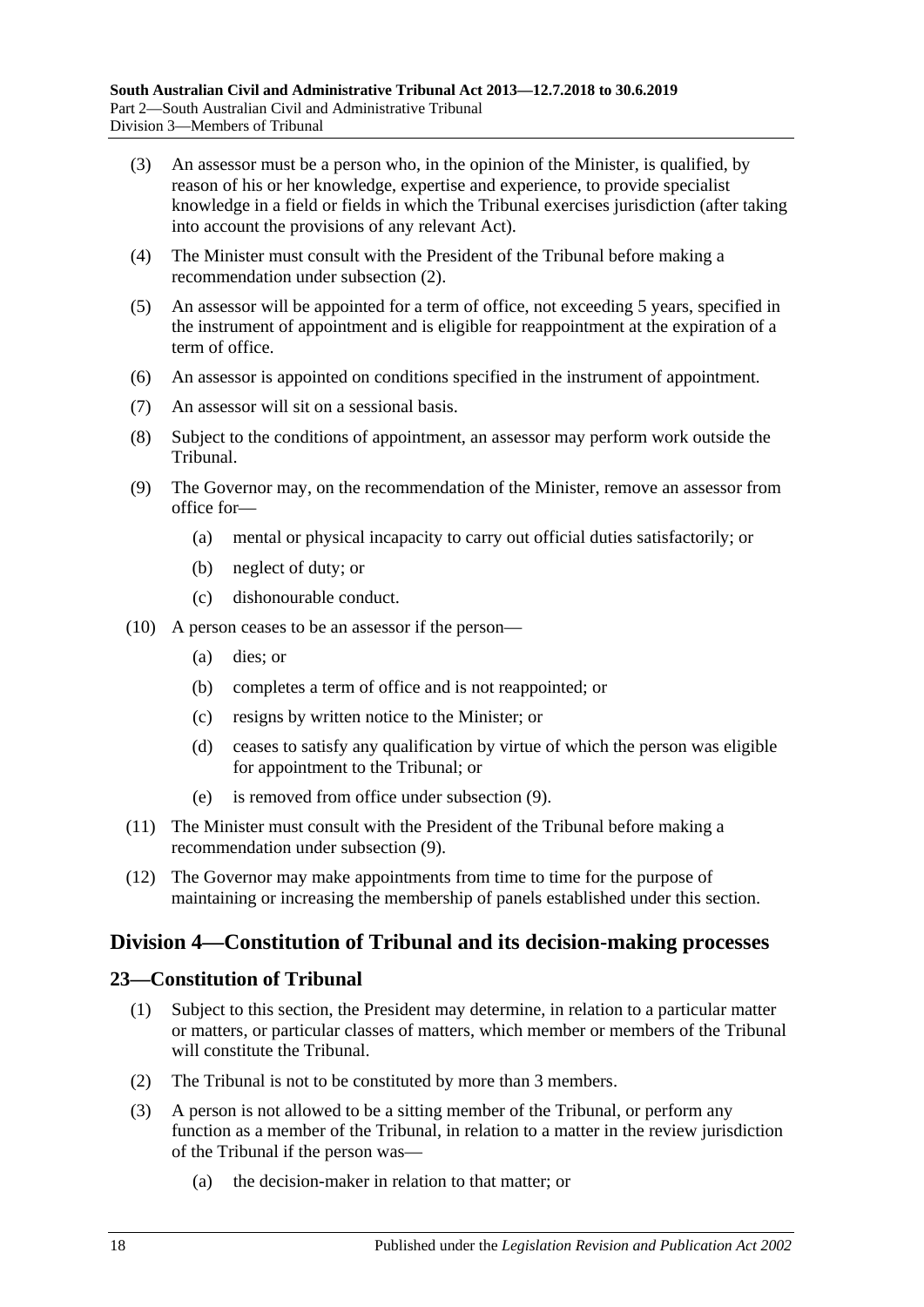- (b) a member of a body that was the decision-maker in relation to that matter.
- (4) The President may, as he or she thinks fit—
	- (a) alter who is to constitute the Tribunal for the purpose of dealing with a matter, or anything relating to a matter, and the Tribunal as constituted after the alteration can have regard to any record of the proceedings of the Tribunal in relation to the matter before the alteration or any evidence taken in the proceedings before the alteration;
	- (b) provide that different aspects of the same matter may be dealt with by different members of the Tribunal, and the members of the Tribunal may then come together and have regard to any evidence taken by the respective members of the Tribunal for the purposes of the proceedings of the Tribunal.
- (5) In addition, the Tribunal may be constituted of—
	- (a) a registrar for the purpose of adjourning proceedings; or
	- (b) a registrar or other member of the staff of the Tribunal for any other purpose specified by this Act or a relevant Act, prescribed by the rules of the Tribunal, or determined by the President.
- (6) The Tribunal may, at any one time, be separately constituted in accordance with this section for the hearing and determination of any number of separate matters.
- (7) The Tribunal may, if it considers it appropriate to do so, organise its business and regulate proceedings before the Tribunal in such a way that 2 or more proceedings in respect of the same matter are heard together.
- (8) Where a registrar or other member of the staff of the Tribunal exercises the jurisdiction of the Tribunal, the registrar or other member of the staff may, and must if the Tribunal or the President of the Tribunal so directs, refer the matter to the Tribunal for determination by the Tribunal.
- (9) If a provision of this Act and the provisions of a relevant Act deal with the manner in which the Tribunal is to be constituted for the purposes of proceedings or any other business under a relevant Act, this section applies subject to those provisions of the relevant Act.

#### <span id="page-18-0"></span>**24—Who presides at proceedings of Tribunal**

- (1) If, for dealing with a particular matter, the Tribunal is constituted by 2 or more members, the most senior of them is to preside at the proceedings of the Tribunal.
- (2) The seniority of members of the Tribunal depends on which of the offices held takes precedence and, if that does not determine a member's seniority, the matter is to be resolved by the President of the Tribunal.
- (3) The order of precedence of offices is as follows:
	- (a) President;
	- (b) Deputy President;
	- (c) magistrate;
	- (d) senior member;
	- (e) ordinary member;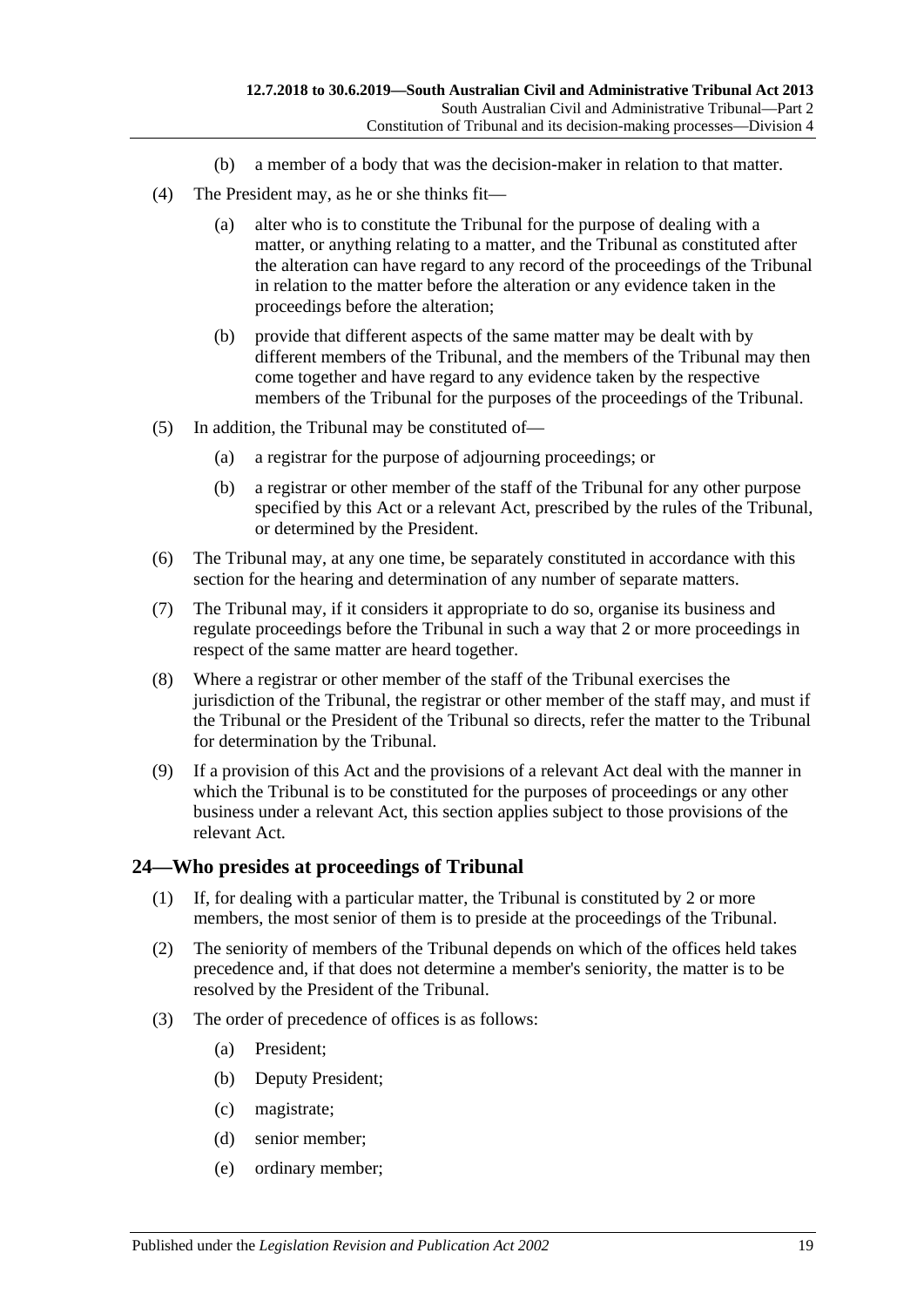(f) assessor.

#### <span id="page-19-7"></span><span id="page-19-0"></span>**25—Decision if 2 or more members constitute Tribunal**

- (1) Subject to [subsection](#page-19-6) (2), if the Tribunal is constituted by 2 or more members, a question they are required to decide is resolved, unless [section](#page-19-1) 26 applies, according to the opinion of the majority of them but, if their opinions on the question are equally divided, the question is to be resolved according to the opinion of the presiding member.
- <span id="page-19-6"></span>(2) If the constitution of the Tribunal, as described in [subsection](#page-19-7) (1), includes 1 or more assessors, questions of law or procedure will be determined by the presiding member.

#### <span id="page-19-1"></span>**26—Determination of questions of law**

- (1) The member of the Tribunal constituting the Tribunal or, if the Tribunal is constituted by 2 or more members, the presiding member, may refer a question of law to a Presidential member of the Tribunal.
- <span id="page-19-8"></span>(2) If a question of law is referred under this section—
	- (a) the question is decided by the Tribunal according to the opinion of the Presidential member of the Tribunal; or
	- (b) the Presidential member may refer the question to the Supreme Court for decision by the Full Court of the Supreme Court.
- (3) If a Presidential member of the Tribunal decides a question of law under [subsection](#page-19-8) (2), the Presidential member may, in addition—
	- (a) decide any other questions remaining between the parties; and
	- (b) make such orders that are necessary to dispose of the matter.

### <span id="page-19-2"></span>**Division 5—Related matters**

#### <span id="page-19-3"></span>**27—Streams**

Without limiting any other provisions, the President of the Tribunal may, in order to facilitate the expeditious conduct of its proceedings, and the proper and effective resolution of matters before the Tribunal, establish various streams or lists that reflect the areas of jurisdiction of the Tribunal.

#### <span id="page-19-4"></span>**28—Validity of acts of Tribunal**

An act or proceeding of the Tribunal is not invalid by reason only of a vacancy in the membership of, or a defect in the appointment of a person to, the Tribunal or a panel from which members of the Tribunal are drawn, or a defect in the appointment of any other person to act on behalf of the Tribunal.

#### <span id="page-19-5"></span>**29—Disclosure of interest by members of Tribunal**

If the Tribunal is constituted of, or includes, a member who has a pecuniary or other interest that could conflict with the proper performance of the member's functions in proceedings before the Tribunal, the member—

(a) must disclose the interest to the parties to the proceedings and to the President of the Tribunal; and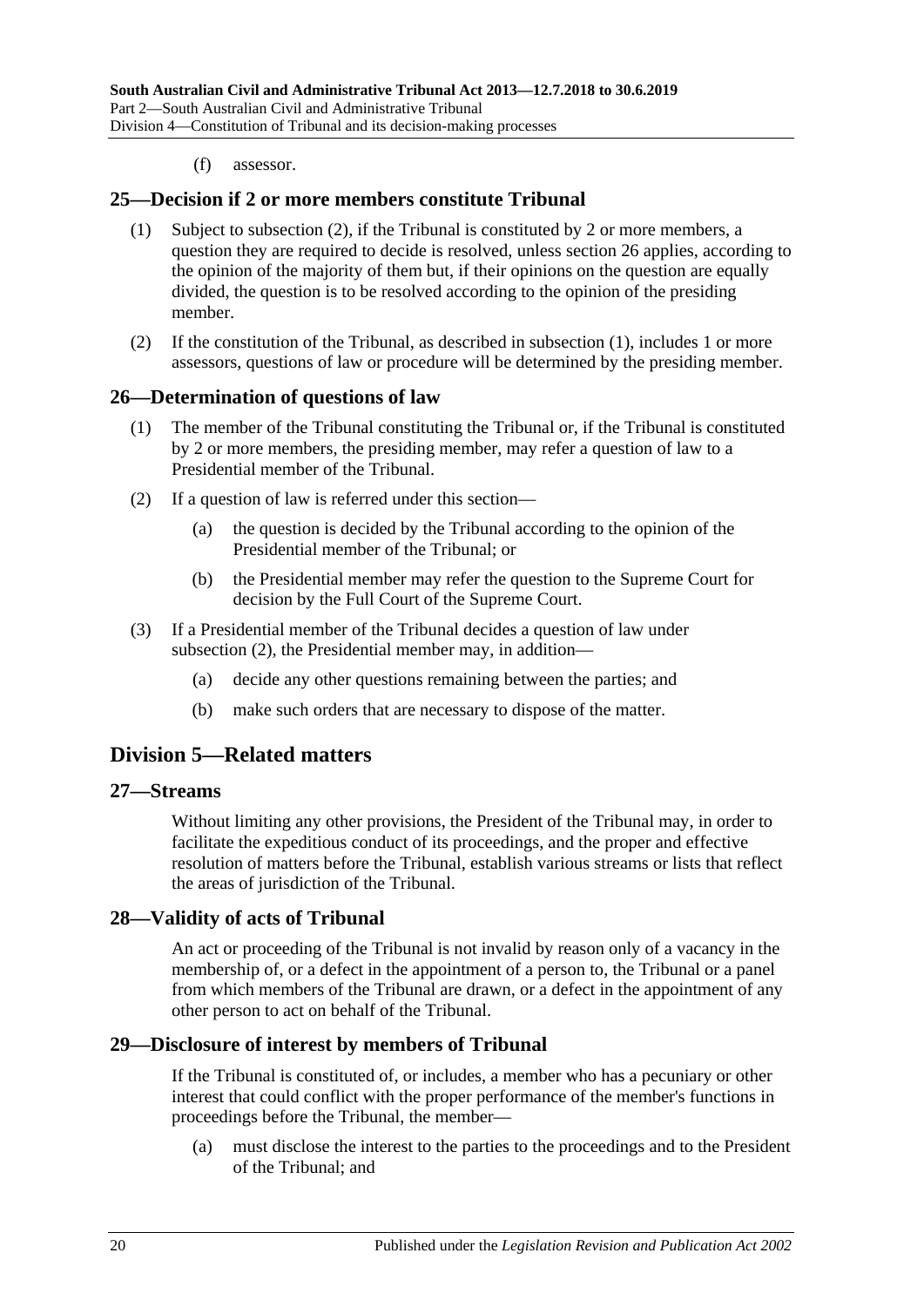- (b) must not take part in the proceedings or exercise powers affecting the proceedings—
	- (i) if the President directs the member to withdraw from the proceedings; or
	- (ii) if a party to the proceedings does not consent to the member hearing and determining, or participating in the hearing and determination of, the proceedings.

### <span id="page-20-5"></span><span id="page-20-0"></span>**30—Delegation**

- (1) The President of the Tribunal may delegate a function or power of the President under this or any other Act—
	- (a) to another member of the Tribunal; or
	- (b) to a member of the staff of the Tribunal; or
	- (c) to the person (being either a member of the Tribunal or a member of the staff of the Tribunal) for the time being performing particular duties or holding or acting in a particular position.
- (2) A delegation under [subsection](#page-20-5) (1)—
	- (a) must be made by instrument in writing; and
	- (b) may be conditional; and
	- (c) does not derogate from the ability of the President to act in any matter; and
	- (d) is revocable at will by the President.

## <span id="page-20-1"></span>**Part 3—Jurisdiction**

### <span id="page-20-2"></span>**Division 1—Preliminary**

### <span id="page-20-6"></span><span id="page-20-3"></span>**31—Sources of jurisdiction**

- (1) The Tribunal will have the jurisdiction conferred on it by or under this or any other Act.
- (2) Without limiting [subsection](#page-20-6) (1), if a provision of an Act enables an application, referral or appeal to be made to the Tribunal, or a claim to be brought before the Tribunal, the Act will be taken to confer jurisdiction on the Tribunal to deal with the matter concerned.

### <span id="page-20-4"></span>**32—Kinds of jurisdiction**

- (1) Subject to [subsection](#page-20-7) (2), a matter in which the Tribunal has jurisdiction comes within—
	- (a) its original jurisdiction; or
	- (b) its review jurisdiction.
- <span id="page-20-8"></span><span id="page-20-7"></span>(2) [Subsection](#page-20-8) (1)(b) does not encompass the internal review jurisdiction that is exercised under Part [5 Division](#page-41-5) 1.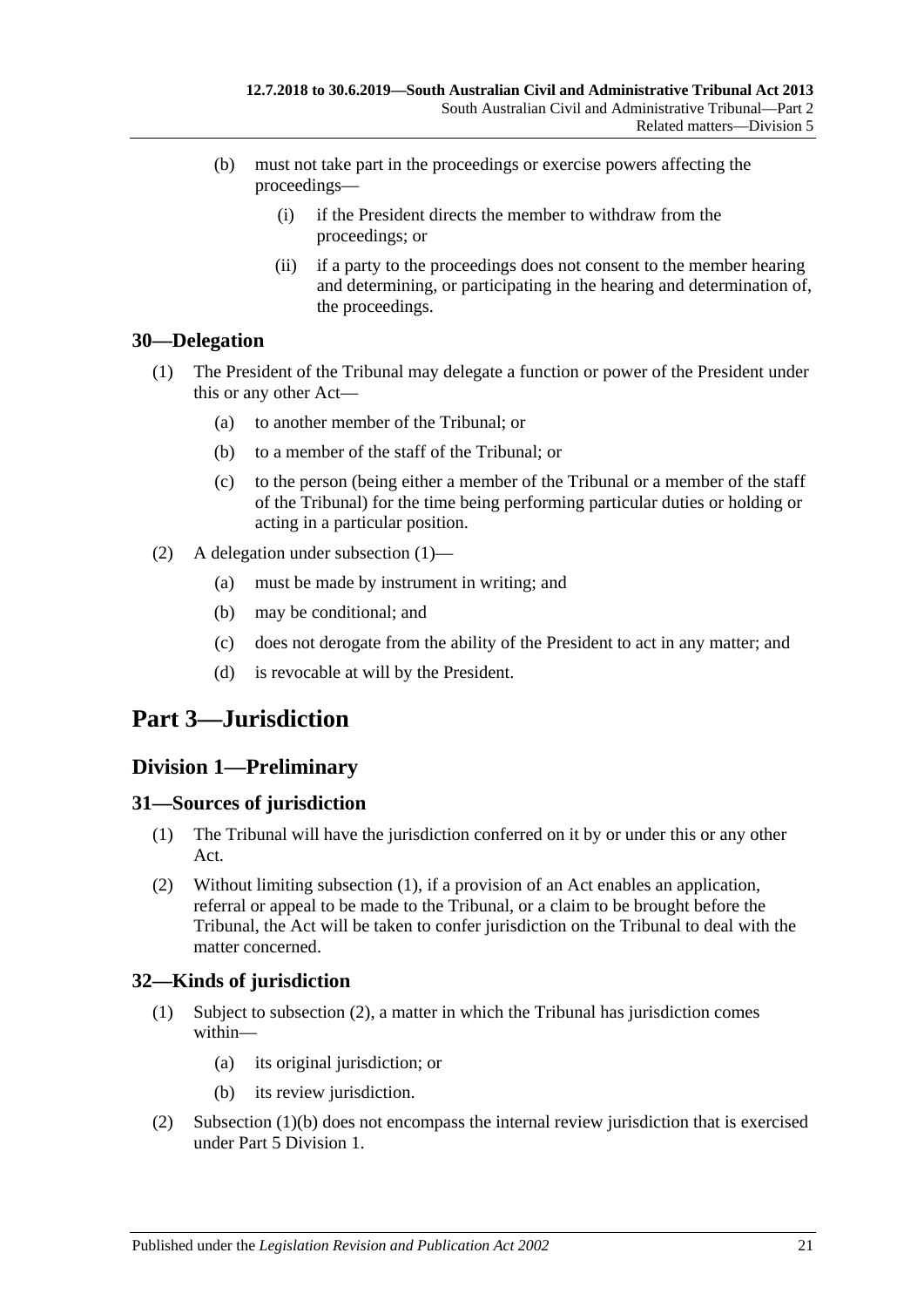## <span id="page-21-0"></span>**Division 2—Original jurisdiction**

### <span id="page-21-1"></span>**33—Original jurisdiction**

- (1) Subject to subsection (2), if the matter that a relevant Act gives the Tribunal to deal with does not involve a reviewable decision within the meaning of [section](#page-21-3) 34, the matter comes within the Tribunal's original jurisdiction.
- (2) Subject to [subsections](#page-21-4) (3) and [\(4\)](#page-21-5) the Tribunal will, in its original jurisdiction, depending on the nature of the matter—
	- (a) act as the original decision-maker in the matter (and accordingly apply those principles which, according to law, are to be applied to bodies that make such decisions pursuant to statute); or
	- (b) resolve a dispute between parties to the relevant proceedings; or
	- (c) adopt any other course of action that the Tribunal considers appropriate to deal with the matter.
- <span id="page-21-4"></span>(3) In exercising its original jurisdiction, the Tribunal is to deal with a matter in accordance with this Act and the relevant Act.
- <span id="page-21-5"></span>(4) Furthermore, the relevant Act may modify the operation of this Act in relation to a matter that comes within the Tribunal's original jurisdiction.

## <span id="page-21-2"></span>**Division 3—Review jurisdiction**

### <span id="page-21-6"></span><span id="page-21-3"></span>**34—Decisions within review jurisdiction**

- (1) If the matter that a relevant Act gives the Tribunal jurisdiction to deal with is a matter that expressly or necessarily involves a review of a decision (a *reviewable decision*), the matter comes within the Tribunal's review jurisdiction.
- (2) For the purposes of [subsection](#page-21-6) (1) (and the other sections of this Division), and subject to the provisions of a relevant Act, a reviewable decision is—
	- (a) a decision made by the Crown or an agency or instrumentality of the Crown; or
	- (b) a decision made by a prescribed person or body; or
	- (c) a prescribed decision or class of decision,

but does not include a decision made by a person or body or a decision, or class of decision, excluded by the regulations.

- <span id="page-21-8"></span><span id="page-21-7"></span>(2a) For the purposes of this Act—
	- (a) unless [paragraph](#page-21-7) (b) applies—the *decision-maker* for a reviewable decision is the person or body that made or is taken to have made the reviewable decision;
	- (b) the rules may provide—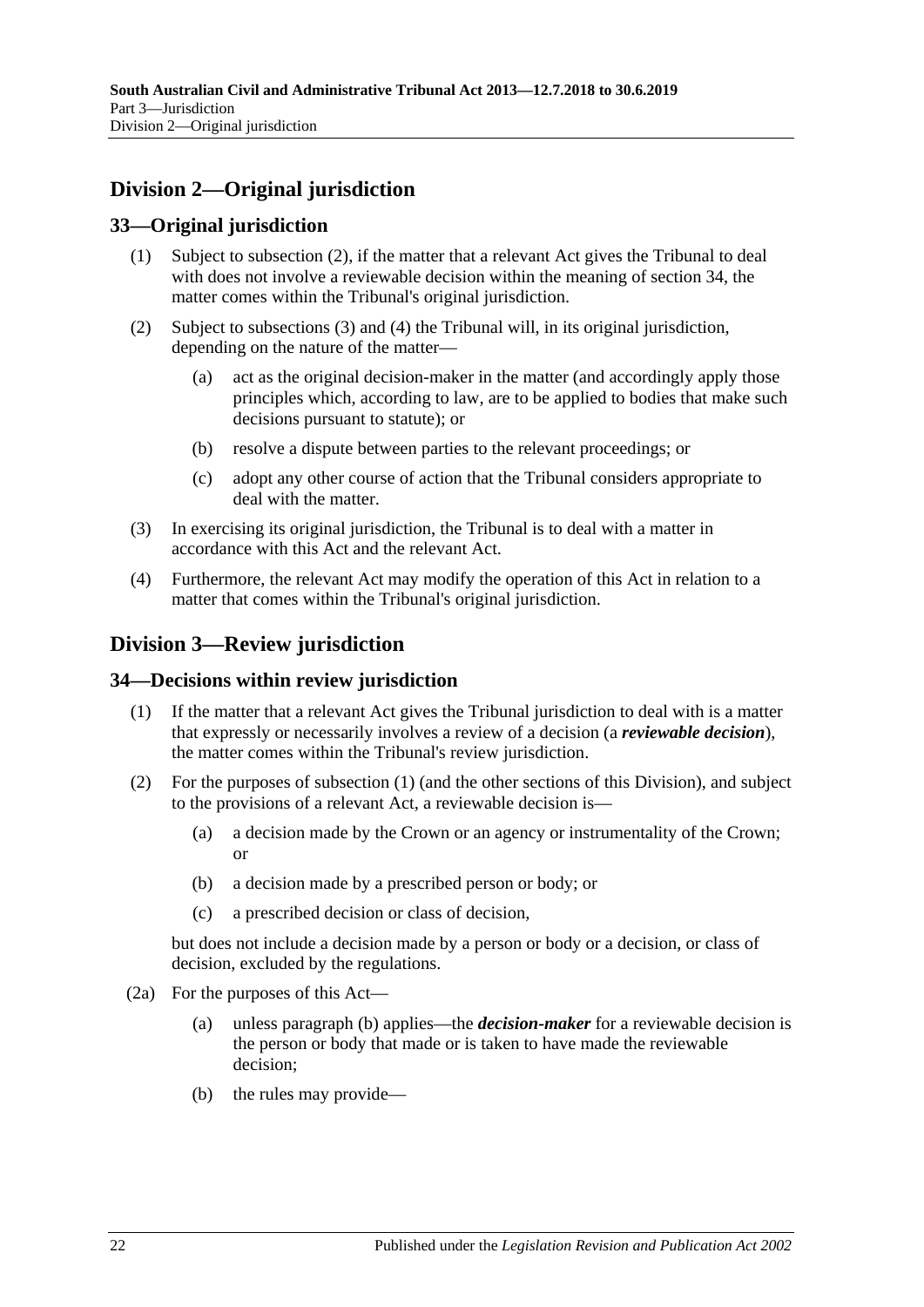- (i) that the decision-maker for a reviewable decision will, instead of being the person or body under [paragraph](#page-21-8) (a), be a person or body that is assigned by the rules as being a suitable entity to act as the decision-maker for the purposes of this Act (or specified provisions of this Act); or
- (ii) that a reference to the decision-maker for a reviewable decision in this Act (or specified provisions of this Act) will be taken to include a reference to a person or body that is designated by the rules as being a suitable entity to act jointly with the person or body under [paragraph](#page-21-8) (a) for the purposes of this Act (or specified provisions of this Act),

and rules made under this paragraph will then have effect in accordance with their terms.

- (3) Subject to [subsections \(4\),](#page-22-1) [\(5\)](#page-22-2) and [\(6\),](#page-22-3) the Tribunal will, in exercising its review jurisdiction, examine the decision of the decision-maker by way of rehearing.
- <span id="page-22-1"></span>(4) On a rehearing, the Tribunal must reach the correct or preferable decision but in doing so must have regard to, and give appropriate weight to, the decision of the original decision-maker.
- <span id="page-22-2"></span>(5) A procedure on a rehearing will include—
	- (a) an examination of the evidence or material before the decision-maker (unless any such evidence or material is to be excluded under another provision of this Act or under any other law); and
	- (b) a consideration of any further evidence or material that the Tribunal decides, in the circumstances of the particular case, to admit for the purposes of rehearing the matter.
- <span id="page-22-3"></span>(6) In exercising its review jurisdiction, the Tribunal is to deal with a matter in accordance with this Act and the relevant Act.
- (7) Furthermore, the relevant Act may modify the operation of this Act in relation to a matter that comes within the Tribunal's review jurisdiction.

### <span id="page-22-4"></span><span id="page-22-0"></span>**35—Decision-maker must assist Tribunal**

- (1) In proceedings for the review of a reviewable decision, the decision-maker for the reviewable decision must use his or her best endeavours to help the Tribunal so that it can make its decision on the review.
- <span id="page-22-6"></span><span id="page-22-5"></span>(2) Without limiting [subsection](#page-22-4) (1), the decision-maker must provide the following to the Tribunal within a reasonable period and in any event within the time prescribed by the regulations:
	- (a) a written statement of the reasons for the decision;
	- (b) any document or thing in the decision-maker's possession or control that may be relevant to the Tribunal's review of the decision.
- (3) The decision-maker must, in providing any document or thing under [subsection](#page-22-5) (2), take reasonable steps to identify the documents or things that were taken into account in making the relevant decision.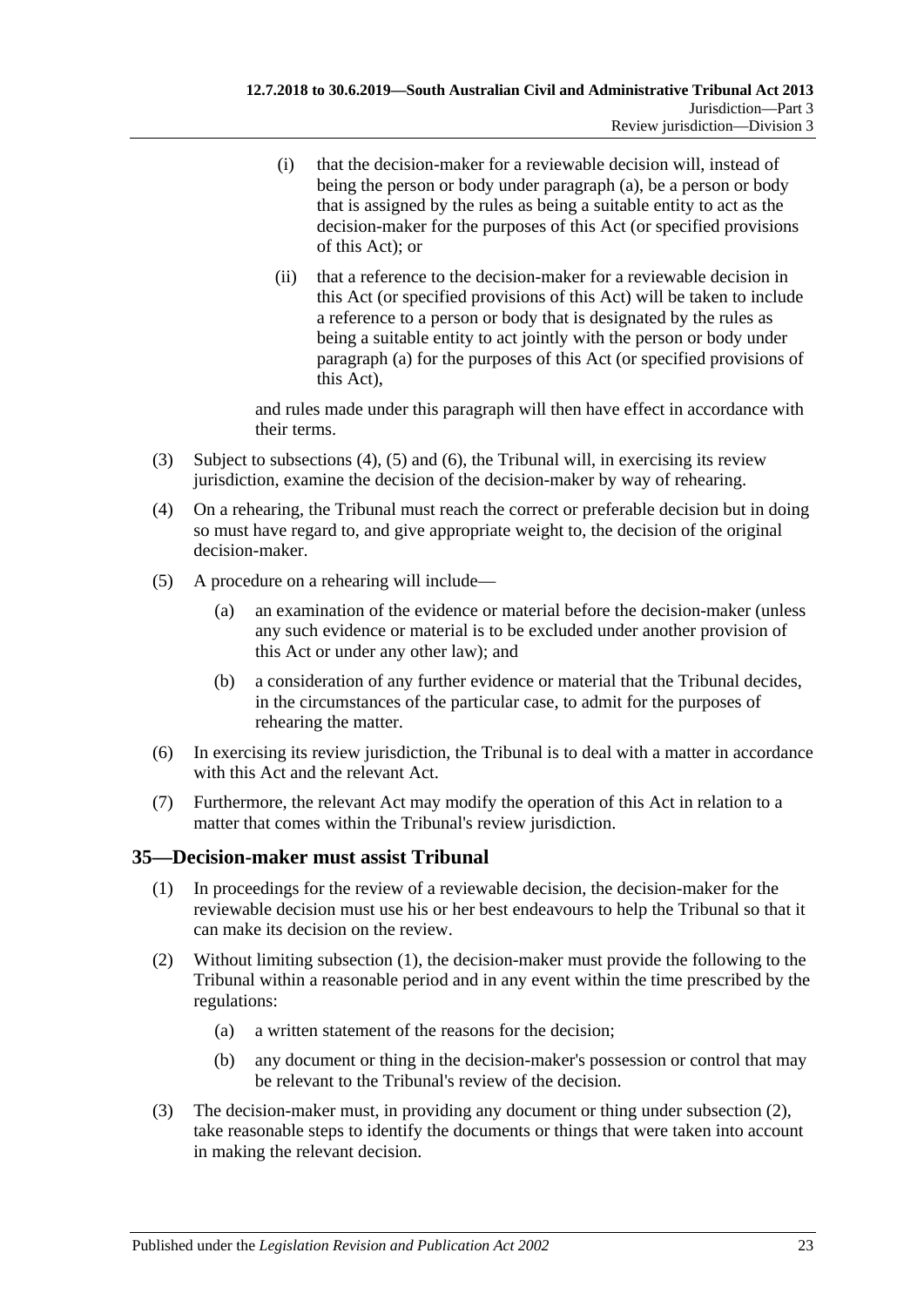- <span id="page-23-2"></span>(4) If the Tribunal considers that there are additional documents or things in the decision-maker's possession or control that may be relevant to the Tribunal's review of the reviewable decision, the Tribunal may, by written notice, require the decision-maker to provide the documents or things.
- <span id="page-23-3"></span>(5) If the Tribunal considers the statement of reasons given under [subsection](#page-22-6)  $(2)(a)$  is not adequate, the Tribunal may, by written notice, require the decision-maker to give the Tribunal an additional statement containing stated further particulars.
- (6) The decision-maker must comply with a notice given under [subsection](#page-23-2) (4) or [\(5\)](#page-23-3) within the period stated in the notice.
- (7) A requirement under this section that the decision-maker give the Tribunal information or a document or thing applies despite any provision in another Act prohibiting or restricting the disclosure of the information or the information contained in the document or thing.
- (8) The Tribunal may examine any document or thing provided under this section and draw any conclusions of fact it considers proper.

### <span id="page-23-0"></span>**36—Effect of review proceedings on decision being reviewed**

- (1) The commencement of proceedings for the review of a decision does not affect the operation of the decision or prevent the taking of action to implement the decision unless—
	- (a) the relevant Act states otherwise; or
	- (b) an order is made under [subsection](#page-23-4) (2).
- <span id="page-23-4"></span>(2) On or after the commencement of proceedings for the review of a decision, the Tribunal or the decision-maker may, on application or on its own initiative, make an order staying or varying the operation or the implementation of the whole or a part of the reviewable decision pending the determination of the matter, or until such time (whether before or after the determination of the matter) as the Tribunal or the decision-maker may specify, if the Tribunal, or the decision-maker, is satisfied that it is just and reasonable in the circumstances to make the order.
- (3) An order by the Tribunal or the decision-maker under this section—
	- (a) is subject to such conditions as are specified in the order; and
	- (b) may be varied or revoked—
		- (i) in any case—by further order of the Tribunal; or
		- (ii) if the order was made by the decision-maker—by further order by the decision-maker or the Tribunal.

### <span id="page-23-1"></span>**37—Decision on review**

- (1) The Tribunal may, on a review under this Division—
	- (a) affirm the decision that is being reviewed; or
	- (b) vary the decision that is being reviewed; or
	- (c) set aside the decision being reviewed and—
		- (i) substitute its own decision; or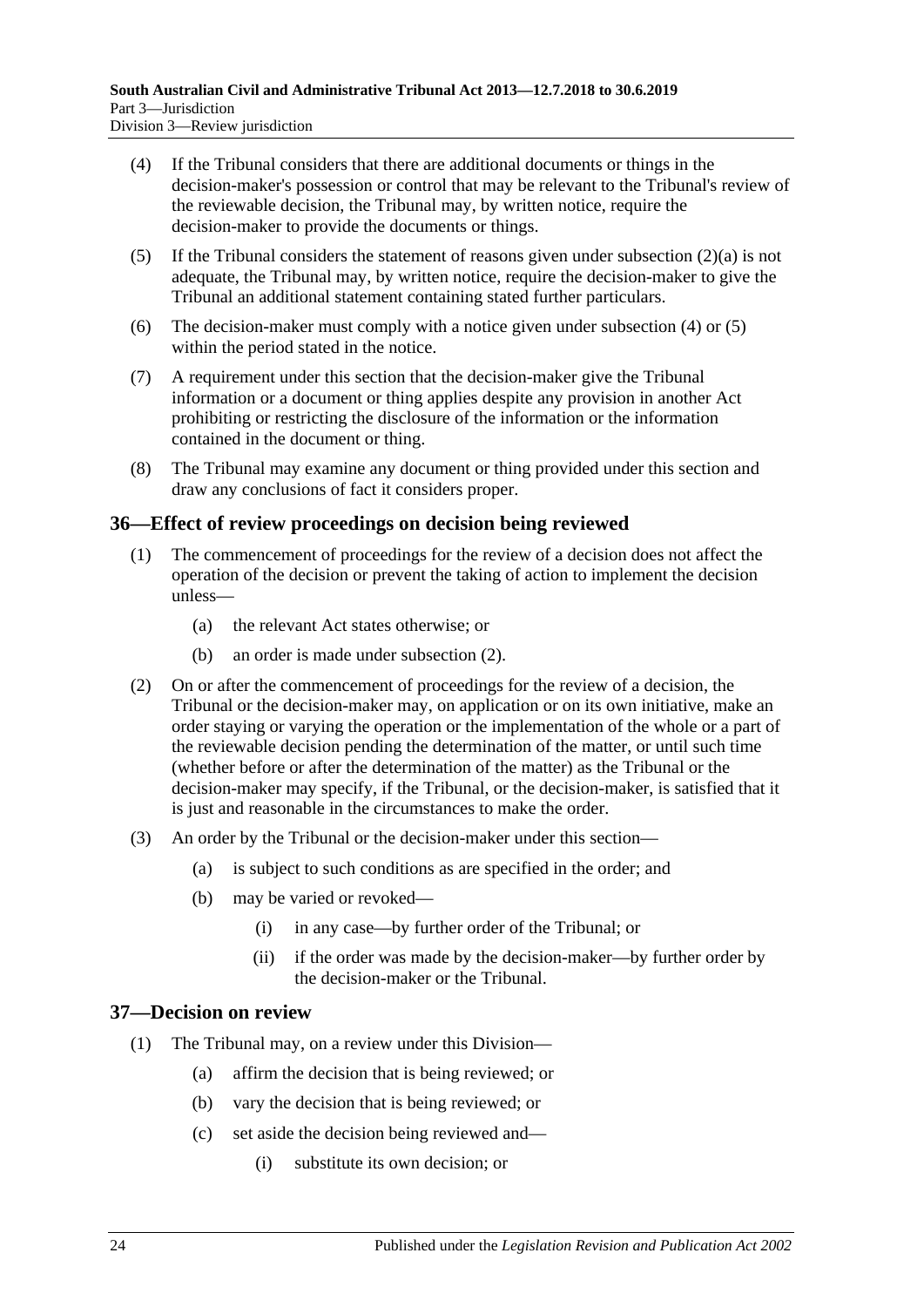(ii) send the matter back to the decision-maker for reconsideration in accordance with any directions or recommendations that the Tribunal considers appropriate,

<span id="page-24-1"></span>and, in any case, may make any order the Tribunal considers appropriate (including any interim order pending the reconsideration and determination of the matter by the decision-maker, or any ancillary or consequential order, that the Tribunal considers appropriate).

- (2) The fact that a decision is made on reconsideration under [subsection](#page-24-1)  $(1)(c)(ii)$  does not prevent the decision from being open to review by the Tribunal.
- <span id="page-24-2"></span>(3) The decision-maker's decision as affirmed or varied by the Tribunal or a decision that the Tribunal substitutes for the decision-maker's decision—
	- (a) is to be regarded as, and given effect as, a decision of the decision-maker; and
	- (b) unless the relevant Act states otherwise or the Tribunal orders otherwise, is to be regarded as having effect, from the time when the decision reviewed would have, or would have had, effect.
- (4) Without limiting [subsection](#page-24-2) (3)(a), the decision-maker has power to do anything necessary to implement the Tribunal's decision.
- $(5)$  Despite [subsection](#page-24-2)  $(3)(a)$ , the decision as affirmed, varied or substituted is not again open to review before the Tribunal as a decision of the decision-maker (but may be subject to appeal under this Act).

### <span id="page-24-0"></span>**38—Tribunal may invite decision-maker to reconsider decision**

- (1) At any stage of proceedings for the review of a reviewable decision, the Tribunal may invite the decision-maker to reconsider the decision.
- (2) On being invited by the Tribunal to reconsider the reviewable decision, the decision-maker may—
	- (a) affirm the decision; or
	- (b) vary the decision; or
	- (c) set aside the decision and substitute a new decision.
- (3) If the decision-maker varies the decision or sets it aside and substitutes a new decision, unless the proceedings for a review are withdrawn, the proceedings will then be taken to be for—
	- (a) the review of the decision as varied; or
	- (b) the review of the substituted decision.
- (4) The Tribunal may specify a period within which the decision-maker should act under this section (and if the decision-maker does not take action within that period then the Tribunal may resume its proceedings under this Division in such manner as it thinks fit).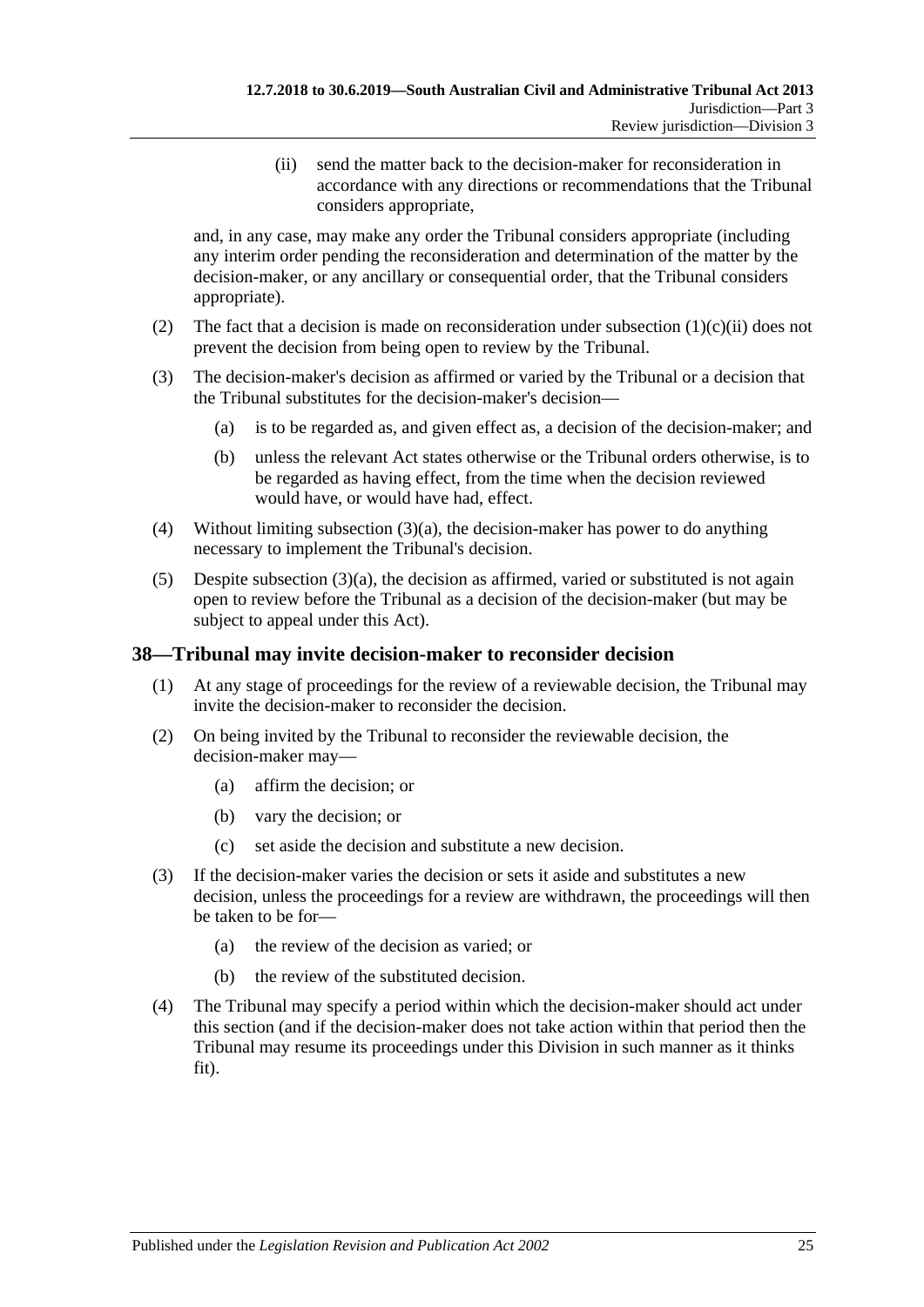# <span id="page-25-0"></span>**Part 3A—Diversity proceedings**

### <span id="page-25-1"></span>**38A—Interpretation**

(1) In this Part—

*federal diversity jurisdiction* means jurisdiction of the kind referred to in section 75(iii) or (iv) of the *Constitution of the Commonwealth*;

*rules of the Court* means the rules of the Court made under the *[Magistrates Court](http://www.legislation.sa.gov.au/index.aspx?action=legref&type=act&legtitle=Magistrates%20Court%20Act%201991)  Act [1991](http://www.legislation.sa.gov.au/index.aspx?action=legref&type=act&legtitle=Magistrates%20Court%20Act%201991)*;

*transferred proceeding*—see [section](#page-25-2) 38B.

(2) For the purposes of this Part, a reference to the making of an application, or an application made, to the Tribunal will be taken to include the referral of a matter to, or otherwise bringing of a matter before, the Tribunal.

### <span id="page-25-2"></span>**38B—Transfer of applications involving federal diversity jurisdiction to Magistrates Court**

- (1) If a person has standing to make an application to the Tribunal in the exercise of its original jurisdiction under [section](#page-21-1) 33 or its review jurisdiction under [section](#page-21-3) 34, the application may be determined by the Magistrates Court in accordance with this Part instead of the Tribunal.
- <span id="page-25-3"></span>(2) If, following an application made to the Tribunal in the manner and form required under this Act for the kind of application concerned, the Tribunal considers that—
	- (a) it does not have, or there is some doubt as to whether it has, jurisdiction to determine the application because its determination may involve the exercise of federal diversity jurisdiction; and
	- (b) the Tribunal would otherwise have had jurisdiction enabling it to determine the application,

then the Tribunal may order that proceedings on the application be transferred to the Magistrates Court.

- (3) A proceeding transferred to the Magistrates Court under [subsection](#page-25-3) (2) is a *transferred proceeding*.
- (4) If proceedings are transferred to the Magistrates Court under this Part—
	- (a) the application made to the Tribunal will be taken to be duly made as an application to the Court; and
	- (b) the proceedings may be continued and completed as if steps taken in the proceedings prior to the transfer had been taken in the Court.
- (5) The fee payable in respect of the application is the relevant fee (if any) payable to the Tribunal under this Act.
- (6) A party to the transferred proceeding is not required to pay any fees in relation to the transfer of the proceedings to the Magistrates Court unless the Court determines that additional fees are payable under the *[Magistrates Court Act](http://www.legislation.sa.gov.au/index.aspx?action=legref&type=act&legtitle=Magistrates%20Court%20Act%201991) 1991* because of a substantial alteration in the nature of the claims in the proceedings.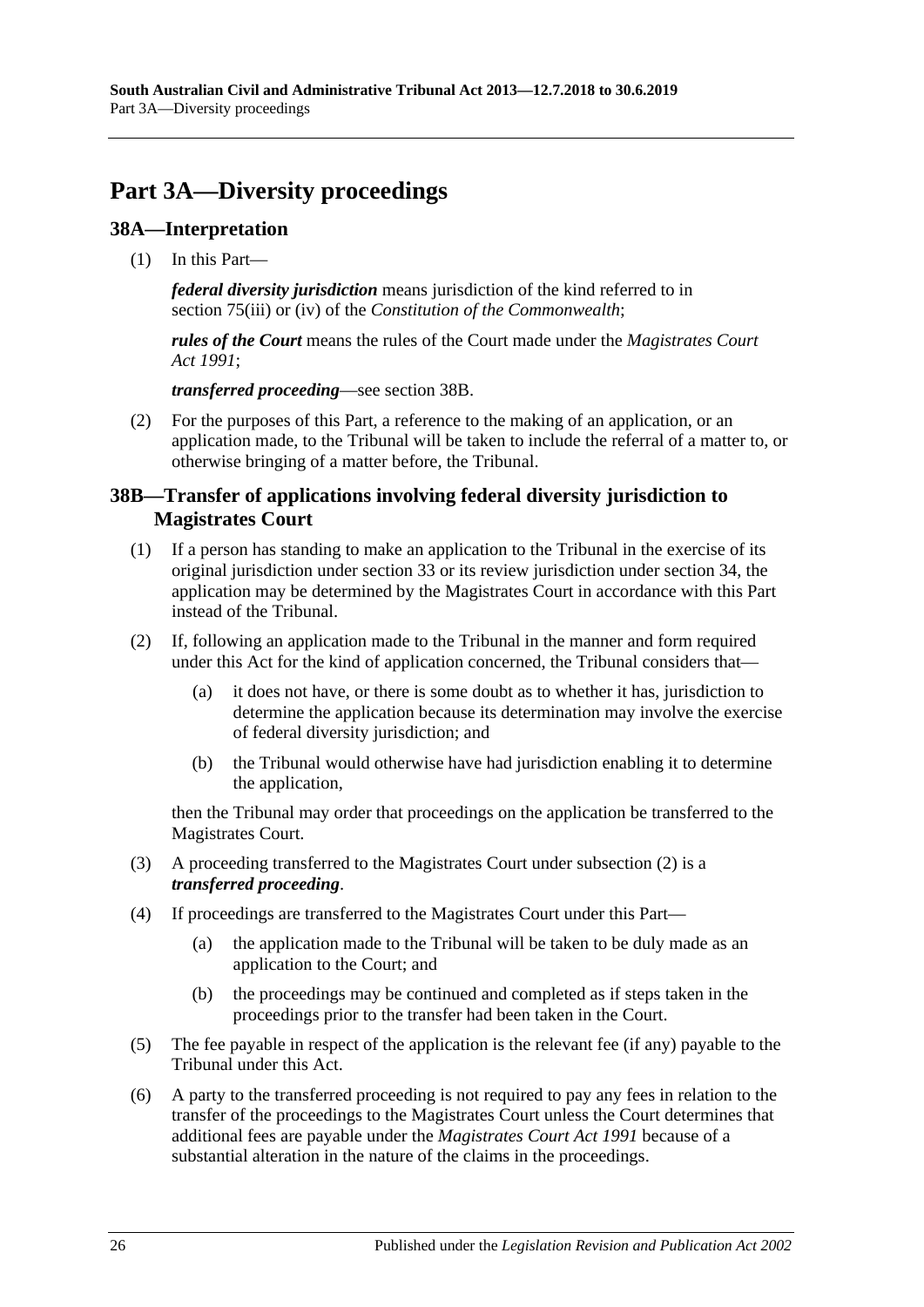- (7) An order made by the Tribunal under [subsection](#page-25-3) (2) may not be the subject of review or appeal under [Part](#page-41-4) 5 of this Act.
- (8) The Magistrates Court may remit the transferred proceedings to the Tribunal for determination if the Court is satisfied that the Tribunal has jurisdiction to determine the matter.
- (9) If the Magistrates Court remits the transferred proceedings to the Tribunal, the Court may make such orders that it considers appropriate to facilitate the determination of the proceedings by the Tribunal.
- (10) The Tribunal must determine transferred proceedings that are remitted to it in accordance with any orders made by the Magistrates Court.

#### <span id="page-26-2"></span><span id="page-26-0"></span>**38C—Magistrates Court proceedings, jurisdiction, powers and functions etc**

- (1) Transferred proceedings are taken to have been commenced in the Magistrates Court on the day on which the application to which the proceedings relate was first made to the Tribunal.
- (2) [Subsection](#page-26-2) (1) applies despite any limitation period under the *[Limitation of Actions](http://www.legislation.sa.gov.au/index.aspx?action=legref&type=act&legtitle=Limitation%20of%20Actions%20Act%201936)  Act [1936](http://www.legislation.sa.gov.au/index.aspx?action=legref&type=act&legtitle=Limitation%20of%20Actions%20Act%201936)* or any relevant Act that applies to the application concerned provided it was lodged with the Tribunal before the expiry of the period.
- (3) The Magistrates Court has, and may exercise, all of the jurisdiction, powers and functions in relation to the transferred proceedings that the Tribunal would have had if it could exercise federal diversity jurisdiction, including jurisdiction, powers and functions conferred or imposed on the Tribunal by or under this Act or a relevant Act.
- (4) The practices and procedures that apply to the Tribunal under this Act (including the rules) or a relevant Act will apply to the Magistrates Court in respect of the transferred proceedings unless, and to such extent as, the Court determines otherwise.
- (5) The Magistrates Court may make such orders (including in relation to the Tribunal) as it considers appropriate to facilitate its determination of the transferred proceedings.

### <span id="page-26-1"></span>**38D—Modifications of certain functions, powers and procedures etc**

Despite [section](#page-26-0) 38C, the following provisions apply in relation to transferred proceedings:

- (a) the Magistrates Court is to be constituted as provided by or under the *[Magistrates Court Act](http://www.legislation.sa.gov.au/index.aspx?action=legref&type=act&legtitle=Magistrates%20Court%20Act%201991) 1991* instead of as provided by or under this Act or a relevant Act;
- (b) subject to the provisions of a relevant Act and the rules of the Court, a party to the proceedings is entitled to be represented by a legal practitioner or, with leave of the Magistrates Court, by some other person, but only in the circumstances that the Tribunal would have been permitted to allow if the proceedings were before the Tribunal;
- (c) the law applicable to reviews of, or appeals against, decisions of the Magistrates Court applies to decisions of the Court in the transferred proceedings instead of [Part](#page-41-4) 5 of this Act (however, the Court may make an order staying the operation of the relevant decision (including the decision of a relevant decision-maker) until the proceedings are finally decided, on such conditions as may be specified in the order);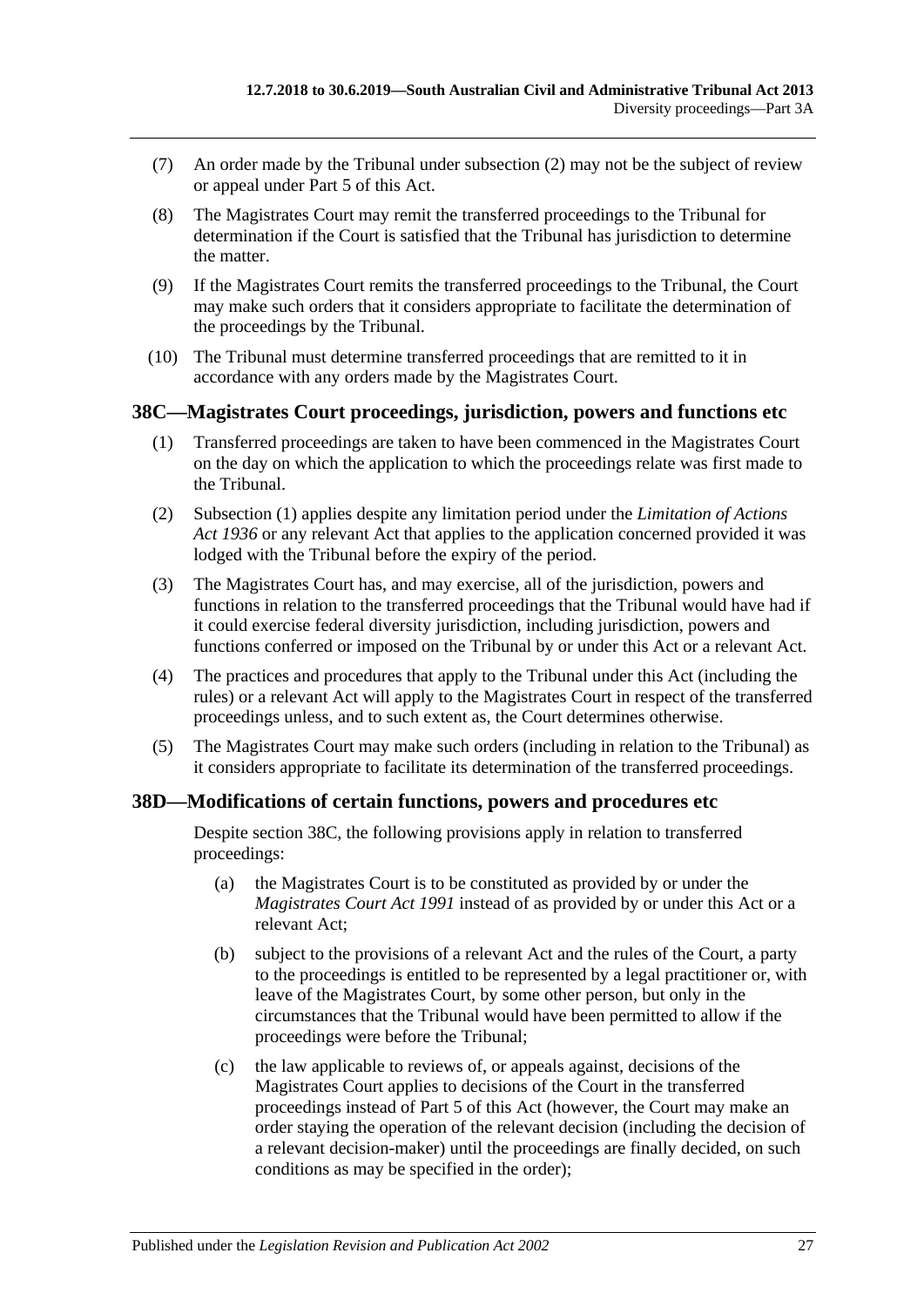- (d) the Magistrates Court may award costs in the proceedings only in the circumstances that the Tribunal would have been permitted to award them (and the costs are to be assessed in the same way as they would have been) if the proceedings were before the Tribunal;
- (e) the Magistrates Court may make orders giving effect to any settlement reached by the parties even if that settlement was reached before the commencement of this Part or before proceedings were transferred to the Court under this Part;
- (f) the regulations may prescribe other modifications (including to the provisions of this Act or any other Act or regulations under an Act) for the transferred proceedings of the kind concerned.

### <span id="page-27-0"></span>**38E—Compulsory conferences**

- (1) Subject to the provisions of a relevant Act, the Magistrates Court may, if the Court considers it is appropriate, require the parties to transferred proceedings to attend a compulsory conference presided over by a member of the Tribunal or a registrar of the Tribunal under [section](#page-33-1) 50.
- (2) The Magistrates Court may give such directions to the Tribunal in relation to the procedures and conduct of the conference as the Court considers appropriate.

### <span id="page-27-5"></span><span id="page-27-1"></span>**38F—References to Tribunal in other Acts or regulations**

To avoid doubt, but subject to the regulations—

- (a) a reference to the Tribunal in a provision of an Act or regulations under an Act that confers or imposes a function on the Tribunal is to be read as including a reference to the Magistrates Court if the function is conferred or imposed on the Court because of the operation of this Part; and
- (b) a reference to proceedings in the Tribunal in a provision of a kind referred to in [paragraph](#page-27-5) (a) is to be read as including a reference to proceedings in the Magistrates Court.

#### <span id="page-27-2"></span>**38G—Bailiffs**

To avoid doubt, if a provision of a relevant Act provides for the enforcement of an order of the Tribunal by a bailiff appointed under this Act, then that provision is to be read as including a reference to an order of the Magistrates Court made because of the operation of this Part (and in enforcing an order of the Court, the bailiff may, in accordance with provisions of the relevant Act, exercise the powers conferred by that Act).

### <span id="page-27-3"></span>**38H—Relationship of this Part to this Act and other laws**

The provisions of this Part prevail to the extent of any inconsistency between those provisions and any other provisions of this Act or any other Act.

#### <span id="page-27-4"></span>**38I—Enforcement, variation or revocation of purported orders**

(1) The amount specified in a purported monetary order made by the Tribunal may be recovered in the appropriate court (within the meaning of [section](#page-49-1) 89) by the person in favour of whom the order was made as if it were a debt.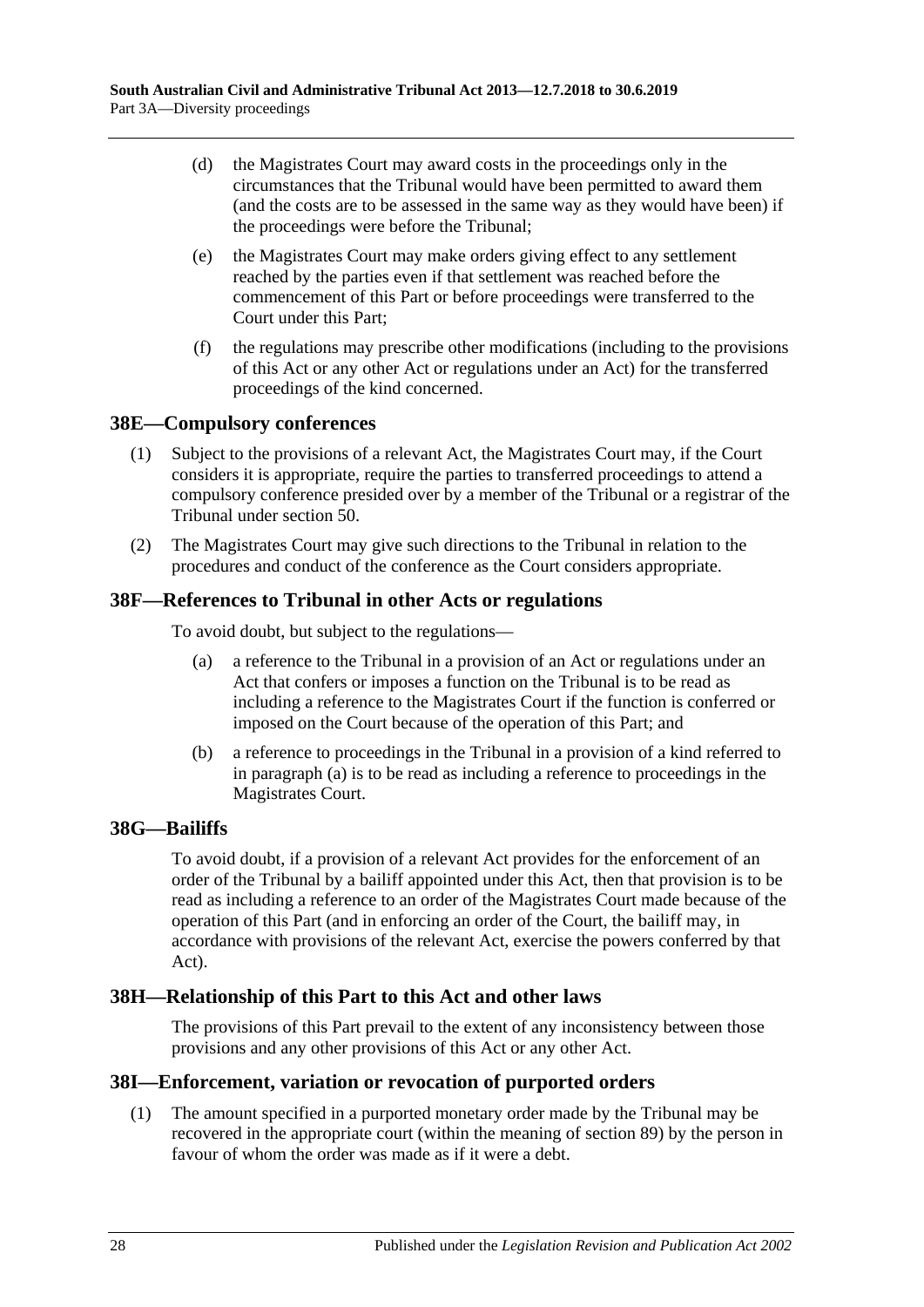(2) A person who contravenes or fails to comply with the terms of a purported order of the Tribunal (other than a purported monetary order) is guilty of an offence.

Maximum penalty: \$50 000 or imprisonment for 2 years.

- (3) If a person seeks a variation or revocation of a purported order or purported monetary order—
	- (a) the person may apply to the Tribunal; and
	- (b) the Tribunal must order that proceedings on the application be transferred to the Magistrates Court,

and such a matter will be a transferred proceeding for the purposes of this Part.

- (4) No act undertaken, or purportedly undertaken, by a person pursuant to, or for the purposes of enforcing, a purported order or a purported monetary order, in good faith, gives rise to any liability against the person or the Crown.
- (5) In this section, a reference to a *purported order* or a *purported monetary order* is a reference to an order purportedly made by the Tribunal (whether before or after the commencement of this Part) that is invalid because determination of the application that gave rise to the order involved the exercise of federal diversity jurisdiction and that, on the commencement of this Part, is to be made by the Magistrates Court.

# <span id="page-28-0"></span>**Part 4—Principles, powers and procedures**

## <span id="page-28-1"></span>**Division 1—Principles governing hearings**

### <span id="page-28-2"></span>**39—Principles governing hearings**

- (1) On the hearing of any proceedings, but subject to the provisions of a relevant Act—
	- (a) the procedure of the Tribunal will, subject to this Act, be conducted with the minimum of formality; and
	- (b) the Tribunal is not bound by the rules of evidence, may adopt, as in its discretion it considers appropriate, any findings, decision or judgment of a court or other tribunal (insofar as may be relevant to the proceedings before the Tribunal), and may otherwise inform itself as it thinks fit; and
	- (c) the Tribunal must act according to equity, good conscience and the substantial merits of the case and without regard to legal technicalities and forms.
- (2) Nothing in this Act affects any rule or principle of law relating to—
	- (a) legal professional privilege; or
	- (b) "without prejudice" privilege; or
	- (c) public interest immunity.
- (3) This section does not limit the operation of [section](#page-41-3) 69.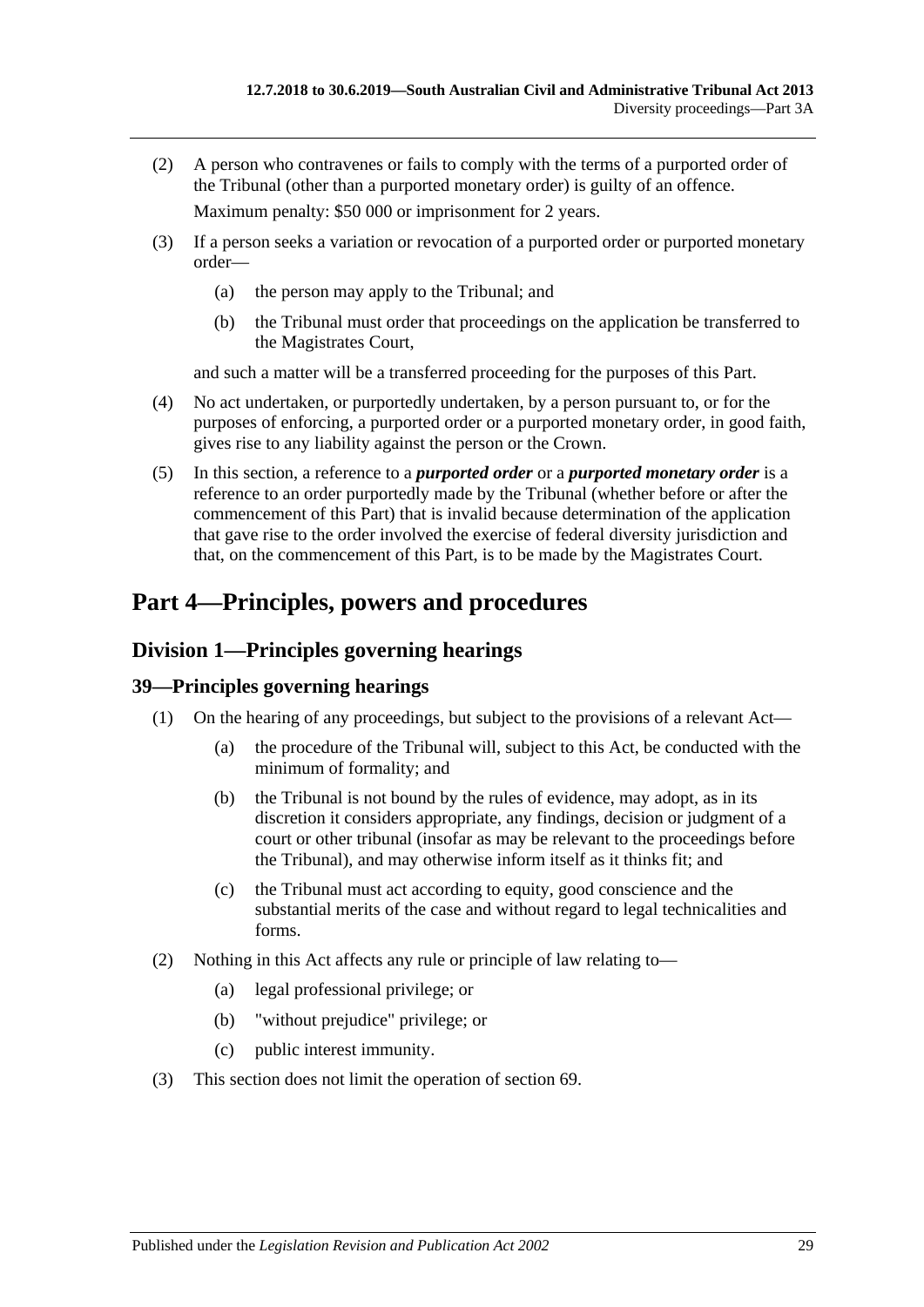## <span id="page-29-0"></span>**Division 2—Evidentiary powers**

### <span id="page-29-1"></span>**40—Power to require person to give evidence or to produce evidentiary material**

- (1) The Tribunal may, on the application of a party to proceedings or on its own initiative, issue a summons requiring a person to appear before the Tribunal at a specified time and place to give evidence or to produce evidentiary material (or both).
- (2) A summons to produce evidentiary material may, instead of providing for production of the material before the Tribunal, provide for production of the material to an officer of the Tribunal, or to any person nominated in the summons.
- (3) The Tribunal may—
	- (a) retain any document, object or substance produced before it for such reasonable period as it thinks fit, and make copies of any document; and
	- (b) require a person to make an oath or affirmation (which may be administered by any member or officer of the Tribunal) to answer truthfully questions put by any member of the Tribunal or any person appearing before the Tribunal; and
	- (c) require any person to answer any questions put by any member of the Tribunal or any person appearing before the Tribunal that are determined by the Tribunal to be relevant to the proceedings before the Tribunal.
- (4) A person who is called to give evidence or to produce evidentiary material before the Tribunal and—
	- (a) refuses or fails to make an oath or affirmation when required to do so under this section; or
	- (b) refuses or fails without reasonable excuse to produce evidentiary material that the person is required by the Tribunal to produce; or
	- (c) refuses or fails without reasonable excuse to appear before the Tribunal in response to a summons; or
	- (d) refuses or fails without reasonable excuse to give evidence before the Tribunal or otherwise refuses or fails without reasonable excuse to answer any question put in proceedings before the Tribunal or otherwise required under this Act; or
	- (e) gives false or misleading evidence to the Tribunal; or
	- (f) misbehaves before the Tribunal, wilfully insults the Tribunal or 1 or more members or officers of the Tribunal in the exercise of official duties, or wilfully interrupts the proceedings of the Tribunal,

is guilty of an offence.

Maximum penalty: \$25 000 or imprisonment for 1 year.

- (5) A summons under this section may be issued on behalf of the Tribunal by—
	- (a) any member of the Tribunal; or
	- (b) a registrar; or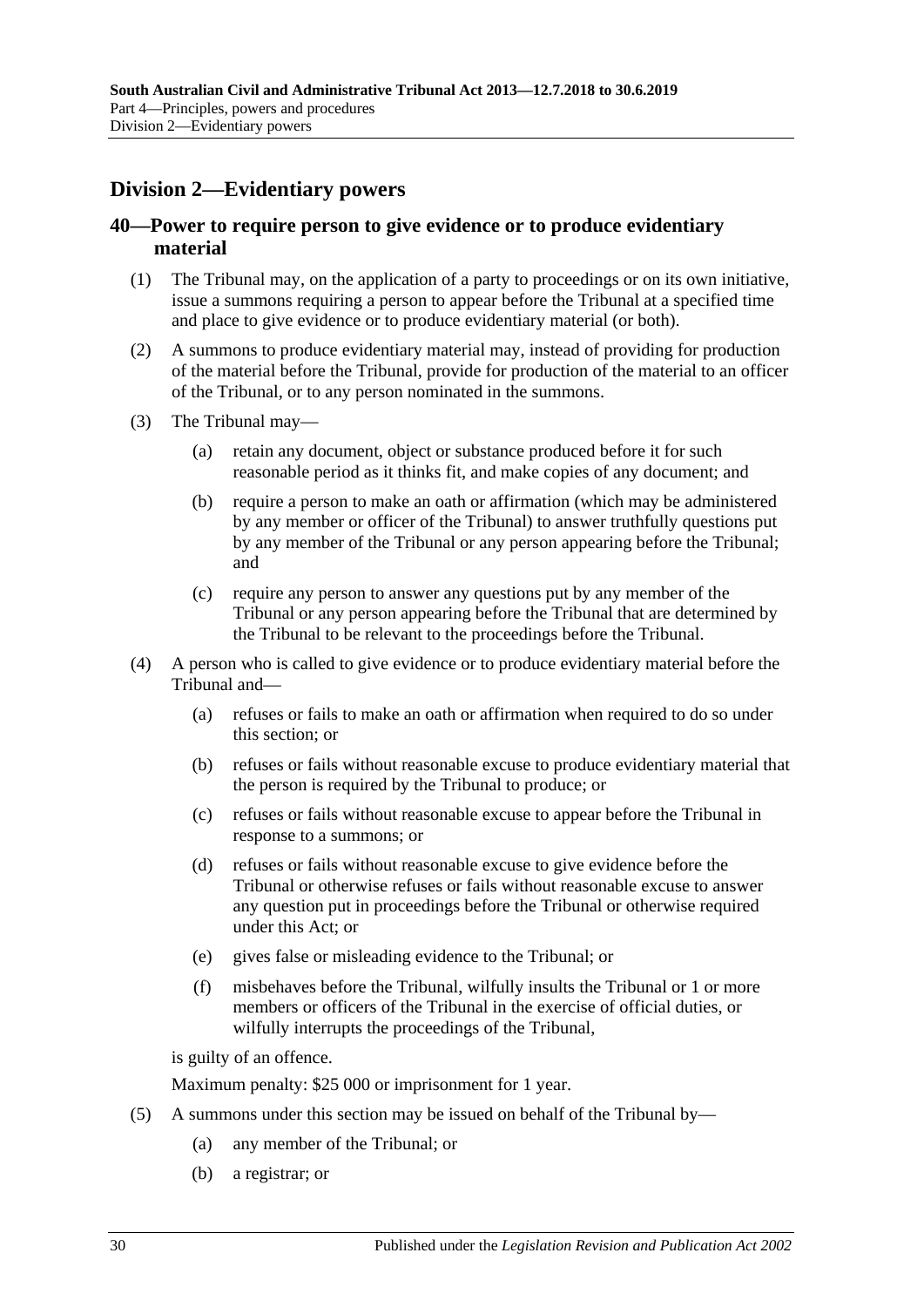(c) any other officer authorised under the rules or by the President of the Tribunal to issue such summonses.

### <span id="page-30-0"></span>**41—Entry and inspection of property**

- (1) A member of the Tribunal may enter any land or building and carry out any inspection that the Tribunal considers relevant to any proceedings before the Tribunal.
- (2) A member of the Tribunal may authorise an officer of the Tribunal to enter any land or building and carry out an inspection that the member considers relevant to any proceedings before the Tribunal.
- (3) A person who obstructs a member of the Tribunal, or a person authorised by the Tribunal, in the exercise of a power of entry or inspection under this section is guilty of an offence.

Maximum penalty: \$10 000 or imprisonment for 6 months.

### <span id="page-30-1"></span>**42—Expert reports**

- (1) The Tribunal may refer any question arising in any proceedings for investigation and report by an expert in the relevant field.
- (2) The Tribunal must seek submissions from the parties to the proceedings before making a reference under this section.
- (3) A person to whom a question is referred under this section becomes an officer of the Tribunal and may exercise such powers of the Tribunal as the Tribunal delegates.
- <span id="page-30-4"></span>(4) The Tribunal may adopt a report obtained under this section in whole or in part (or may reject it).
- (5) Any action taken under [subsection](#page-30-4) (4) does not prevent the Tribunal from making a further reference to an expert.
- (6) The Tribunal may order a party to pay or contribute to the costs of an expert's investigation and report under this section.

### <span id="page-30-2"></span>**Division 3—Procedures**

#### <span id="page-30-3"></span>**43—Practice and procedure generally**

- (1) The Tribunal is to take measures that are reasonably practicable—
	- (a) to ensure that the parties to any proceedings have a reasonable opportunity to understand the nature of the matter under consideration; and
	- (b) to ensure that the parties to any proceedings understand the nature of any assertions made in the proceedings and the legal implications of those assertions; and
	- (c) to explain to the parties, if requested to do so, any aspect of the procedure of the Tribunal, or any decision or ruling made by the Tribunal; and
	- (d) to ensure that the parties have the opportunity in any proceedings to be heard or otherwise have their submissions received.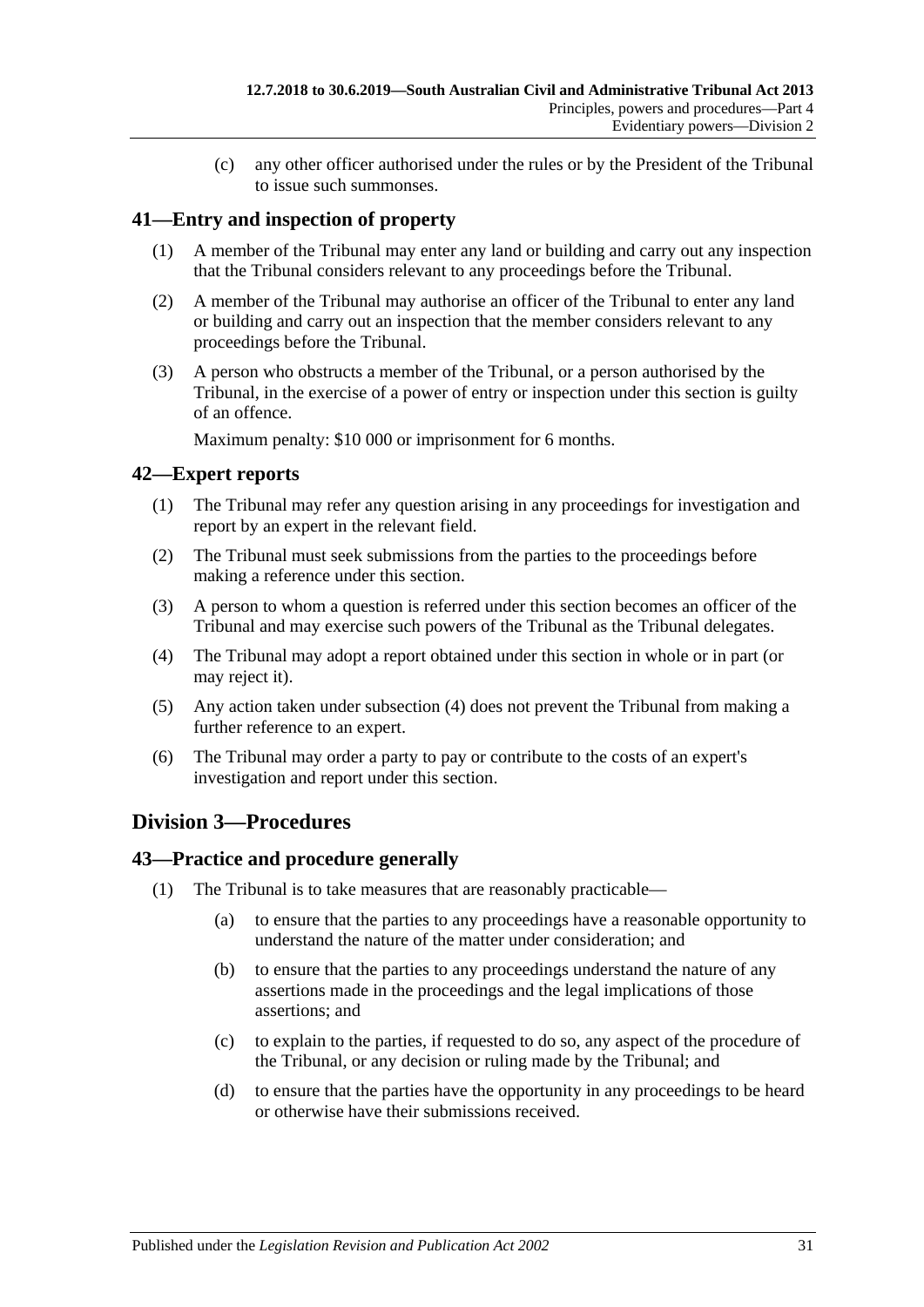#### (2) The Tribunal—

- (a) is to take all practicable steps to ensure that all relevant material is disclosed to the Tribunal so as to enable it to determine all the relevant facts in issue in any proceedings; and
- (b) may require evidence or argument to be presented in writing and decide on the matters on which it will hear oral evidence or argument; and
- (c) may limit the time available for presenting the respective cases of parties before it at a hearing to an extent that it considers would not impede the fair and adequate presentation of the cases; and
- (d) may require a document to be served outside the State; and
- (e) may adjourn any proceedings at any time and to any place (including for the purpose of enabling the parties to negotiate a settlement or for the purpose of reconsideration of a decision by the decision-maker); and
- (f) may proceed to hear and determine proceedings in the absence of a party.
- (3) To the extent that the practice or procedure of the Tribunal is not prescribed by or under this Act or a relevant Act, it is to be as the Tribunal determines.

#### <span id="page-31-0"></span>**44—Directions for conduct of proceedings**

- (1) The Tribunal may give directions at any time in any proceedings and do whatever is necessary for the speedy and fair conduct of the proceedings.
- (2) The Tribunal may give directions on its own initiative or at the request of a party.
- (3) A directions hearing may be held for the purposes of this section before any other hearing in any proceedings.
- (4) The Tribunal may give a direction requiring a party to produce a document or other material, or to provide information, to the Tribunal or another party.

#### <span id="page-31-1"></span>**45—Consolidating and splitting proceedings**

- (1) The Tribunal may direct that 2 or more proceedings that concern the same or related facts or circumstances—
	- (a) be consolidated into 1 proceeding; or
	- (b) remain as separate proceedings but be heard and determined together.
- (2) If proceedings are consolidated, evidence given in the consolidated proceedings is admissible in relation to matters involved in either of the proceedings that were consolidated.
- (3) The Tribunal may direct—
	- (a) that any aspect of any proceedings be heard and determined separately;
	- (b) that proceedings commenced by 2 or more persons jointly be split into separate proceedings.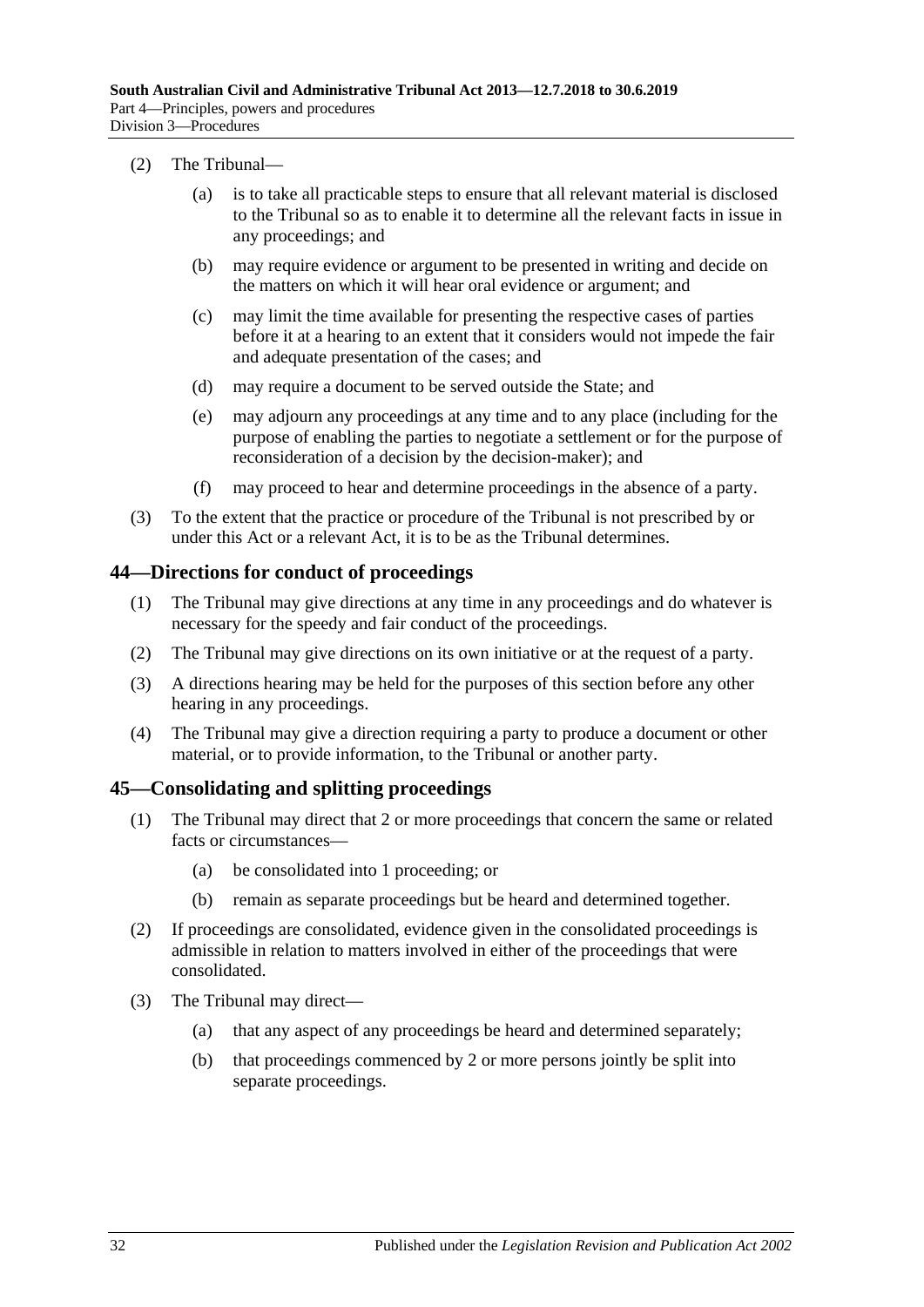### <span id="page-32-0"></span>**46—More appropriate forum**

The Tribunal may, at any time, make an order striking out all, or any part, of any proceedings if it considers that the matter, or any aspect of it, would be more appropriately dealt with by another tribunal, a court, or any other person.

#### <span id="page-32-4"></span><span id="page-32-1"></span>**47—Dismissing proceedings on withdrawal or for want of prosecution**

- (1) The applicant in any proceedings may withdraw or agree to the withdrawal of the proceedings or a part of the proceedings.
- (2) Unless otherwise provided by the rules, an applicant can only act under [subsection](#page-32-4) (1) with the leave of the Tribunal.
- (3) The Tribunal may make an order dismissing or striking out all, or any part, of any proceedings if the applicant withdraws or agrees to the withdrawal of the proceedings or that part of it.
- <span id="page-32-5"></span>(4) At any time, the Tribunal may make an order dismissing or striking out all, or any part, of any proceedings for want of prosecution.
- (5) The Tribunal's power to make an order under [subsection](#page-32-5) (4) is exercisable only by a legally qualified member of the Tribunal or a registrar who is authorised in writing by the President of the Tribunal to make such an order (whether generally or in relation to particular classes of matters or otherwise).
- (6) The Tribunal may make an order under this section on the application of a party or on its own initiative.

### <span id="page-32-2"></span>**48—Frivolous, vexatious or improper proceedings**

- (1) This section applies if the Tribunal believes that a proceeding—
	- (a) is frivolous, vexatious, misconceived or lacking in substance or involves a trivial matter or amount; or
	- (b) is being used for an improper purpose; or
	- (c) is otherwise an abuse of process.
- <span id="page-32-6"></span>(2) If this section applies, the Tribunal may order that the proceeding be dismissed or struck out and may make any related or ancillary order.
- (3) The Tribunal may act under [subsection](#page-32-6) (2) on the application of a party or on its own initiative.
- (4) If a proceeding is dismissed or struck out under this section, another proceeding of the same kind in relation to the same matter cannot be commenced before the Tribunal without the leave of a Presidential member.

#### <span id="page-32-3"></span>**49—Proceedings being conducted to cause disadvantage**

- <span id="page-32-8"></span><span id="page-32-7"></span>(1) This section applies if the Tribunal believes that a party to any proceedings is conducting the proceedings in a way that unnecessarily disadvantages another party to the proceedings by conduct such as—
	- (a) failing to comply with an order or direction of the Tribunal without reasonable cause; or
	- (b) failing to comply with this Act or a relevant Act; or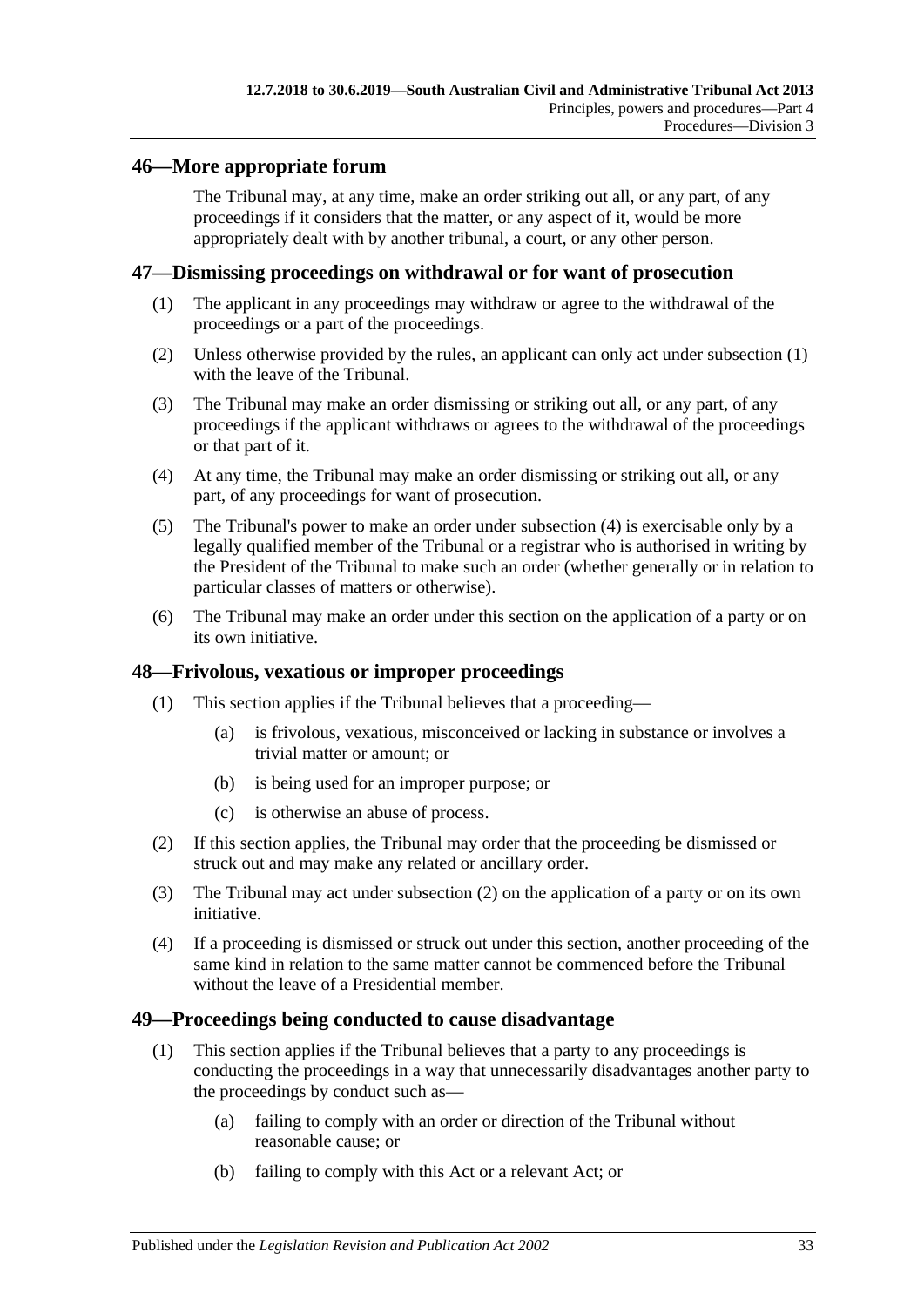- (c) asking for an adjournment the need for which is attributable to a failure described in [paragraph](#page-32-7) (a) or [\(b\);](#page-32-8) or
- (d) attempting to deceive another party or the Tribunal; or
- (e) vexatiously conducting the proceedings; or
- (f) failing to attend any hearing in the proceedings.
- <span id="page-33-2"></span>(2) If this section applies, the Tribunal may—
	- (a) if the party causing the disadvantage is the applicant, order that the proceedings be dismissed or struck out; and
	- (b) if the party causing the disadvantage is not the applicant—
		- (i) determine the proceedings in favour of the applicant and make any appropriate orders; or
		- (ii) order that the party causing the disadvantage be struck out of the proceedings.
- (3) The Tribunal may act under [subsection](#page-33-2) (2) on the application of a party or on its own initiative.
- (4) If any proceedings are dismissed or struck out under this section, another proceeding of the same kind in relation to the same matter cannot be commenced before the Tribunal without the leave of a Presidential member.

### <span id="page-33-0"></span>**Division 4—Conferences, mediation and settlement**

#### <span id="page-33-1"></span>**50—Conferences**

- (1) The Tribunal may, at an initial directions hearing or at any other time, require parties to any proceedings to attend a compulsory conference.
- <span id="page-33-3"></span>(2) The Tribunal must, if so required by the rules or a relevant Act, require parties to attend a compulsory conference.
- (3) Despite [subsection](#page-33-3) (2) (and [section](#page-6-0) 4), the Tribunal may dispense with a conference if it is of the opinion that—
	- (a) no useful purpose would be served by a conference between the parties; or
	- (b) there is some other reason that justifies dispensing with the conference.
- (4) The purpose of a compulsory conference is to identify and clarify the issues in the proceedings and to promote the resolution of the matters by a settlement between the parties.
- (5) A compulsory conference may, at the discretion of the member of the Tribunal presiding at the conference, be adjourned or reconvened from time to time.
- (6) Unless the member of the Tribunal presiding at the conference directs otherwise, a compulsory conference is to be held in private.
- (7) Subject to this section and except to the extent to which the rules may specify the procedure for a compulsory conference, the member of the Tribunal presiding at a compulsory conference may determine the procedure for the conference.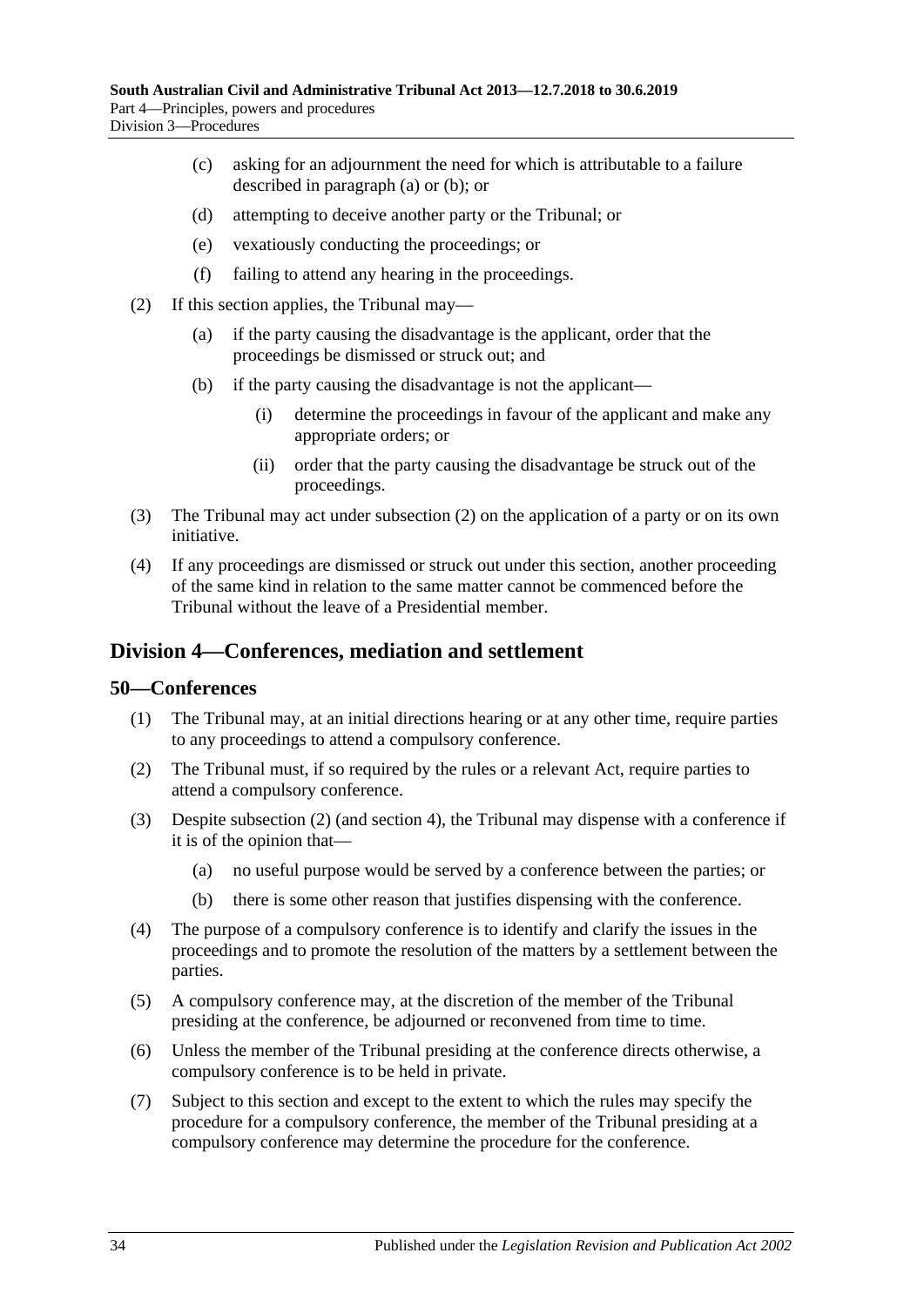- <span id="page-34-1"></span>(8) The member of the Tribunal presiding at a compulsory conference may—
	- (a) if that member is not a Presidential member—refer any question of law to a Presidential member of the Tribunal for determination;
	- (b) require a party to the proceedings to furnish particulars of his or her case;
	- (c) determine who, apart from the parties to the proceedings (and their representatives), may be present at the conference;
	- (d) subject to [subsection](#page-34-0) (11), record any settlement reached at a conference and make any determination or order (including an order under, or for the purposes of, a relevant Act) necessary to give effect to a settlement;
	- (e) on his or her own initiative, close the conference at any time if, in his or her opinion, settlement cannot be reached;
	- (f) advise the Tribunal if the conference does not reach a settlement within a reasonable time;
	- (g) permit a party to withdraw from the proceedings (and make any consequential order that is appropriate in the circumstances);
	- (h) determine a matter against any party who obstructs or delays the conference, fails to attend the conference, or fails to comply with a rule or order of the Tribunal and, in so doing, make any order as the member of the Tribunal thinks fit (including an order as to costs);
	- (i) do such other things as the rules of the Tribunal so provide.
- (9) If a question of law is referred to a Presidential member of the Tribunal under [subsection](#page-34-1) (8)(a), the Presidential member may refer the question to the Supreme Court for decision by the Full Court of the Supreme Court.
- (10) Evidence of anything said or done in the course of a compulsory conference under this section is inadmissible in proceedings before the Tribunal except by consent of all parties to the proceedings.
- <span id="page-34-0"></span>(11) The member of the Tribunal presiding at a compulsory conference—
	- (a) must not accept a settlement that appears to be inconsistent with a relevant Act (but he or she may adjourn the proceedings to enable the parties to explore the possibility of varying the settlement to comply with a relevant Act); and
	- (b) may decline to accept a settlement on the basis that the settlement may materially prejudice any person who was not represented at the conference but who has a direct or material interest in the matter.
- (12) If the member of the Tribunal presiding at a conference is unable to continue with the conference, another member of the Tribunal may be appointed to continue and complete the conference.
- (13) Unless all parties to the proceedings agree to his or her continued participation, the member of the Tribunal who presided at the conference is disqualified from sitting as a member of the Tribunal for the purpose of hearing and determining the matter.
- (14) A registrar is expressly authorised to constitute the Tribunal for the purposes of this section.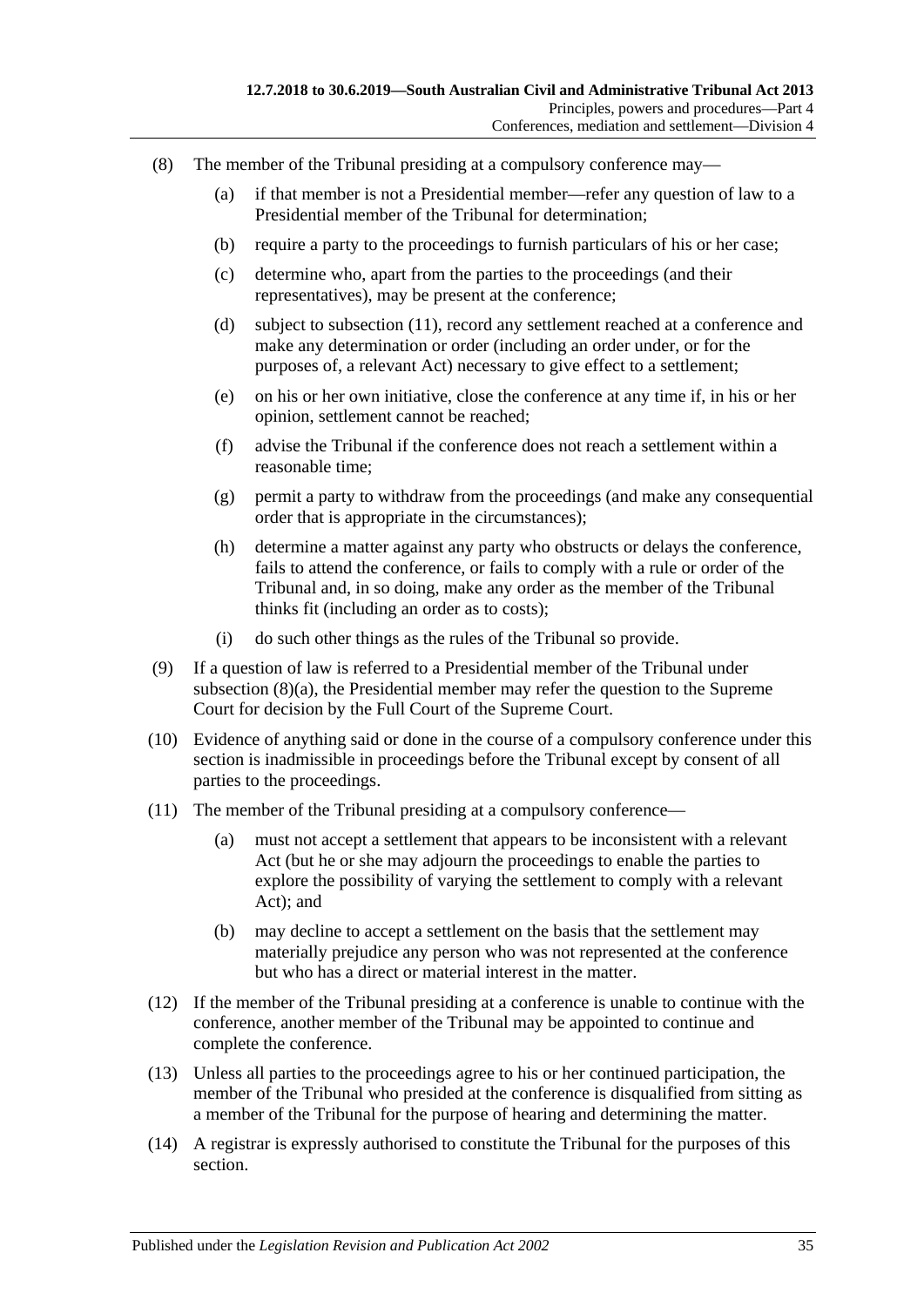(15) The rules may set out circumstances where the outcome of any proceedings under this section (including details of a settlement) are to be available to members of the public.

### <span id="page-35-0"></span>**51—Mediation**

- (1) The Tribunal may, at an initial directions hearing or at any other time, refer the matter, or any aspect of the matter, for mediation by a person specified as a mediator by the Tribunal.
- (2) The person specified as a mediator must be a person who has been approved by the President of the Tribunal to act as a mediator.
- (3) The referral may be made with or without the consent of the parties.
- (4) The purpose of a mediation is to achieve the resolution of the matters by a settlement between the parties.
- (5) The rules may specify how notice of the mediation is to be given, how the mediation is to be conducted, and the fees to be paid by a party to the mediation.
- (6) Unless the mediator directs otherwise, the mediation is to be held in private.
- (7) Subject to this section and except to the extent to which the rules may specify the procedure for a mediation, the mediator may determine the procedure for the mediation.
- (8) If the mediator is a member of the Tribunal and a settlement is reached at the mediation, the mediator may reduce the terms of the settlement to writing and make any determination or order (including an order under, or for the purposes of, a relevant Act) necessary to give effect to the settlement.
- (9) If a settlement is not reached at the mediation or the mediator is not a member of the Tribunal, the mediator is to report on the outcome of the mediation to the Tribunal as constituted when it made the referral.
- (10) Any settlement under this section—
	- (a) must not be inconsistent with a relevant Act; and
	- (b) may be rejected by the Tribunal on the basis that the settlement may materially prejudice any person who has not participated in the mediation but who has a direct or material interest in the matter.
- (11) Evidence of anything said or done in the course of a mediation under this section is inadmissible in proceedings before the Tribunal except by consent of all parties to the proceedings.
- (12) If the mediator is a member of the Tribunal, the member cannot take any further part in dealing with the proceedings after the mediation, unless all parties to the proceedings agree to his or her continued participation.
- (13) The rules may set out circumstances where the outcome of any proceedings under this section (including details of a settlement) are to be available to members of the public.

### <span id="page-35-1"></span>**52—Settling proceedings**

(1) The Tribunal may itself endeavour to achieve a negotiated settlement of a matter before the Tribunal.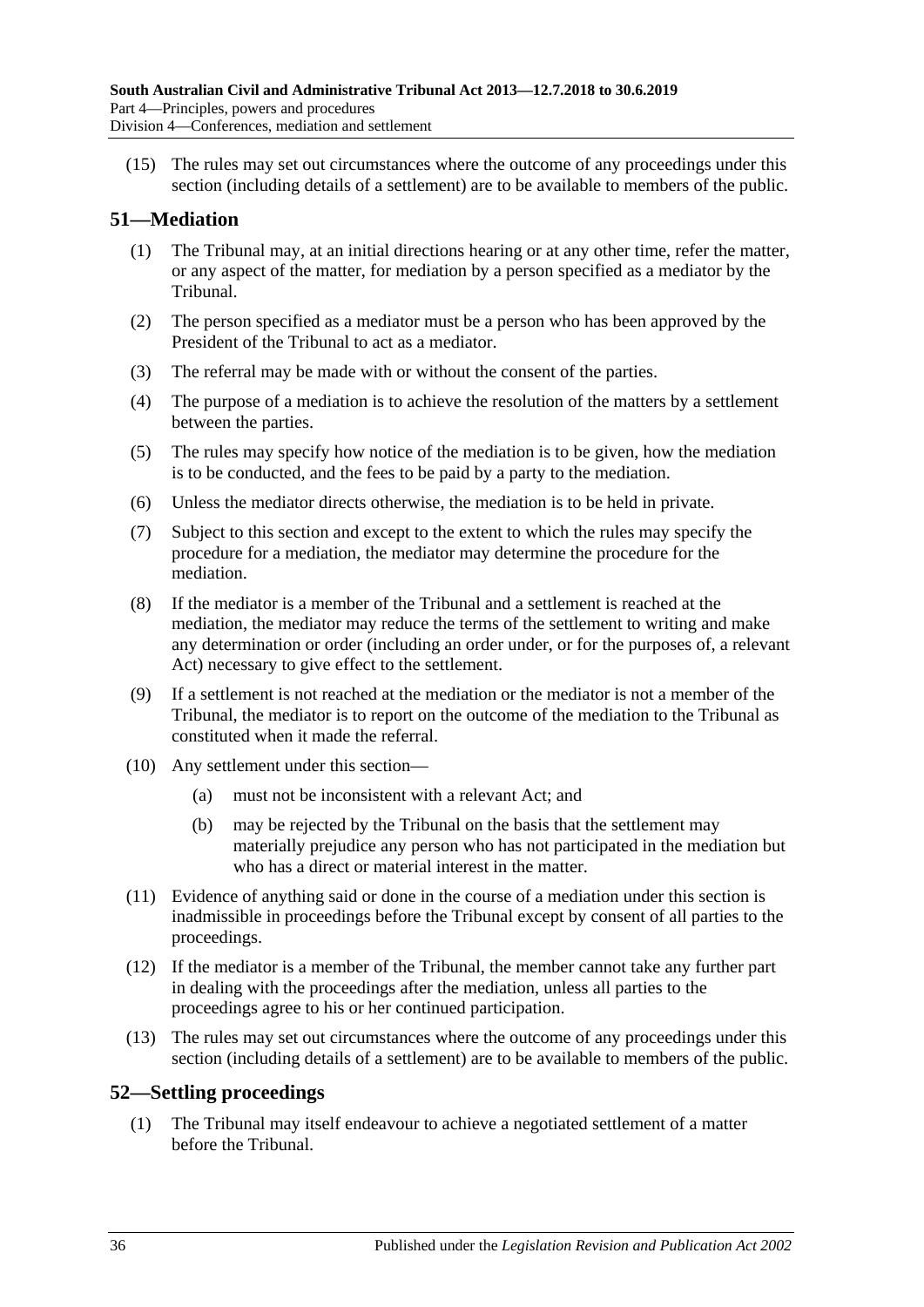- <span id="page-36-3"></span>(2) If the parties agree in writing to settle a matter before the Tribunal, the Tribunal may make any determination or order (including an order under, or for the purposes of, a relevant Act) necessary to give effect to the settlement.
- (3) A settlement under this section must not be inconsistent with a relevant Act and the Tribunal may reject a settlement under [subsection](#page-36-3) (2) on the basis that the settlement may materially prejudice any person who is not a party to the settlement but who has a direct or material interest in the matter or that the terms of the settlement are inappropriate.

## <span id="page-36-0"></span>**Division 5—Parties**

### <span id="page-36-4"></span><span id="page-36-1"></span>**53—Parties**

- (1) A person is a party to proceedings before the Tribunal if the person is—
	- (a) the applicant; or
	- (b) in the case of any disciplinary proceedings or any proceedings constituted by any inquiry into a person—the person who is the subject of the proceedings; or
	- (c) in the case of proceedings involving the review of a decision—the decision-maker; or
	- (ca) without limiting a preceding paragraph, a respondent to an application before the Tribunal, a person against whom a claim is made by proceedings brought before the Tribunal, or a party to a dispute before the Tribunal; or
	- (d) a person joined in the proceedings by order of the Tribunal; or
	- (e) a person lawfully intervening in the proceedings; or
	- (f) a person specified by another provision of this Act or a relevant Act to be a party to the proceedings.
- (2) [Subsection](#page-36-4) (1) applies subject to any provision or exclusion made by the rules of the Tribunal.
- (3) In any proceedings where a decision-maker is a party, the official description rather than the personal name of the decision-maker is to be used so far as is practicable.

### <span id="page-36-2"></span>**54—Person may be joined as party**

- (1) The Tribunal may order that a person be joined as a party to proceedings before the Tribunal if the Tribunal considers that—
	- (a) the person should be bound by, or have the benefit of, a decision of the Tribunal in the proceedings; or
	- (b) the person's interests are affected by the proceedings; or
	- (c) for any other reason it is desirable that the person be joined as a party.
- (2) The Tribunal may make an order under this section—
	- (a) on the application of any person or on its own initiative; and
	- (b) without notice to the person to whom the order relates.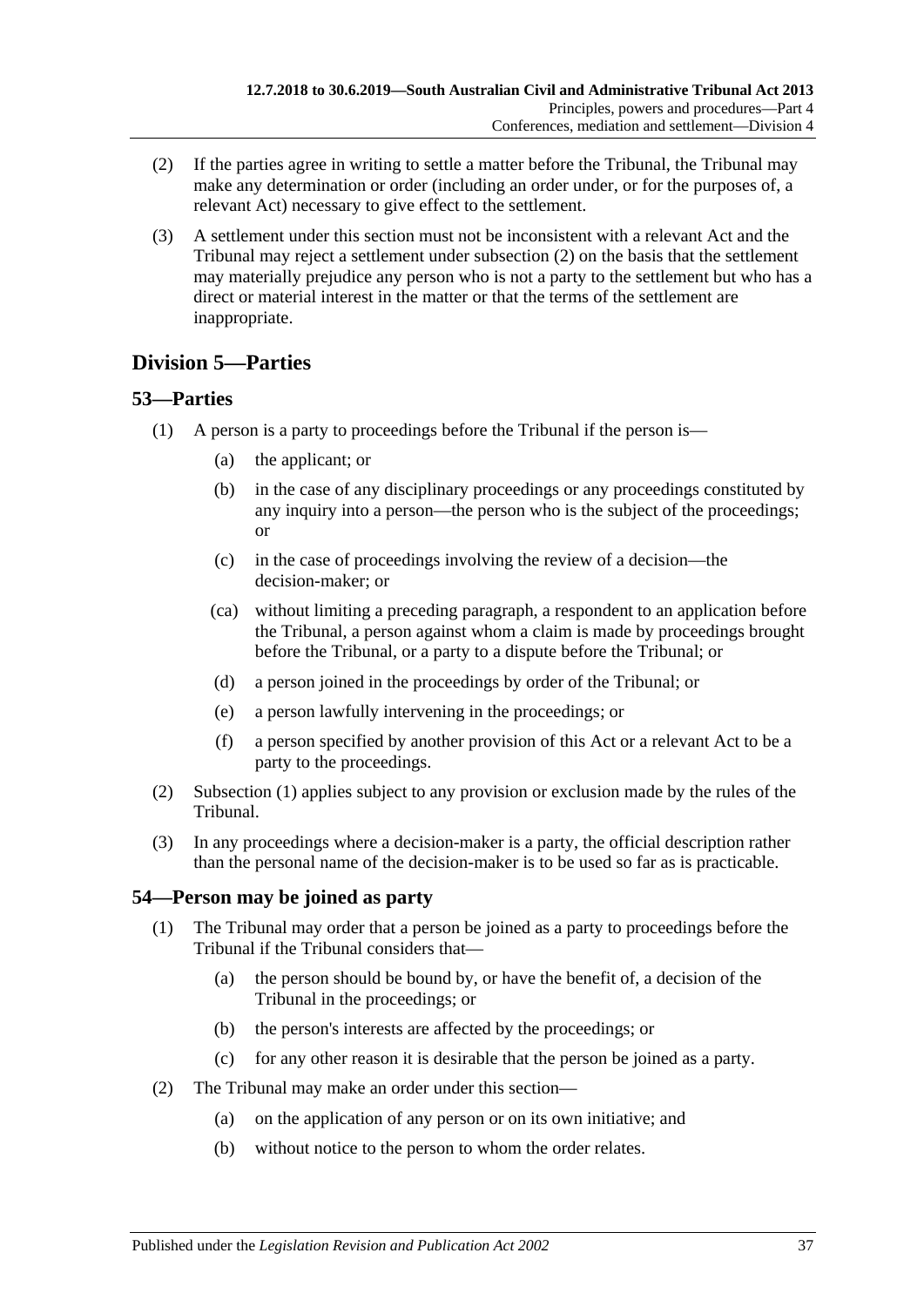### <span id="page-37-0"></span>**55—Intervening**

- (1) The Attorney-General may, on behalf of the State, intervene in any proceedings before the Tribunal at any time.
- (2) The Tribunal may give leave at any time for any other person to intervene in proceedings before the Tribunal on conditions, if any, that the Tribunal thinks fit.

## <span id="page-37-1"></span>**Division 6—Representation**

#### <span id="page-37-2"></span>**56—Representation**

- (1) A party to proceedings before the Tribunal is entitled to appear (subject to the provisions of a relevant Act)—
	- (a) personally; or
	- (b) by counsel; or
	- (c) with the leave of the Tribunal and subject to the rules—by other representative.
- (2) Unless otherwise determined by the Tribunal, a person appearing before the Tribunal may be assisted by another person as a friend.
- (4) A person may not act as a representative in proceedings before the Tribunal if—
	- (a) the person is a legal practitioner whose practising certificate has been suspended; or
	- (b) the person's name has been struck off the roll of legal practitioners; or
	- (c) the person would be acting in any other manner that is inconsistent with disciplinary proceedings that have been taken under the *[Legal Practitioners](http://www.legislation.sa.gov.au/index.aspx?action=legref&type=act&legtitle=Legal%20Practitioners%20Act%201981)  Act [1981](http://www.legislation.sa.gov.au/index.aspx?action=legref&type=act&legtitle=Legal%20Practitioners%20Act%201981)*.

## <span id="page-37-3"></span>**Division 7—Costs**

### <span id="page-37-4"></span>**57—Costs**

- (1) Unless otherwise specified in this Act, a relevant Act, or an order of the Tribunal under this section, parties bear their own costs in any proceedings before the Tribunal.
- <span id="page-37-5"></span>(2) Unless otherwise specified in a relevant Act, the Tribunal may make an order for the payment by a party of all or any of the costs of another party, or of a person required to appear before the Tribunal or to produce evidential material, if the Tribunal thinks that it is appropriate to do so after taking into account—
	- (a) the main objectives of the Tribunal that are relevant to simplifying proceedings and issues before the Tribunal and to keeping costs to parties in proceedings before the Tribunal to a minimum insofar as is just and appropriate; and
	- (b) the need to ensure that proceedings are fair and that parties are not disadvantaged by proceedings that have little or no merit; and
	- (c) any provision made by the rules; and
	- (d) any other matter considered relevant by the Tribunal.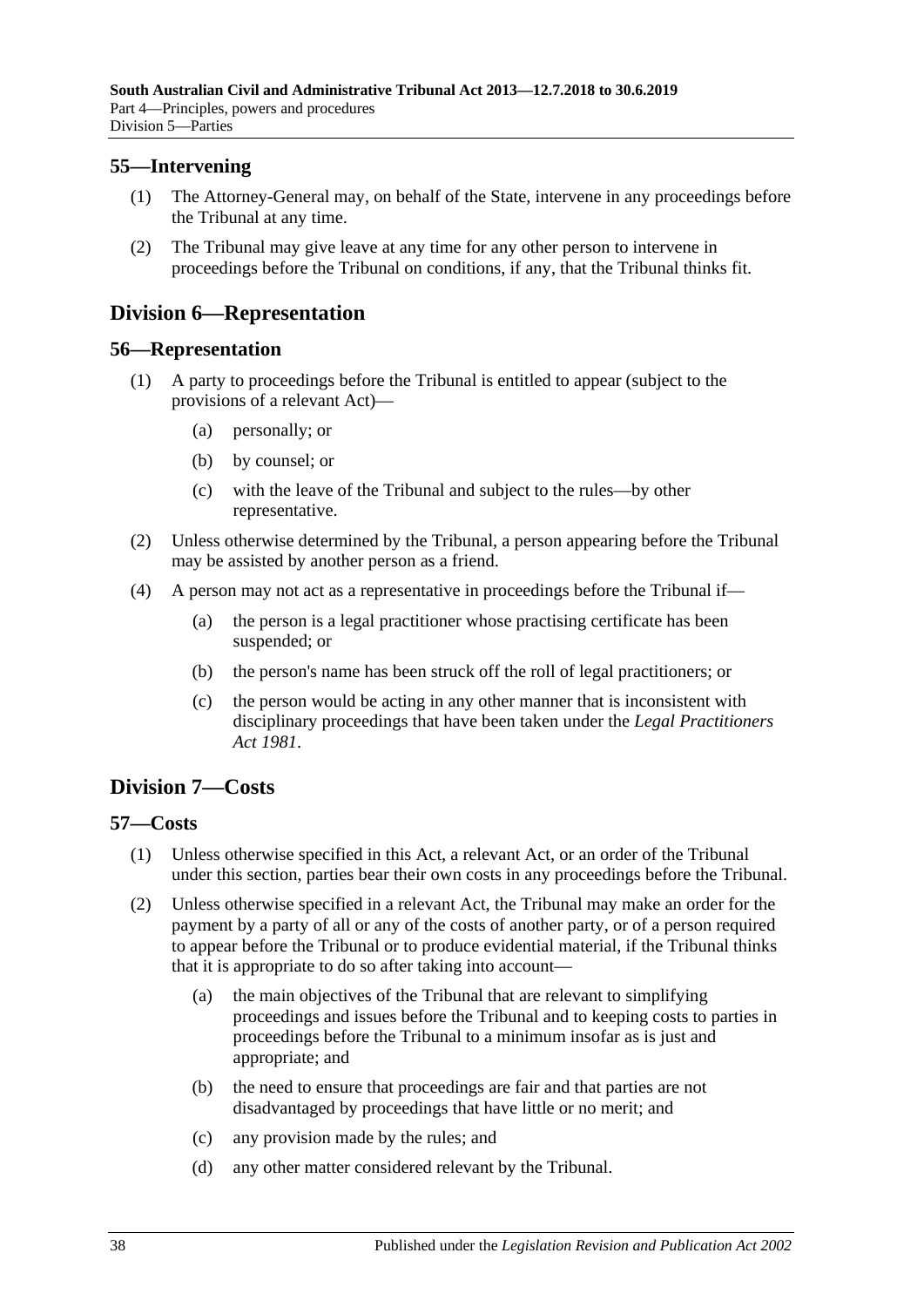- (3) Without limiting [subsection](#page-37-5) (2), if the Tribunal dismisses or strikes out any proceedings in any prescribed circumstances, the Tribunal should also make an order for costs against the party against whom the action is directed unless the Tribunal is of the opinion that there is a good reason for not making an order in the circumstances of the particular case.
- (4) If the Tribunal makes an order for the payment of costs and does not fix the amount of costs, that amount is to be assessed and settled in accordance with the rules.

#### <span id="page-38-0"></span>**58—Costs—related matters**

- (1) The power of the Tribunal to make an order for the payment by a party of the costs of another party includes the power to make an order for the payment of an amount to compensate the other party for any expenses or loss resulting from any proceedings or matter.
- (2) Without limiting anything else that may be considered in making an order for the payment by a party of the costs of another party, where the matter that is the subject of any proceedings comes within the Tribunal's review jurisdiction, the Tribunal is to have regard to—
	- (a) whether the party genuinely attempted to enable and assist the decision-maker to make a decision on its merits;
	- (b) whether the party (being the decision-maker) genuinely attempted to make a decision on its merits.
- (3) The rules may deal with the effect of certain offers to settle, and the response, if any, to the offer, on the making of an order for the payment by a party of the costs of another party.
- (4) The Tribunal may order that the representative of a party, rather than the party, in the representative's own capacity compensate that or any other party for costs incurred because the representative acted in, or delayed, any proceedings in a way that resulted in unnecessary costs.

### <span id="page-38-1"></span>**Division 8—Other procedural and related provisions**

#### <span id="page-38-2"></span>**59—Sittings**

The Tribunal will sit at such times and places as the President of the Tribunal may direct (including at different places at the same time).

### <span id="page-38-3"></span>**60—Hearings in public**

- (1) Subject to this or any other Act, proceedings before the Tribunal must be heard in public.
- <span id="page-38-4"></span>(2) The Tribunal may, where it is satisfied that it is desirable to do so—
	- (a) in the interest of justice; or
	- (b) by reason of the confidential nature of the evidence to be given before the Tribunal; or
	- (c) in order to expedite proceedings of the Tribunal; or
	- (d) for any other reason that the Tribunal thinks sufficient,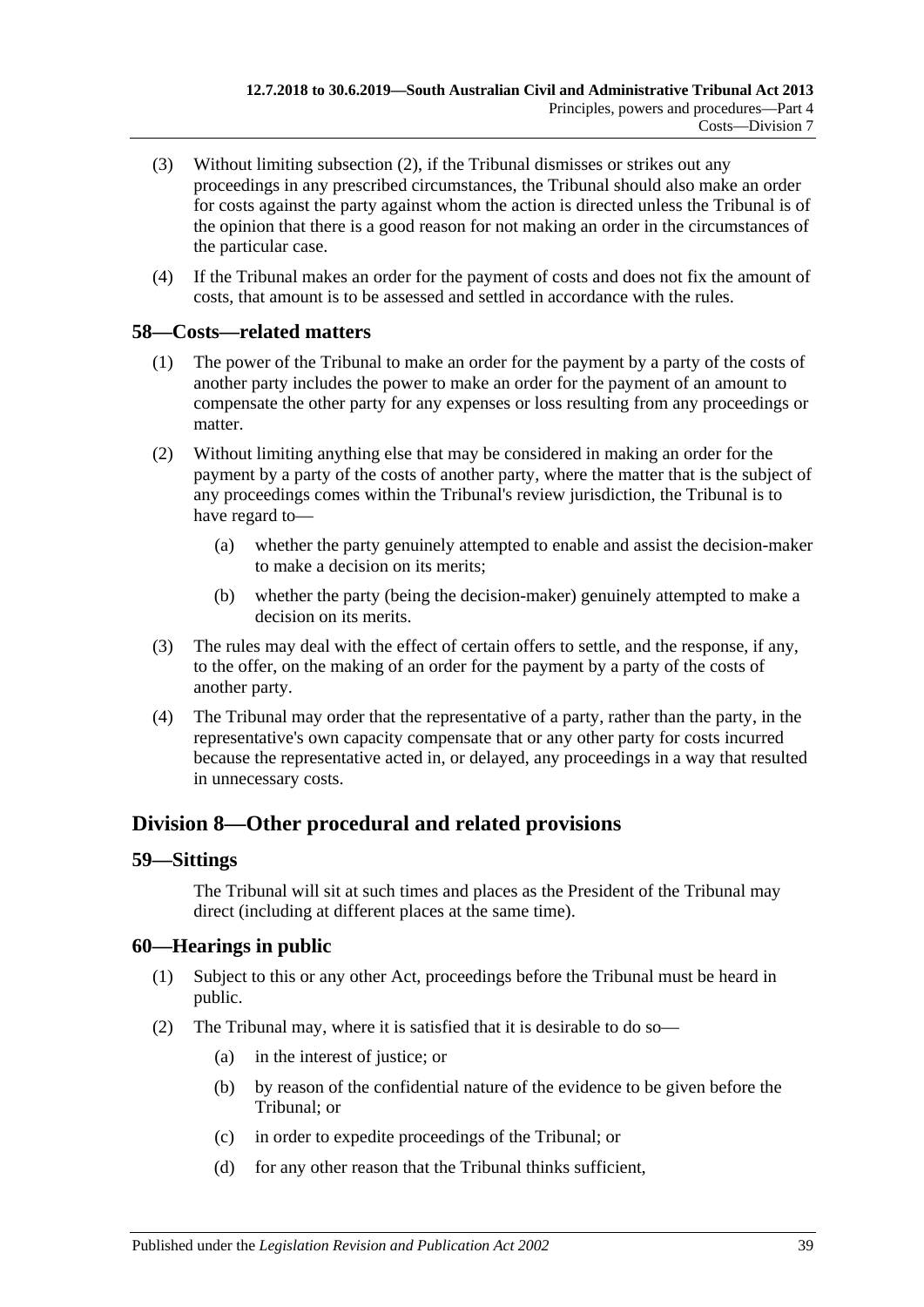give directions—

- (e) requiring that a hearing, or part of a hearing, be held in private; or
- (f) prohibiting or restricting the publication of the name and address of a witness appearing before the Tribunal; or
- (g) prohibiting or restricting the publication of evidence given before the Tribunal or of the contents of any document produced to the Tribunal; or
- (h) prohibiting or restricting the disclosure to some or all of the parties to proceedings before the Tribunal of evidence given before the Tribunal or of the contents of any document produced to the Tribunal; or
- (i) excluding any person from the hearing before the Tribunal of any part of the proceedings.
- (3) A person must comply with a direction of the Tribunal under [subsection](#page-38-4) (2). Maximum penalty: \$10 000.

### <span id="page-39-1"></span><span id="page-39-0"></span>**61—Preserving subject matter of proceedings**

- (1) The Tribunal may, on such terms as appear just, make any order that may be necessary to preserve the subject matter of proceedings, or to otherwise protect the interests of a party, until questions arising in the proceedings have been finally determined.
- (2) The Tribunal's power to make an order under [subsection](#page-39-1) (1) is exercisable by—
	- (a) a Presidential member of the Tribunal; or
	- (b) any other legally qualified member of the Tribunal who is authorised by the President of the Tribunal to make orders under this section.
- (3) The Tribunal may make the order on the application of a party or on its own initiative.
- (4) An order may be made under this section whether or not a person whose interests may be affected—
	- (a) is a party; or
	- (b) has been given an opportunity to be heard.
- (5) An order may be made under this section—
	- (a) for a specified period; or
	- (b) until a specified event or stage in the proceedings.
- <span id="page-39-2"></span>(6) In making an order under this section, the Tribunal—
	- (a) may require an undertaking as to costs or damages as it considers appropriate; and
	- (b) may provide for the revocation of the order if specified conditions are met.
- (7) The Tribunal may assess any costs or damages referred to in [subsection](#page-39-2) (6)(a) and any amount so assessed is recoverable as a debt in a court of competent jurisdiction.
- (8) The rules may place conditions on the Tribunal's power to make an order under this section.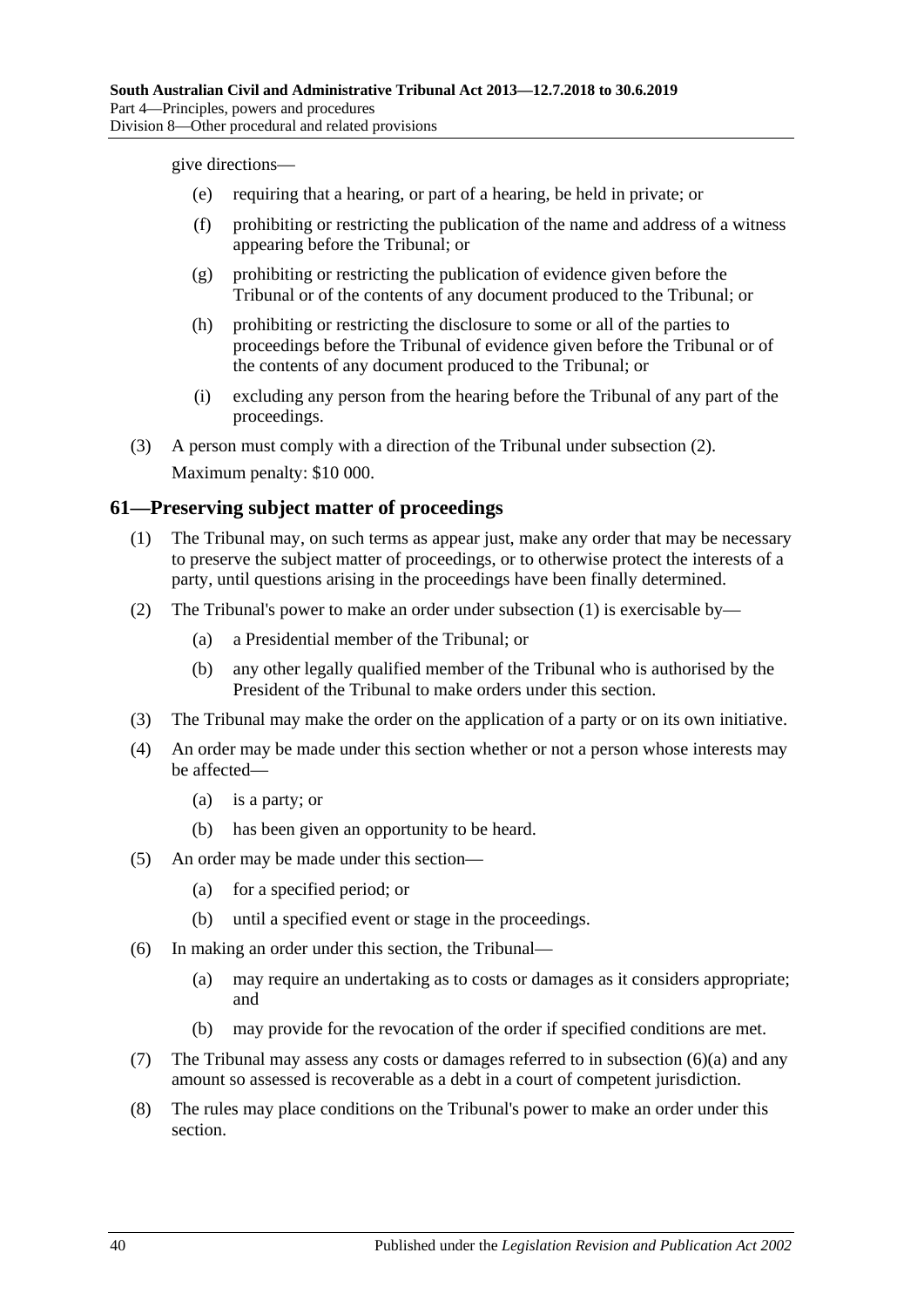(9) The Tribunal's power under this section is in addition to, and does not limit, any power of the Tribunal under a relevant Act to make an order in the nature of an injunction or interim injunction.

### <span id="page-40-4"></span><span id="page-40-0"></span>**62—Security as to costs etc**

- (1) The Tribunal may order a party to proceedings before the Tribunal to give security for the payment of costs or to give an undertaking as to the payment of other monetary amounts that may be awarded against the party.
- (2) The security referred to in [subsection](#page-40-4) (1) will be of such amount, and given at such time and in such manner and form, as the Tribunal directs.
- (3) The Tribunal may reduce or increase the amount of security ordered under [subsection](#page-40-4) (1) to be given and may vary the time at which, or the manner or form in which, the security is to be given.
- (4) If security, or further security, or an undertaking, is not given in accordance with an order under this section, the Tribunal may order that the proceedings be dismissed (with costs), or that a determination (with costs) be made against the party.
- (5) The provisions of this section relating to security, or the giving of an undertaking, do not affect the operation of any provision made by or under a relevant Act or by the rules for or in relation to the furnishing of security, the giving of an undertaking or the imposition of costs.
- (6) A member of the Tribunal who is not a legally qualified member of the Tribunal may not make an order under this section except with the concurrence of a legally qualified member.

### <span id="page-40-1"></span>**63—Interlocutory orders**

The Tribunal has power, in relation to matters within its jurisdiction, to make interlocutory orders.

### <span id="page-40-2"></span>**64—Conditional, alternative and ancillary orders and directions**

- (1) The Tribunal may make orders and give directions on conditions the Tribunal considers appropriate.
- (2) The Tribunal may make orders in the alternative so that a particular order takes effect, or does not take effect, according to whether stipulated conditions are complied with.
- (3) The Tribunal may, when making an ancillary order, provide that a decision of the Tribunal is to be implemented by a person who is not a party to the relevant proceedings.

### <span id="page-40-3"></span>**65—Special referees**

- (1) The Tribunal may refer any question arising in any proceedings to a special referee for the special referee—
	- (a) to decide the question; or
	- (b) to give his or her opinion in relation to it.
- (2) The Tribunal may adopt a special referee's decision or opinion, in whole or in part, or reject it.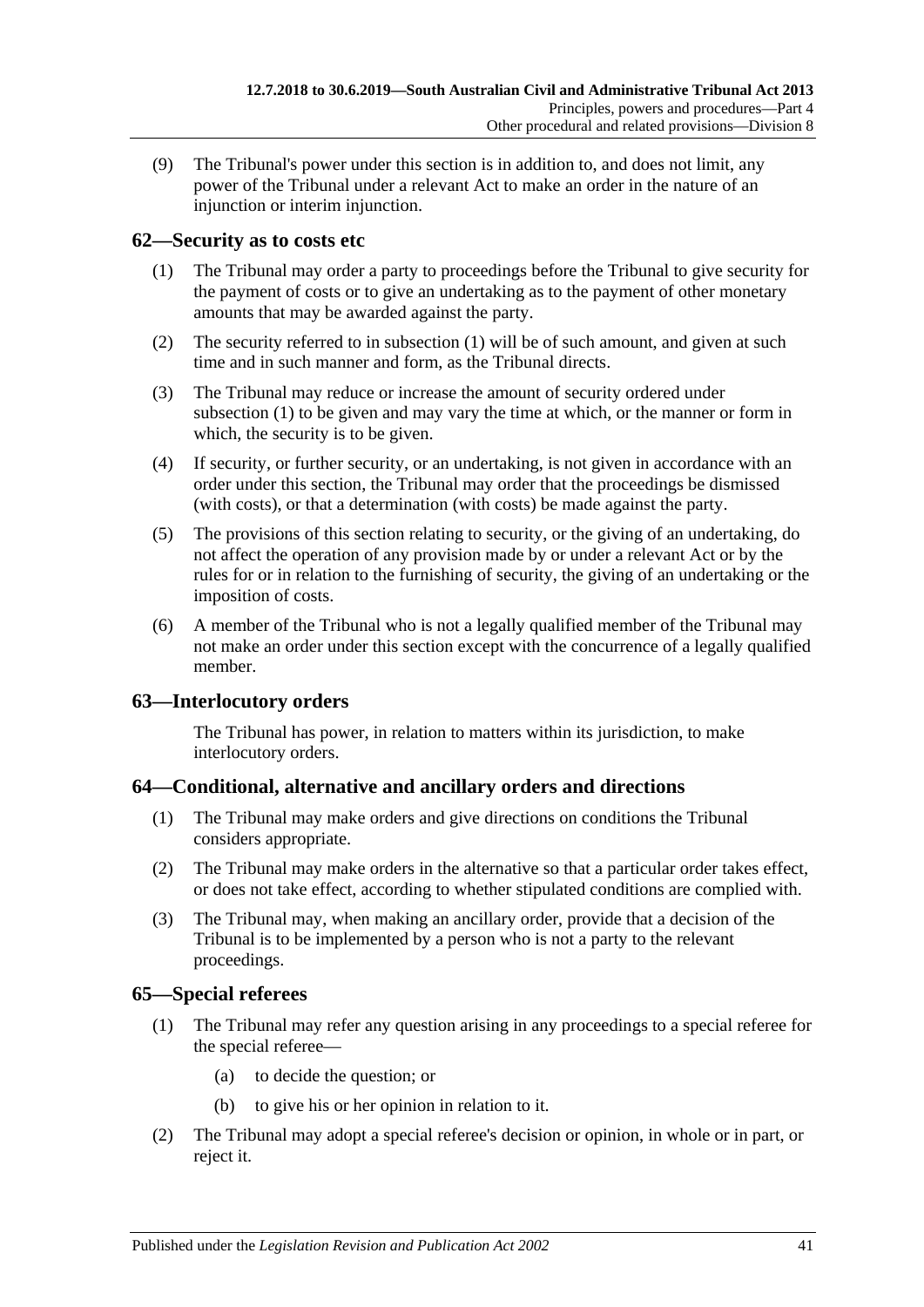#### <span id="page-41-0"></span>**66—Relief from time limits**

- (1) The rules may provide for the Tribunal to extend or abridge a time limit for doing anything in connection with any proceedings, or the commencement of any proceedings, even though the limit is imposed under this Act or a relevant Act.
- (2) The extension—
	- (a) may be authorised even though the time for complying has passed; and
	- (b) may be given on conditions specified by the Tribunal.

#### <span id="page-41-1"></span>**67—Electronic hearings and proceedings without hearings**

- (1) If the Tribunal thinks it appropriate, it may allow the parties and their representatives and any witnesses (or 1 or more of them) to participate in a hearing in any proceedings by means of telephone, video link, or any other system or method of communication.
- (2) If the Tribunal thinks it appropriate, it may conduct all or part of any proceedings entirely on the basis of documents without the parties or their representatives or any witnesses attending or participating in a hearing.
- (3) If the Tribunal acts under this section, the Tribunal is to take steps to ensure that the public has access to, or is precluded from access to, matters disclosed in the proceedings to the same extent as if the proceedings had been heard before the Tribunal with the attendance in person of all persons involved in the proceedings.

#### <span id="page-41-2"></span>**68—Completion of part-heard matters**

A person who ceases to hold office as a member of the Tribunal (other than on account of having his or her appointment revoked or being removed from office) may nevertheless continue to act in the relevant office for the purpose of completing the hearing and determination of proceedings part-heard by the person when he or she ceased to hold that office.

#### <span id="page-41-3"></span>**69—Other claims of privilege**

- (1) A person is excused from answering a question or producing a document or other material in any proceedings if the person could not be compelled to answer the question or produce the document or material in proceedings in the Supreme Court.
- (2) The Tribunal may require a person to produce a document or other material to it for the purpose of determining whether or not it is a document or material that the Tribunal has power to compel the person to produce.

## <span id="page-41-5"></span><span id="page-41-4"></span>**Part 5—Reviews and appeals**

### **Division 1—Internal reviews**

#### <span id="page-41-6"></span>**70—Internal reviews**

- <span id="page-41-7"></span>(1) Subject to this section, an application for a review of a decision of the Tribunal—
	- (a) in the exercise of its original jurisdiction; or
	- (b) as constituted by a registrar or other member of the staff of the Tribunal,

may be made under this section.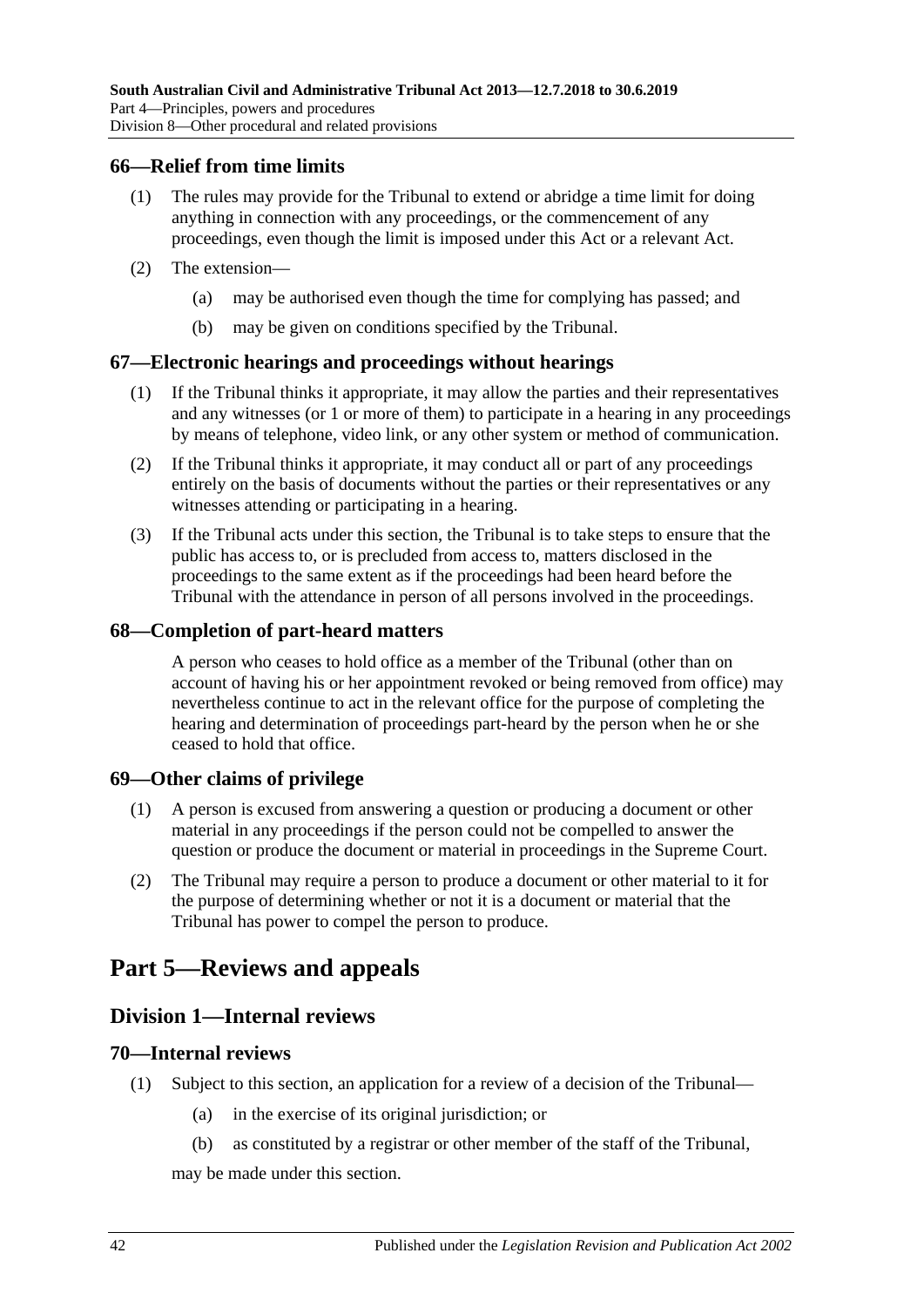- (1a) An application for review under [subsection](#page-41-7)  $(1)(b)$  is only by leave of a Presidential member of the Tribunal.
- (2) An application for review must be instituted within 1 month of the making of the decision to which the application relates but the Tribunal may, if it is satisfied that it is just and reasonable in the circumstances to do so, dispense with the requirement that the application should be instituted within that period (even if the time for instituting the application has expired).
- (3) The President may determine, in relation to a particular matter, or particular class of matters, how the Tribunal will be constituted for the purposes of this section.
- (4) On a review, the Tribunal will examine the decision of the Tribunal at first instance on the evidence or material before the Tribunal at that time but the Tribunal may, as it thinks fit, allow further evidence or material to be presented to it.
- (5) The Tribunal must, in acting under this section, reach the correct or preferable decision but in so doing must have regard to, and give appropriate weight to, the decision of the Tribunal at first instance.
- (6) The Tribunal may, on a review under this section—
	- (a) affirm the decision that is being reviewed; or
	- (b) vary the decision that is being reviewed; or
	- (c) set aside the decision being reviewed and—
		- (i) substitute a new decision; or
		- (ii) return the matter to the Tribunal as constituted at first instance for reconsideration in accordance with any directions or recommendations that the Tribunal acting on review considers appropriate.
- (7) The Tribunal may, on a review, make any interim order pending any review, or any reconsideration and determination of the matter, under this section, or any ancillary or consequential order, that the Tribunal considers appropriate.

### <span id="page-42-0"></span>**Division 2—Appeals**

#### <span id="page-42-2"></span><span id="page-42-1"></span>**71—Appeals**

- (1) Subject to this section and to any provision of a relevant Act as to the review of, or appeal against, a decision of the Tribunal, an appeal lies—
	- (a) in the case of a decision of the Tribunal—
		- (i) constituted of a Presidential member of the Tribunal; or
		- (ii) constituted of 2 or 3 members including a Presidential member,

to the Full Court of the Supreme Court; or

- (b) in any other case—to the Supreme Court constituted of a single Judge.
- (1a) The Rules of the Supreme Court may provide that a matter that would otherwise go to the Full Court under [subsection](#page-42-2) (1) will instead go to a single Judge, and vice versa.
- <span id="page-42-3"></span>(2) An appeal under this section is only by leave of the Supreme Court (but this principle may be displaced or modified by the provisions of a relevant Act).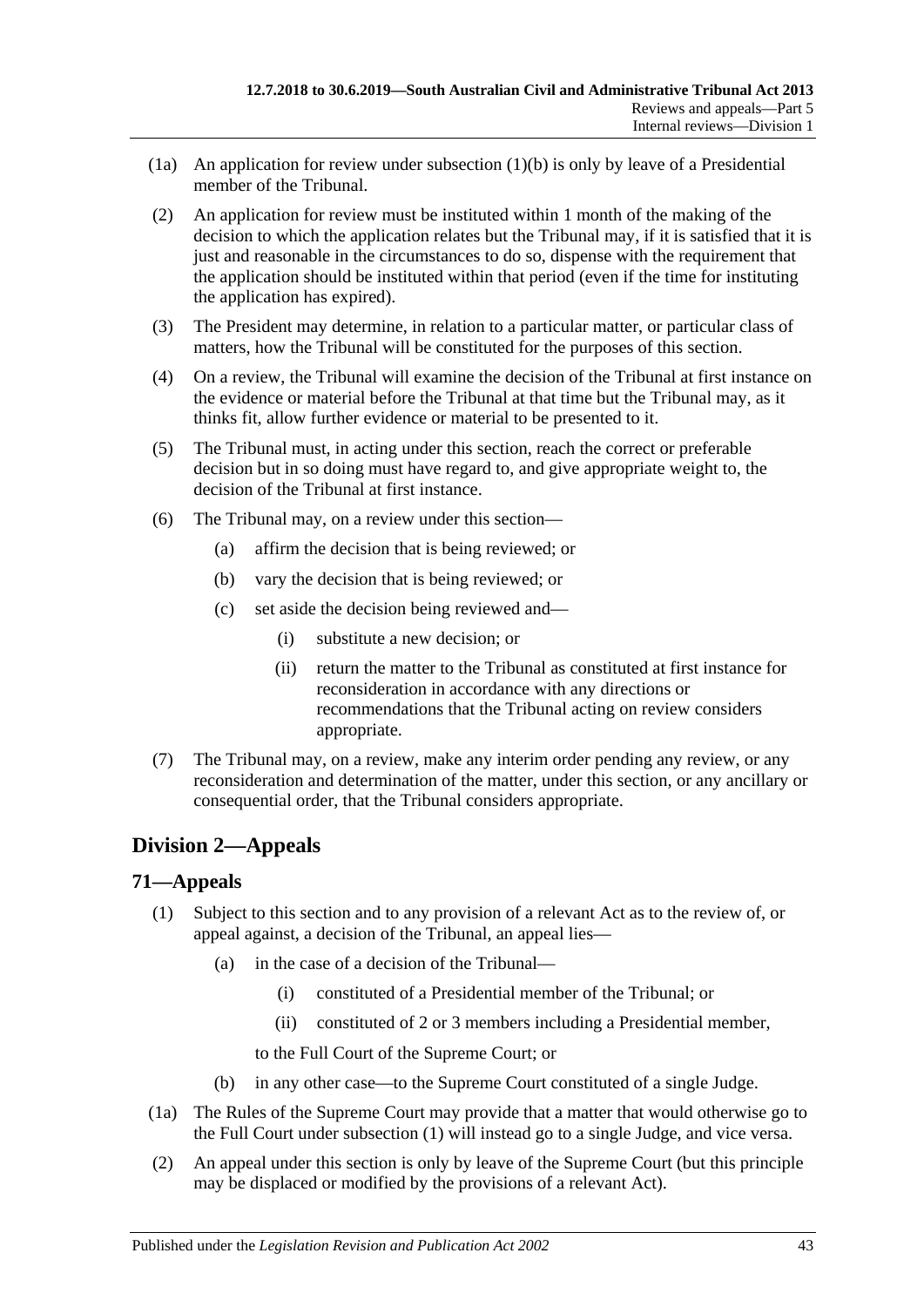- <span id="page-43-2"></span>(2a) Without limiting [subsection](#page-42-3) (2), an appeal against a decision of the Tribunal in the exercise of its original jurisdiction, or in a case where the Tribunal is constituted by a registrar or other member of the staff of the Tribunal, may not be instituted under this section unless or until a review of the decision has been conducted under [section](#page-41-6) 70.
- (2b) However
	- (a) the operation of [subsection](#page-43-2)  $(2a)$  may be—
		- (i) displaced by the Rules of the Supreme Court in specified classes of cases; or
		- (ii) displaced by regulations under this Act; or
		- (iii) displaced or modified by the provisions of a relevant Act; and
	- (b) [subsection](#page-43-2) (2a) does not apply if the President of the Tribunal determines that a decision (or class of decision) should not be subject to a requirement for review under [section](#page-41-6) 70.
- (3) An appeal must be instituted within 1 month of the making of the decision to which the appeal relates but the Supreme Court may, if it is satisfied that it is just and reasonable in the circumstances to do so, dispense with the requirement that the appeal should be instituted within that period (even if the time for instituting the appeal has expired).
- (3a) An appeal under this section will be by way of rehearing.
- (3b) The Supreme Court may, in conducting an appeal, draw inferences of fact from evidence or material before the Tribunal and may, as it thinks fit, allow further evidence or material to be presented to it.
- (4) The Supreme Court may, on an appeal under this section—
	- (a) affirm the decision appealed against; or
	- (b) vary the decision appealed against; or
	- (c) set aside the decision appealed against and, if it thinks fit, return the matter to the Tribunal for reconsideration in accordance with any directions that the Court considers appropriate.
- (5) The Supreme Court may, on an appeal, make any interim, ancillary or consequential order that the Court considers appropriate.
- (6) The regulations may prescribe scales of costs that are payable in respect of proceedings before the Supreme Court on an appeal under this section (and if a regulation is made under this section then the costs so prescribed will apply in substitution for any costs under the *[Supreme Court Act](http://www.legislation.sa.gov.au/index.aspx?action=legref&type=act&legtitle=Supreme%20Court%20Act%201935) 1935*).

### <span id="page-43-0"></span>**Division 3—Related matters**

#### <span id="page-43-1"></span>**72—Reservation of questions of law**

(1) A Presidential member of the Tribunal may reserve any question of law arising in any proceedings (including on referral to the Presidential member) for determination by the Full Court of the Supreme Court.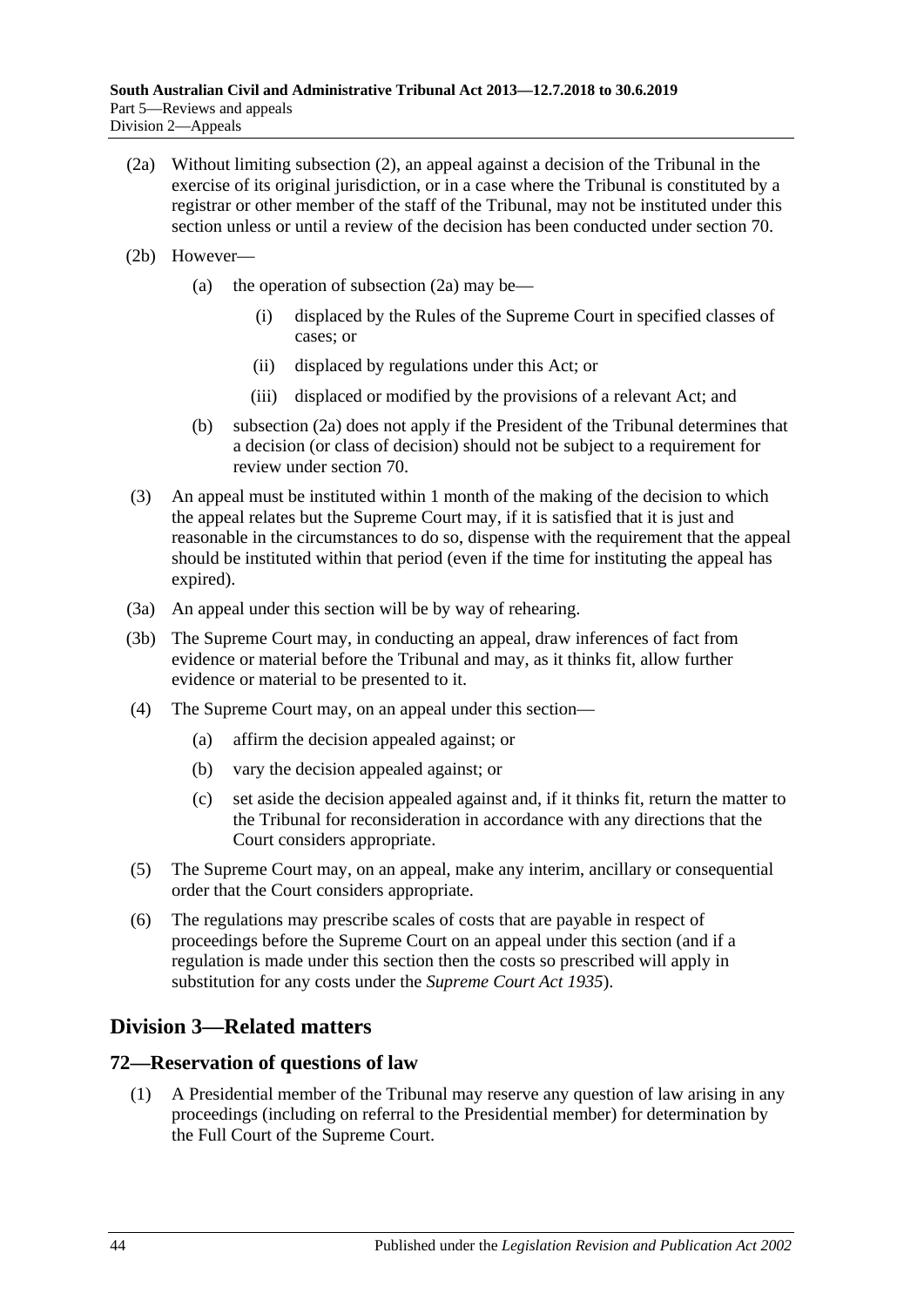(2) If a question of law is reserved, the Supreme Court may determine the question and give any consequential orders or directions considered by the Court to be appropriate to the circumstances of the case.

### <span id="page-44-0"></span>**73—Effect of review or appeal on decision**

- (1) The commencement of proceedings under this Part does not affect the operation of a decision to which the proceedings relate or prevent the taking of action to implement such a decision.
- <span id="page-44-4"></span>(2) However, the Tribunal or the Supreme Court may make an order staying the operation of a relevant decision (including a decision of a relevant decision-maker) until the proceedings are finally decided (on such conditions as may be specified in the order).
- (3) The Tribunal or the Supreme Court may act under [subsection](#page-44-4) (2) on application or on its own initiative.
- (4) The Tribunal's power to act under [subsection](#page-44-4) (2) is exercisable only by a legally qualified member of the Tribunal.

# <span id="page-44-1"></span>**Part 6—Staff**

## <span id="page-44-2"></span>**Division 1—Registrars**

### <span id="page-44-3"></span>**74—Registrars**

- (1) There is to be a principal registrar of the Tribunal (to be known as the *Registrar*).
- (2) There will be 1 or more other registrars of the Tribunal (to be known as *Deputy Registrars*).
- (3) A registrar will be appointed by the Governor on terms and conditions determined by the Governor for a term, not exceeding 5 years, specified in the instrument of appointment (and is, on the expiration of a term of office, eligible for reappointment).
- <span id="page-44-5"></span>(4) The Governor may remove a person from the office of registrar for—
	- (a) mental or physical incapacity to carry out official duties satisfactorily; or
	- (b) neglect of duty; or
	- (c) dishonourable conduct.
- (5) A person ceases to be a registrar if the person—
	- (a) dies; or
	- (b) completes a term of office and is not reappointed; or
	- (c) resigns by written notice to the Minister; or
	- (d) is removed from office under [subsection](#page-44-5) (4).
- (6) If there is a vacancy in the office of a registrar or a registrar is absent or for any other reason is unable to perform the duties of the office, the Minister may appoint a person to act in the relevant position.
- (7) The Minister must consult with the President of the Tribunal before an appointment is made under this section.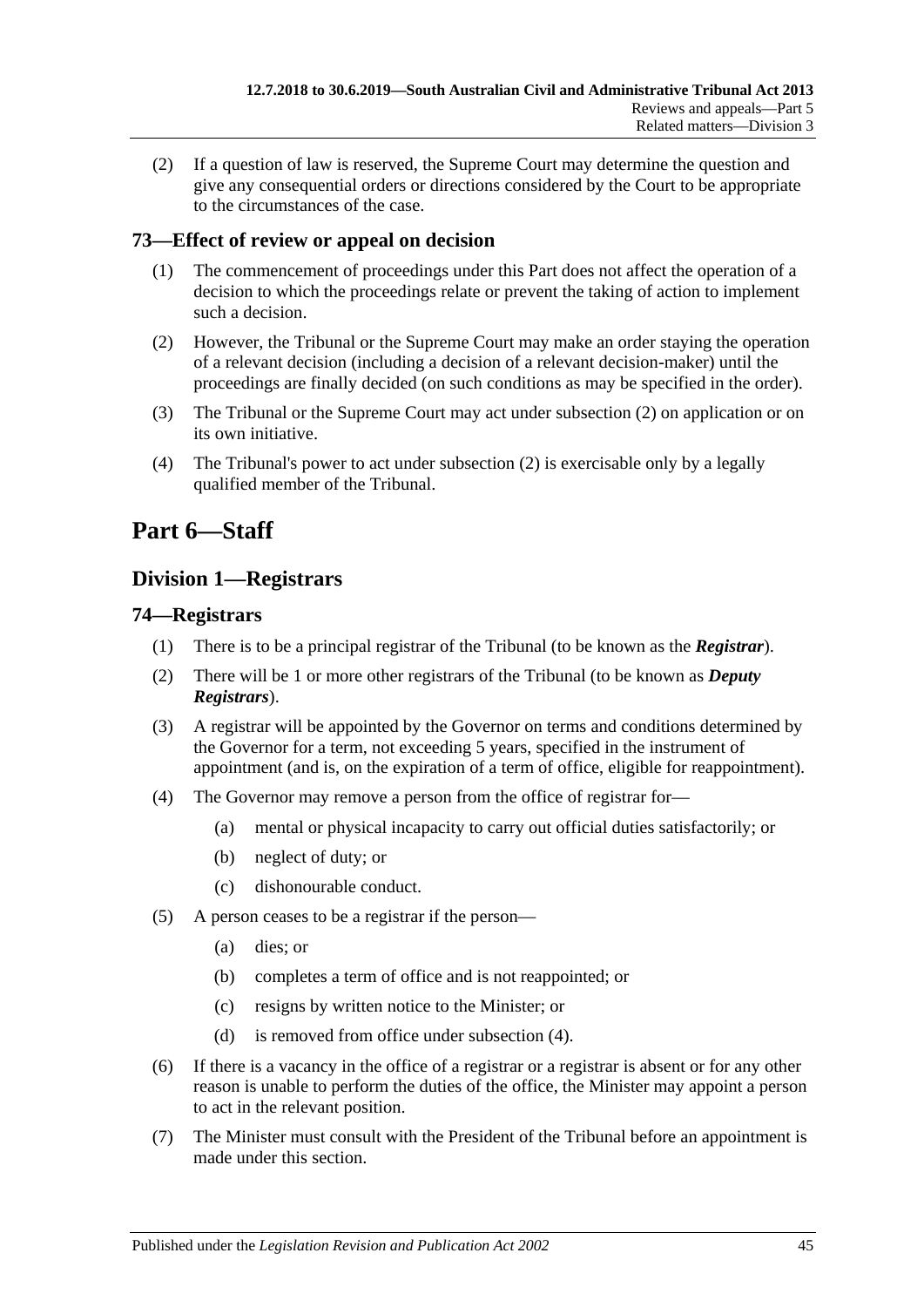(8) The office of the Registrar or of a Deputy Registrar may be held in conjunction with another office in the public service of the State.

### <span id="page-45-0"></span>**75—Functions of registrars**

- (1) The functions of the Registrar are—
	- (a) to assist, or act on behalf of, the President of the Tribunal in the administration of the Tribunal; and
	- (b) to be responsible for the registry and records of the Tribunal; and
	- (c) to undertake responsibility for the day-to-day case management of the Tribunal; and
	- (d) to constitute the Tribunal to the extent specified under this Act; and
	- (e) other functions assigned to the Registrar by the President or under the rules of the Tribunal.
- (2) The functions of a Deputy Registrar are—
	- (a) to assist the Registrar in the performance of the Registrar's functions; and
	- (b) to constitute the Tribunal to the extent specified under this Act; and
	- (c) other functions assigned to the Deputy Registrar by the Registrar or under the rules of the Tribunal.
- (3) A registrar is, in the performance of any function or the exercise of any power, subject to the direction of the President of the Tribunal.

### <span id="page-45-4"></span><span id="page-45-1"></span>**76—Delegation**

- (1) A registrar may delegate a function of the registrar under this Act—
	- (a) to a particular person or committee; or
	- (b) to the person for the time being performing particular duties or holding or acting in a particular position.
- (2) A delegation under [subsection](#page-45-4) (1)—
	- (a) must be made by instrument in writing; and
	- (b) may be conditional; and
	- (c) does not derogate from the ability of the registrar to act in any matter; and
	- (d) is revocable at will by the registrar.

## <span id="page-45-2"></span>**Division 2—Other staff of Tribunal**

### <span id="page-45-3"></span>**77—Other staff of Tribunal**

There will be other staff of the Tribunal consisting of persons employed in a public sector agency and selected by the Registrar with the concurrence of the Chief Executive of the Department.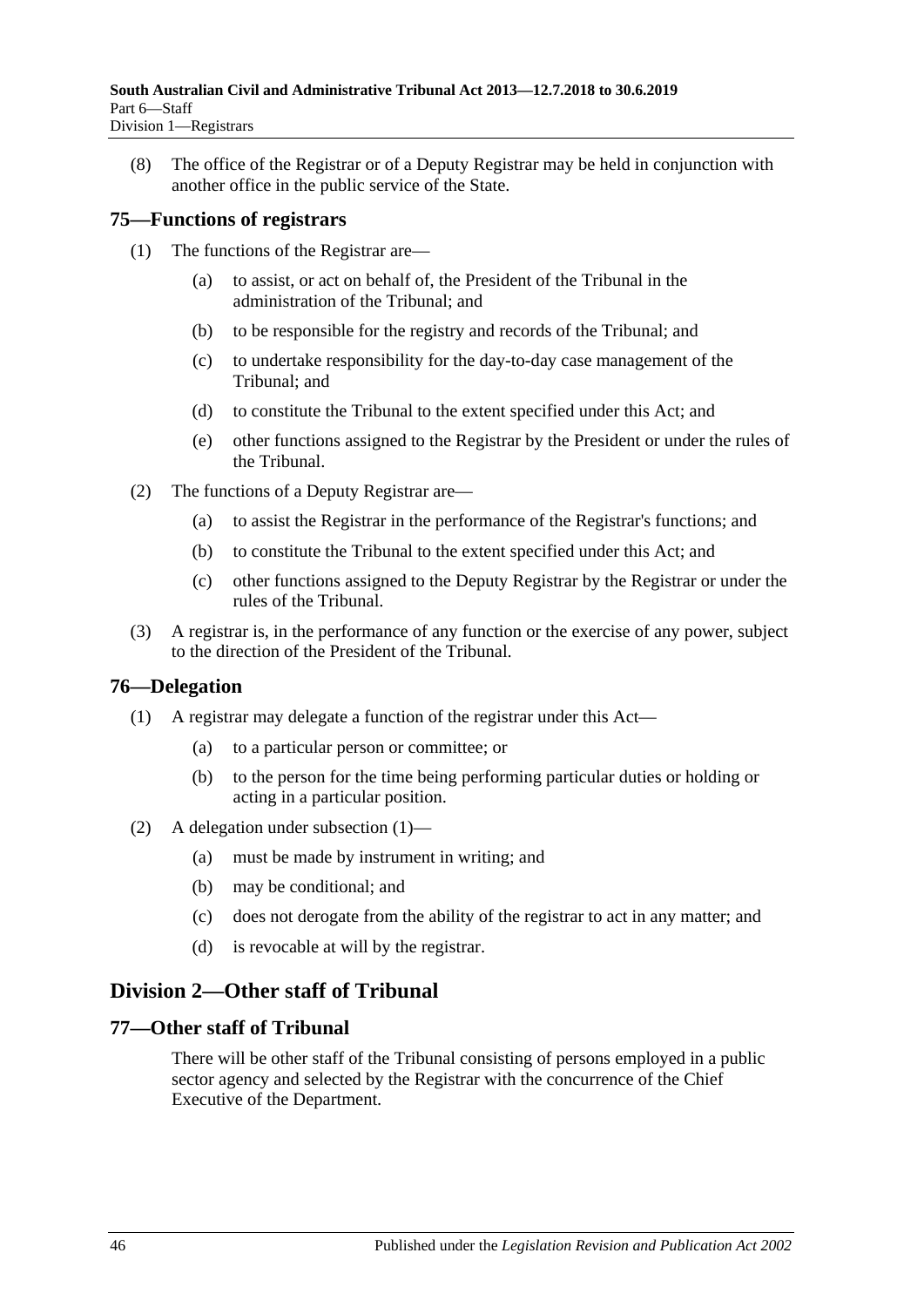## <span id="page-46-0"></span>**Division 3—Use of services or staff**

### <span id="page-46-1"></span>**78—Use of services or staff**

The Tribunal may, by arrangement with the relevant body, make use of the facilities, staff or equipment of—

- (a) an administrative unit in the Public Service; or
- (b) the State Courts Administration Council; or
- (c) another public agency or authority.

## <span id="page-46-2"></span>**Part 7—Miscellaneous**

### <span id="page-46-3"></span>**79—Immunities**

- (1) A member of the Tribunal, mediator, expert or special referee has the same protections, privileges and immunities from liability as a Judge of the Supreme Court.
- (2) A member of the staff of the Tribunal incurs no civil or criminal liability for an honest act or omission in carrying out or purportedly carrying out official functions.
- (3) A person representing a party to proceedings before the Tribunal has the same protection and immunity as a legal practitioner has in representing a party in proceedings in the Supreme Court.
- (4) A party to proceedings before the Tribunal has the same protection and immunity as a party to proceedings in the Supreme Court.
- (5) A person who appears as a witness before the Tribunal or produces books, papers or documents to the Tribunal has the same protection as a witness in proceedings before the Supreme Court.
- (6) A person taking evidence on behalf of the Tribunal has, in doing so, the same protections, privileges and immunities as a member of the Tribunal.

### <span id="page-46-6"></span><span id="page-46-4"></span>**80—Protection from liability for torts**

- (1) An action in tort does not lie against a person for anything that the person has done, in good faith, in the performance or purported performance of a function under this Act or a relevant Act as a member of the Tribunal or as a member of staff or an officer of the Tribunal.
- (2) The Crown is also relieved of any liability that it might otherwise have had for a person having done anything as described in [subsection](#page-46-6) (1).
- (3) The protection given by this section applies even though the thing done as described in [subsection](#page-46-6) (1) may have been capable of being done whether or not this Act or a relevant Act had been enacted.
- (4) In this section, a reference to the doing of anything includes a reference to an omission to do anything.

### <span id="page-46-5"></span>**81—Protection for compliance with Act**

(1) No civil or criminal liability attaches to a person for compliance, or purported compliance, in good faith, with a requirement of this Act.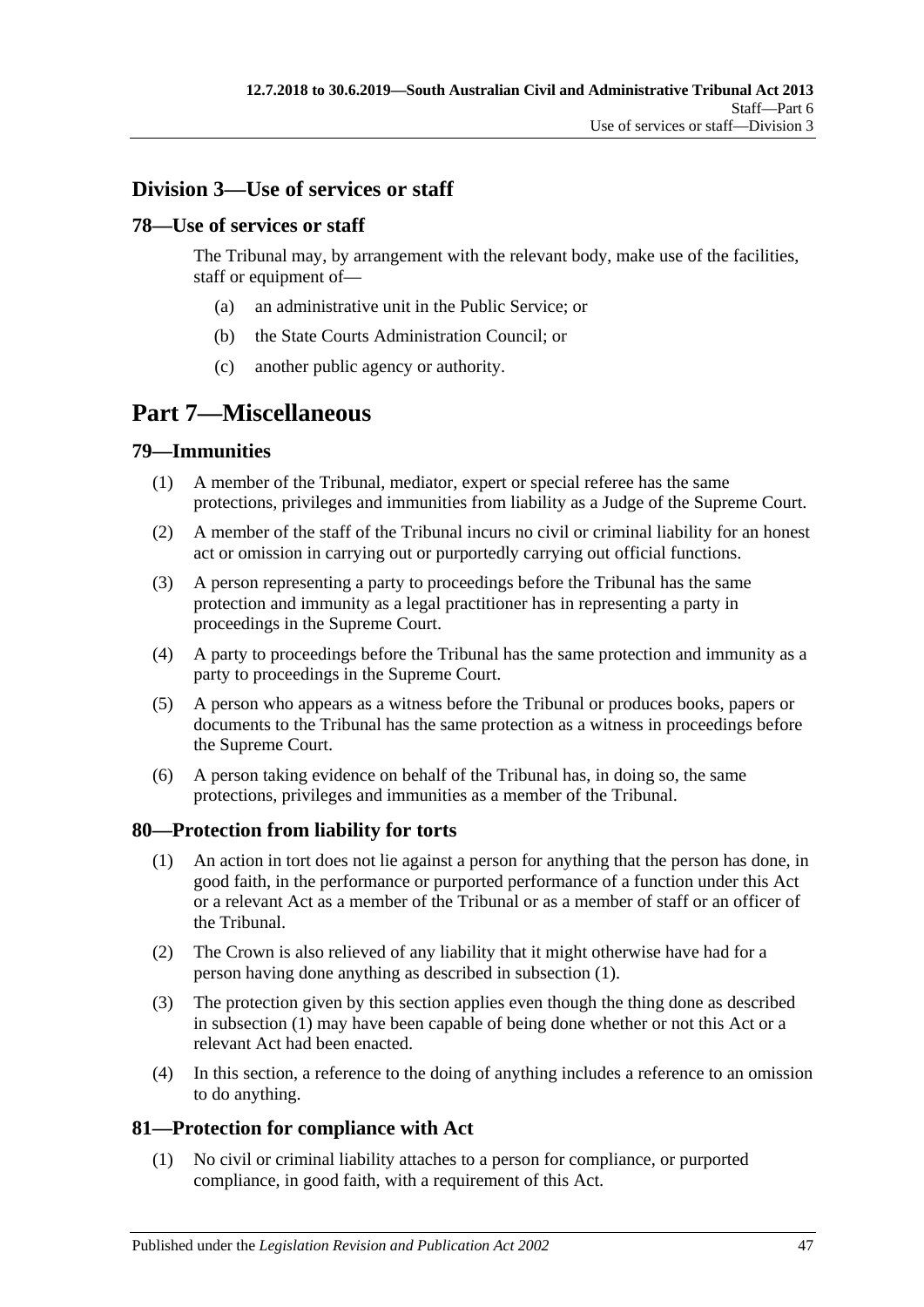(2) In particular, if a person produced a document or other material as required under this Act, no civil liability attaches to the person for producing the document or material, whether the liability would arise under a contract or otherwise.

#### <span id="page-47-0"></span>**82—Alternative orders and relief**

Although a particular form of order or relief is sought by an applicant in proceedings before the Tribunal, the Tribunal may make any other form of order or grant any other form of relief that it considers more appropriate in the circumstances of the case.

#### <span id="page-47-1"></span>**83—Power to cure irregularities**

- (1) Where in proceedings before the Tribunal or on appeal from the Tribunal to the Supreme Court it appears to the Tribunal or the Court—
	- (a) that some irregularity has occurred affecting the proceedings or any matter to which the proceedings relate; and
	- (b) that it would be conducive to the expeditious resolution of the questions of substance at issue between the parties if the powers conferred by this section were exercised,

the Tribunal or the Court may cure the irregularity by ordering that, subject to the fulfilment of such conditions as may be stipulated by the Tribunal or the Court, a requirement of this Act, or of any other Act or law, be dispensed with to the extent necessary for the purpose.

(2) An order under this section does not affect the rights or liabilities of persons who are not parties to the proceedings.

#### <span id="page-47-2"></span>**84—Correcting mistakes**

- (1) The Tribunal may correct a decision it gives or a statement of the reasons it has given for its decision to the extent necessary to rectify—
	- (a) a clerical mistake; or
	- (b) an error arising from an accidental slip or omission; or
	- (c) a material miscalculation of figures or a material mistake in the description of any person, thing or matter referred to in the decision; or
	- (d) a defect of form.
- (2) The correction may be made—
	- (a) on a party's application made in accordance with the rules; or
	- (b) on the Tribunal's own initiative.

#### <span id="page-47-3"></span>**85—Tribunal may review its decision if person was absent**

(1) In this section—

*relevant hearing*, in relation to a decision of the Tribunal, means a hearing at which the decision was made or which preceded the making of the decision (including a compulsory conference) but does not include mediation.

(2) A person in respect of whom the Tribunal makes a decision may apply to the Tribunal for a review of the decision if the person did not appear and was not represented at a relevant hearing.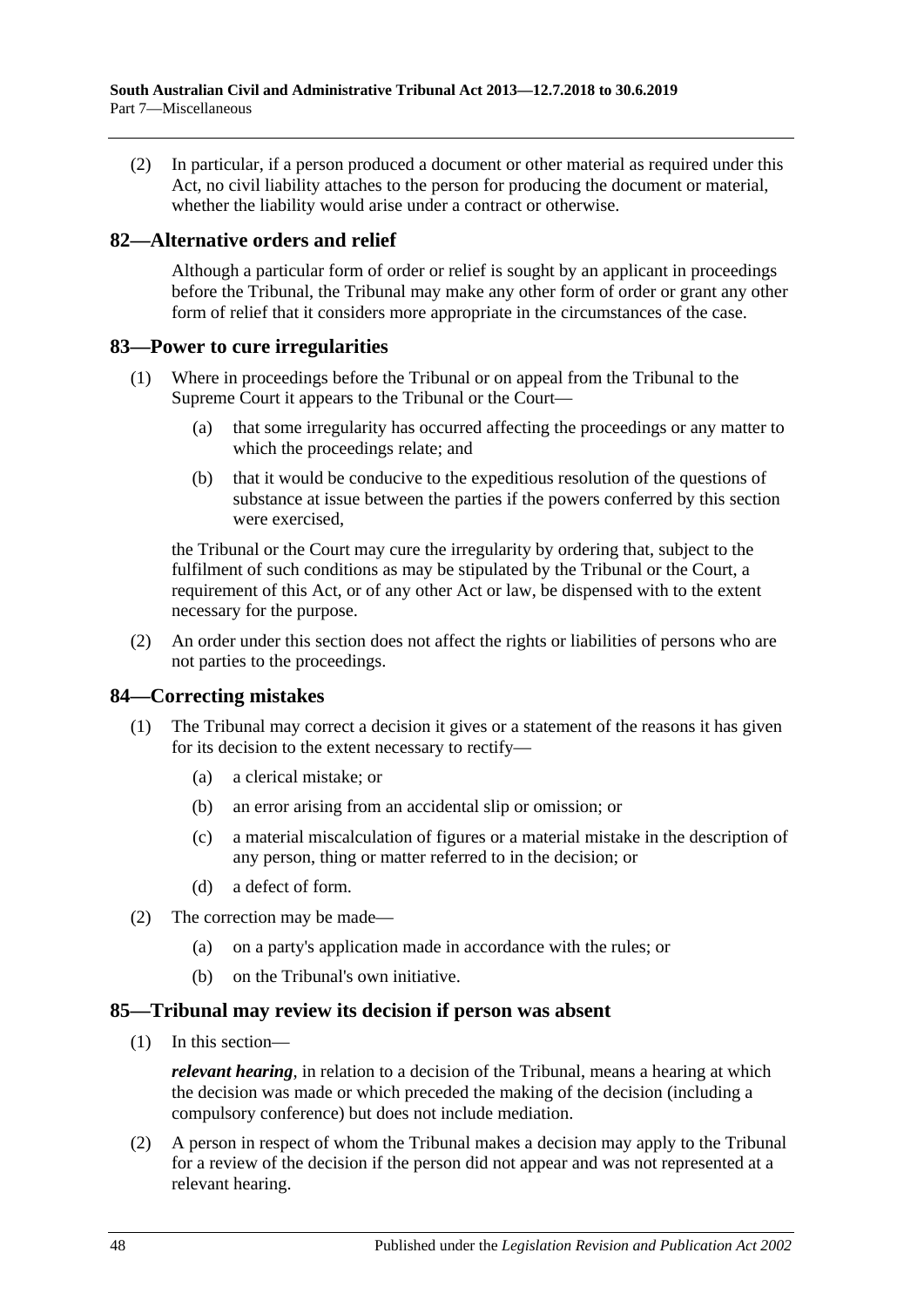- (3) The application has to be made within the time limits specified by, and otherwise in accordance with, the rules.
- (4) The rules may limit the number of applications that can be made under this section in respect of the same matter without leave of the Tribunal.
- (5) If on hearing the application the Tribunal is satisfied that the applicant had a reasonable excuse for not attending or being represented at the relevant hearing, the Tribunal is to review the decision and may revoke or vary it if the Tribunal considers it appropriate to do so.
- (6) For the hearing of the application, the Tribunal is to be constituted by the members by whom it was constituted when it made the decision, if that is practicable.
- (7) A review under this section—
	- (a) is part of the original proceedings; and
	- (b) is not a review of a decision for the purposes of [section](#page-21-3) 34 or [70.](#page-41-6)

#### <span id="page-48-2"></span><span id="page-48-0"></span>**86—Tribunal may authorise person to take evidence**

- (1) The Tribunal may authorise, in writing, a person (whether or not a member of the Tribunal) to take evidence on behalf of the Tribunal for the purposes of any proceedings.
- (2) The Tribunal's power under [subsection](#page-48-2) (1) to authorise the taking of evidence is exercisable only by a Presidential member.
- (3) The Tribunal may authorise evidence to be taken under this section outside South Australia.
- (4) The Tribunal may give directions as to the taking of evidence under this section.
- (5) If a person other than a member of the Tribunal is authorised to take evidence, the person has all the powers of a member of the Tribunal in relation to the taking of evidence.
- (6) Evidence taken under this section—
	- (a) is to be regarded as having been given to the Tribunal; and
	- (b) if taken outside South Australia, is to be regarded as having been given in South Australia.

#### <span id="page-48-1"></span>**87—Miscellaneous provisions relating to legal process and service**

- (1) Any process of the Tribunal may be issued, served or executed on a Sunday as well as any other day.
- (2) The validity of process is not affected by the fact that the person who issued it dies or ceases to hold office.
- <span id="page-48-3"></span>(3) If it is not practicable to serve any process, notice or other document relating to any proceedings in the manner otherwise prescribed or contemplated by law, the Tribunal may, by order—
	- (a) provide for service by post, or in any other way (including by substituted service) authorised by the regulations; or
	- (b) make any other provision that may be necessary or desirable for service.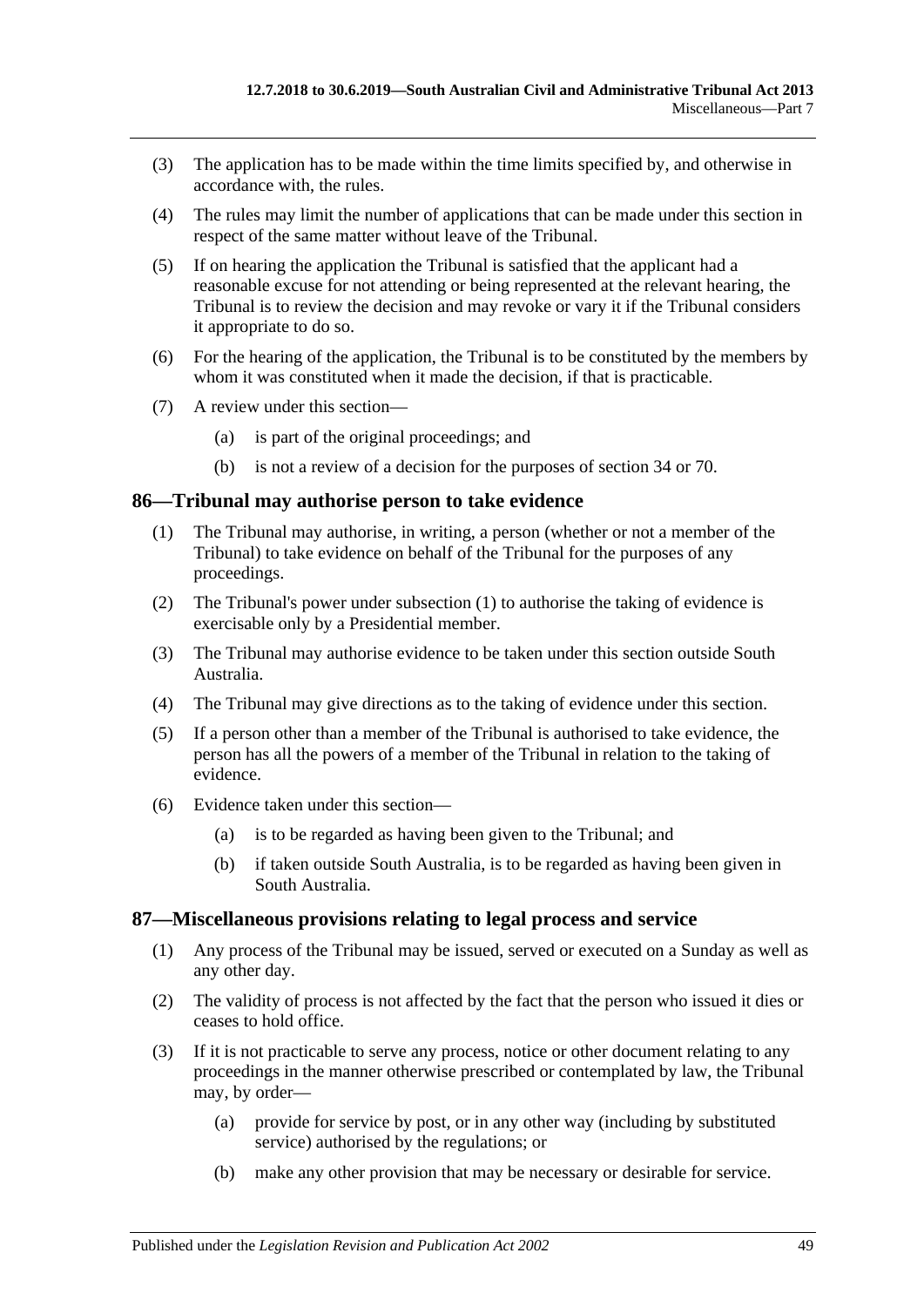- (4) Any process, notice or other document served in accordance with an order under [subsection](#page-48-3) (3) will, despite any other law, be taken to have been duly served.
- (5) A registrar is expressly authorised to make an order under [subsection](#page-48-3) (3).

#### <span id="page-49-0"></span>**88—Proof of decisions and orders of Tribunal**

An apparently genuine document purporting to be a copy of a decision or order of the Tribunal and to be certified as such by a registrar will be accepted in any legal proceedings, in the absence of proof to the contrary, as a true copy of a decision or order of the Tribunal.

#### <span id="page-49-1"></span>**89—Enforcement of decisions and orders of Tribunal**

- (1) If the Tribunal makes a monetary order, the amount specified in the order may be recovered in the appropriate court, by a person recognised by the regulations for the purposes of this subsection, as if it were a debt.
- (2) A person who contravenes or fails to comply with an order of the Tribunal (other than a monetary order) is guilty of an offence.

Maximum penalty: \$50 000 or imprisonment for 2 years.

(3) In this section—

#### *appropriate court* means—

- (a) in relation to an order of the Tribunal that is a monetary order for an amount that does not exceed the amount that represents the jurisdictional limit of the Magistrates Court for a monetary claim founded on contract—the Magistrates Court;
- (b) in any other case—the District Court.

### <span id="page-49-2"></span>**89A—Bailiffs**

- (1) The President may appoint a person to be a bailiff.
- (2) The office of bailiff may be held (but may not need to be held) by—
	- (a) a person employed in a public sector agency; or
	- (b) a person appointed under the *[Courts Administration Act](http://www.legislation.sa.gov.au/index.aspx?action=legref&type=act&legtitle=Courts%20Administration%20Act%201993) 1993* or the *[Sheriff's](http://www.legislation.sa.gov.au/index.aspx?action=legref&type=act&legtitle=Sheriffs%20Act%201978)  Act [1978](http://www.legislation.sa.gov.au/index.aspx?action=legref&type=act&legtitle=Sheriffs%20Act%201978)*.
- (3) The regulations may prescribe fees to be paid in respect of any action taken by a bailiff (and provide for the recovery or enforcement of such a fee).
- (4) A bailiff (and, if relevant, a police officer assisting a bailiff) incurs no civil or criminal liability for an honest act or omission in carrying out or purportedly carrying out official functions.

#### <span id="page-49-4"></span><span id="page-49-3"></span>**90—Accessibility of evidence**

- (1) Subject to this section, the Tribunal may, on application by any member of the public, allow the applicant to inspect or obtain a copy of—
	- (a) any process relating to proceedings and forming part of the Tribunal's records;
	- (b) a transcript of evidence taken by the Tribunal in any proceedings;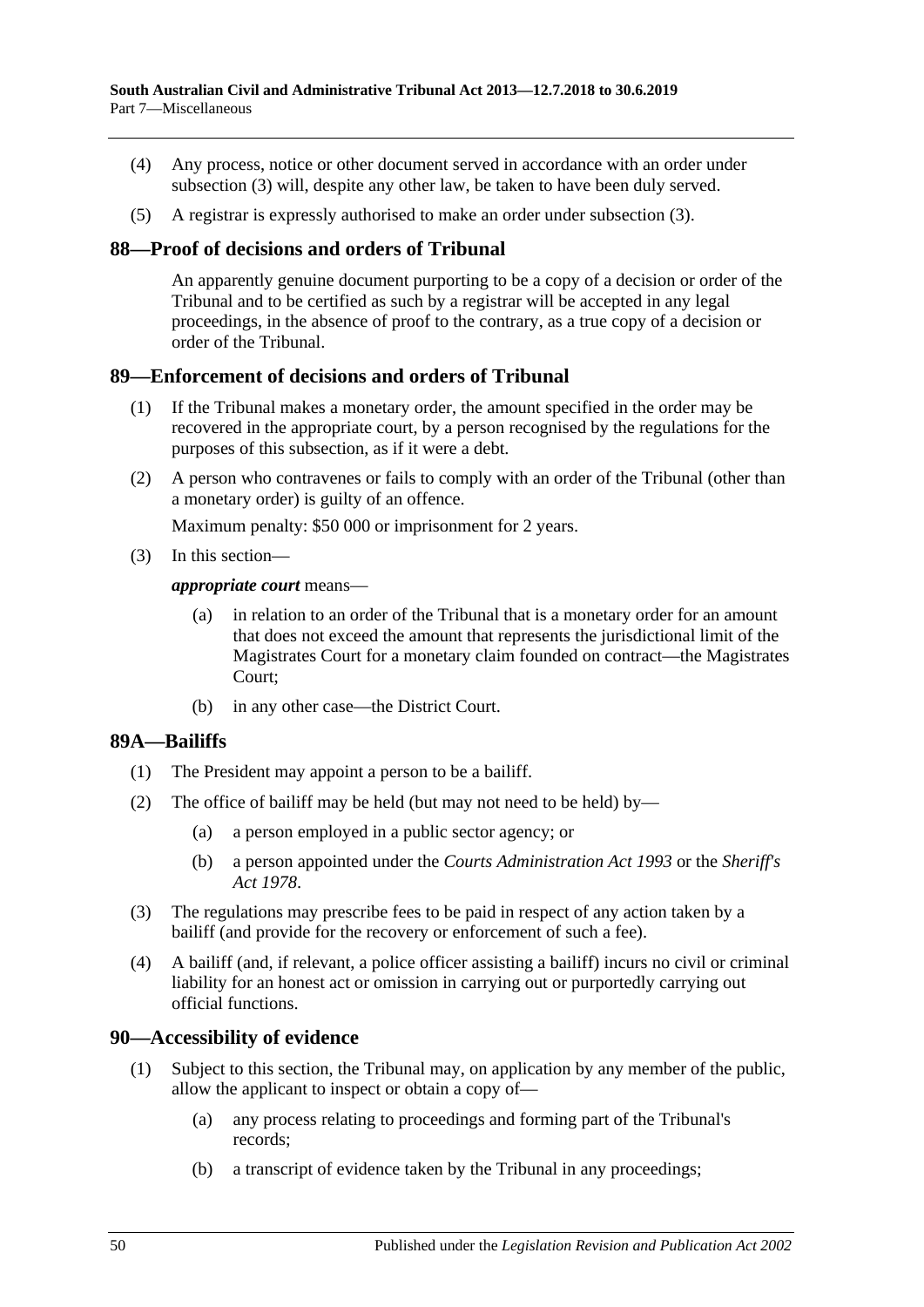- (c) any documentary material admitted into evidence in any proceedings;
- (d) any decision or order given or made by the Tribunal;
- (e) any other material of a prescribed kind.
- <span id="page-50-3"></span>(2) A member of the public may inspect or obtain a copy of the following material only with the permission of the Tribunal:
	- (a) material that was not taken or received in open court;
	- (b) material the disclosure of which would be contrary to a direction or order of the Tribunal given under another provision of this or any other Act;
	- (c) a photograph, slide, film, video tape, audio tape or other form of recording from which a visual image or sound can be produced;
	- (d) material of a class prescribed by the regulations.
- (3) The Tribunal may permit inspection or copying of material referred to in [subsection](#page-49-4)  $(1)$  or  $(2)$  subject to any condition it considers appropriate, including a condition limiting the publication or use of the material.
- (4) A decision by the Tribunal on an application under this section is administrative and is final and not subject to any form of review.
- (5) The Tribunal may charge a fee, fixed by regulation, for inspection or copying of material under this section.

#### <span id="page-50-0"></span>**91—Costs of proceedings**

(1) In this section—

*costs of proceedings* means costs of, or incidental to, any proceedings of the Tribunal, other than the costs of a party.

- (2) The Tribunal may order that all or any of the costs of proceedings be paid by a party.
- (3) If the matter that is the subject of the proceeding comes within the Tribunal's review jurisdiction, the Tribunal cannot make an order under this section against a party unless—
	- (a) the party brought or conducted the proceedings frivolously or vexatiously; or
	- (b) the Tribunal is acting in prescribed circumstances.

#### <span id="page-50-1"></span>**92—Annual report**

- (1) The President of the Tribunal must on or before 31 October in each year make a report to the Attorney-General on the administration and operation of the Tribunal during the previous financial year.
- (2) The Attorney-General must within 12 sitting days after receiving a report under this section cause copies of the report to be laid before both Houses of Parliament.
- (3) The report must include any information prescribed by the regulations.

#### <span id="page-50-2"></span>**93—Additional reports**

The President of the Tribunal must, at the request of the Attorney-General, report to the Attorney-General on any matter relevant to the administration or operation of the Tribunal.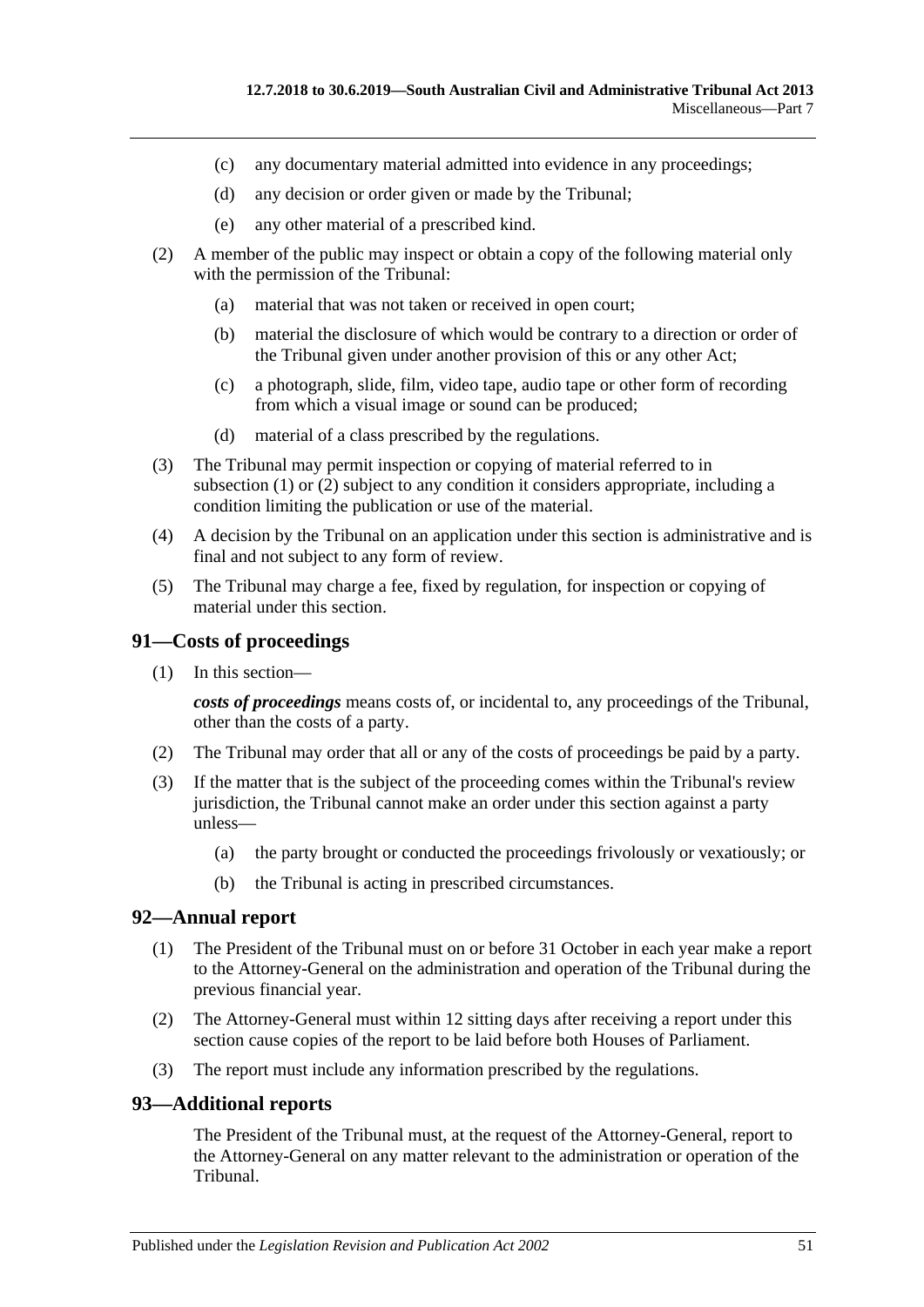### <span id="page-51-0"></span>**93A—Disrupting proceedings of Tribunal**

- (1) A person who is present at a place where proceedings of the Tribunal are being conducted must not—
	- (a) wilfully interrupt any proceedings; or
	- (b) behave in a disorderly or offensive manner; or
	- (c) use offensive language.

Maximum penalty: \$10 000 or imprisonment for 6 months.

- (2) Nothing in this section derogates from the operation of another provision of this Act.
- (3) In this section—

*offensive* includes threatening, abusive or insulting.

#### <span id="page-51-1"></span>**93B—False or misleading statements**

A person who knowingly makes a false or misleading statement for the purposes of, or in connection with, consideration by the registrar or the Tribunal (including the Tribunal as constituted of a registrar or other member of staff of the Tribunal) as to whether to waive, remit or make such other provision in relation to the payment of fees in respect of proceedings before the Tribunal, is guilty of an offence.

Maximum penalty: \$1 250 or imprisonment for 3 months.

#### <span id="page-51-2"></span>**94—Rules**

- (1) Rules of the Tribunal may be made—
	- (a) regulating the business of the Tribunal and the duties of the various members and staff of the Tribunal; and
	- (b) authorising the registrars and other staff of the Tribunal to exercise powers with respect to proceedings before the Tribunal and providing for the internal review of specified classes of decisions in specified circumstances; and
	- (c) regulating the practice and procedure of the Tribunal; and
	- (ca) providing for the provision of written statements of reasons for decisions of the Tribunal at first instance for the purposes of an internal review of the decision by the Tribunal under [section](#page-41-6) 70; and
	- (d) imposing obligations on persons seeking to commence proceedings before the Tribunal to take any step, including to give a notification to another person or to provide any specified information; and
	- (e) providing for the service of applications and documents; and
	- (f) imposing obligations on parties to proceedings before the Tribunal to disclose to each other the contents of expert reports or other material of relevance to the proceedings before or in connection with the hearing of the proceedings; and
	- (g) regulating the referral of a matter to mediation, the conduct of mediations or the referral of questions for investigation and report by an expert or referee; and
	- (h) regulating the form in which evidence may be taken; and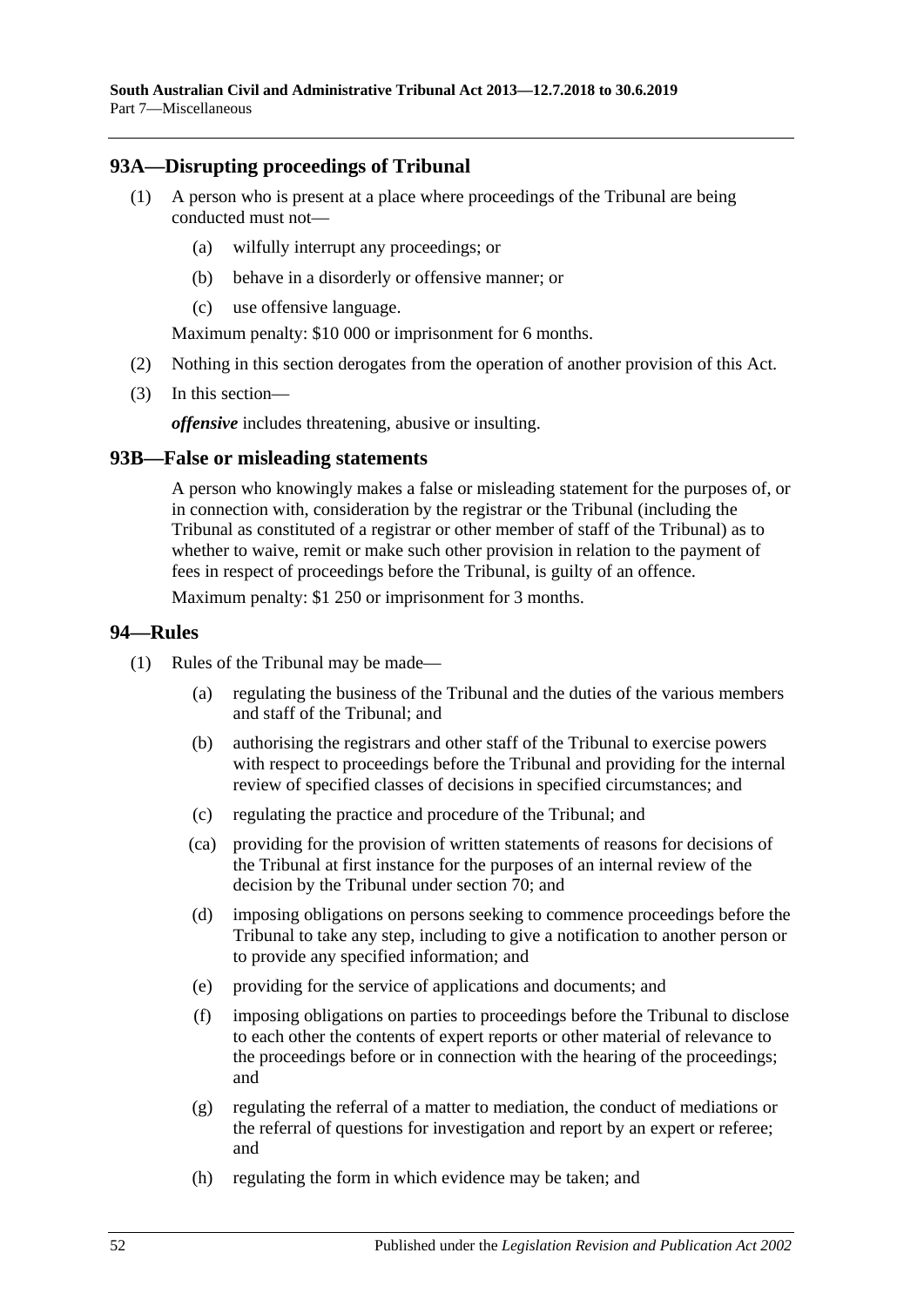- (i) restricting or prohibiting certain classes of persons from appearing as representatives in proceedings before the Tribunal; and
- (j) providing for the Tribunal to waive any procedural requirement; and
- (k) regulating costs and providing for the assessment and settling of costs; and
- (l) providing for witness fees; and
- (m) providing for other matters relating to the management, conduct or settlement of proceedings before the Tribunal; and
- (n) dealing with any other matters necessary or expedient for the effective and efficient operation of the Tribunal.
- (2) The power to make rules under this section includes the power to make rules in respect of any jurisdiction conferred on the Tribunal by a relevant Act.
- (3) Rules of the Tribunal may be made by the President and a Deputy President of the Tribunal.
- (4) The rules take effect from the date of publication in the Gazette or a later date specified in the rules.
- (5) The rules must be consistent with the regulations, and with any relevant Act.

#### <span id="page-52-1"></span><span id="page-52-0"></span>**95—Regulations**

- (1) The Governor may make such regulations as are contemplated by this Act or a relevant Act, or as are necessary or expedient for the purposes of this Act or a relevant Act.
- (2) Without limiting the generality of [subsection](#page-52-1) (1), the regulations may—
	- (a) provide information to be included in registers to be kept for the purposes of this Act; and
	- (b) prescribe matters relevant to the practice or procedures of the Tribunal; and
	- (c) prescribe and provide for the payment of fees in relation to proceedings before the Tribunal; and
	- (d) prescribe penalties not exceeding \$5 000 for contravention of, or non-compliance with, any regulation; and
	- (e) make provisions of a saving or transitional nature consequent on the vesting of jurisdiction on the Tribunal under another Act.
- <span id="page-52-2"></span>(3) The regulations may provide that any matter or thing is to be determined, dispensed with, regulated or prohibited according to the discretion of the President of the Tribunal or another prescribed person.
- (4) A regulation under [subsection](#page-52-2)  $(2)(e)$  may (without limiting that subsection)—
	- (a) operate in addition to any saving or transitional provision enacted under another Act in connection with the vesting of jurisdiction in the Tribunal; and
	- (b) operate so as to modify the operation or effect of another Act insofar as may be expedient in connection with the transfer of jurisdiction to the Tribunal from another entity; and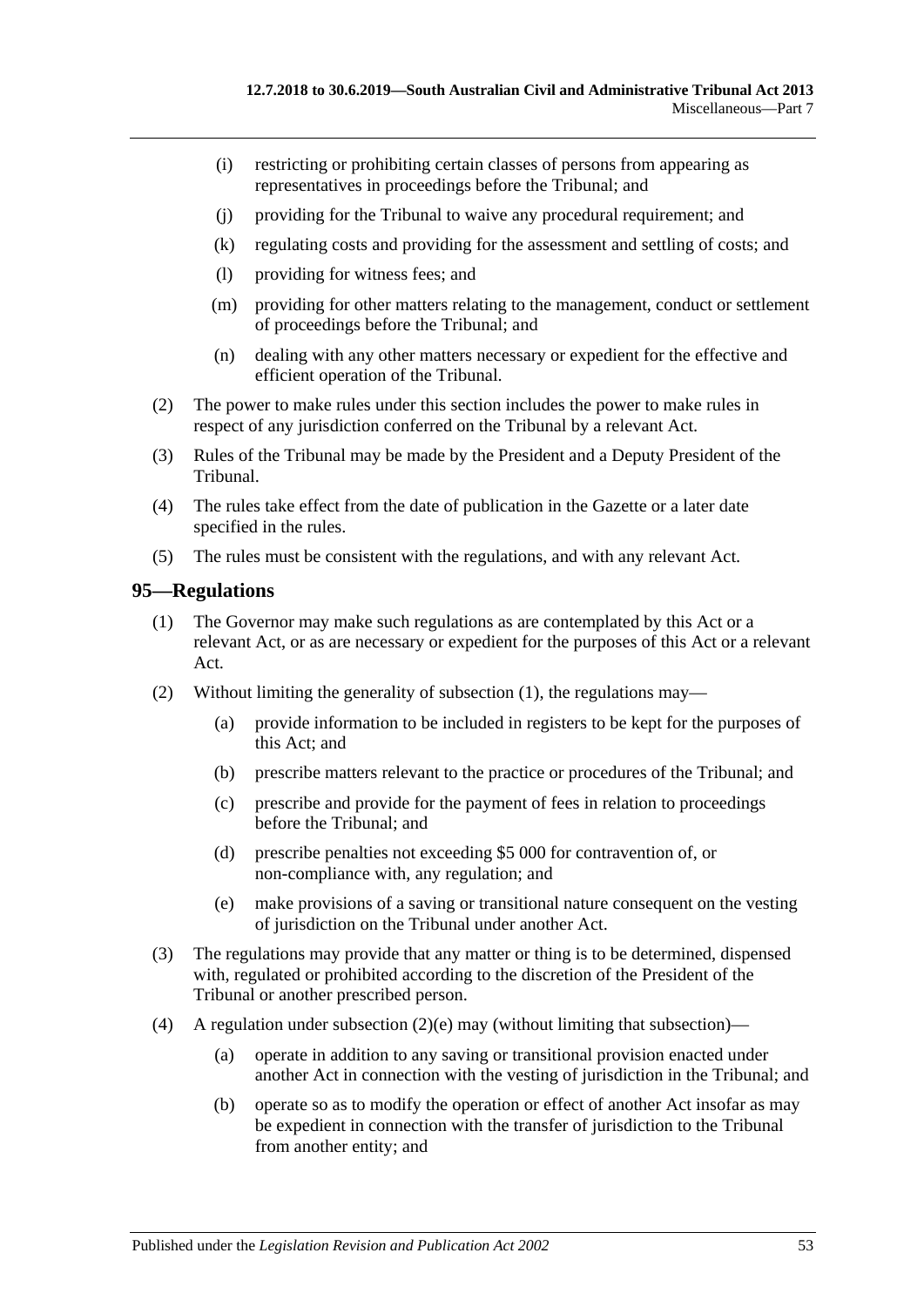(c) take effect from the day on which jurisdiction is vested in the Tribunal under another Act (including so as to provide for the retrospective operation of the regulation).

#### <span id="page-53-0"></span>**96—Review**

- (1) The Minister must appoint 1 or more independent persons to conduct a review under [subsection](#page-53-1) (2) as soon as practicable after the expiry of 2 years from the commencement of [Part](#page-20-1) 3 of this Act.
- <span id="page-53-2"></span><span id="page-53-1"></span>(2) The review must include an assessment of—
	- (a) the performance of the Tribunal; and
	- (b) without limiting [paragraph](#page-53-2) (a), the extent to which the main objectives of the Tribunal have been met over the period to which the review relates; and
	- (c) the extent to which it would be advantageous to extend the jurisdiction of the Tribunal to matters arising under other Acts identified by the person or persons conducting the review or identified by the Minister for the purposes of the review,

and may include any other matter specified by the Minister for the purposes of the review.

- (3) The results of the review must be incorporated into a report submitted to the Minister.
- (4) The Minister must cause a copy of the report to be laid before both Houses of Parliament within 6 sitting days after receiving the report.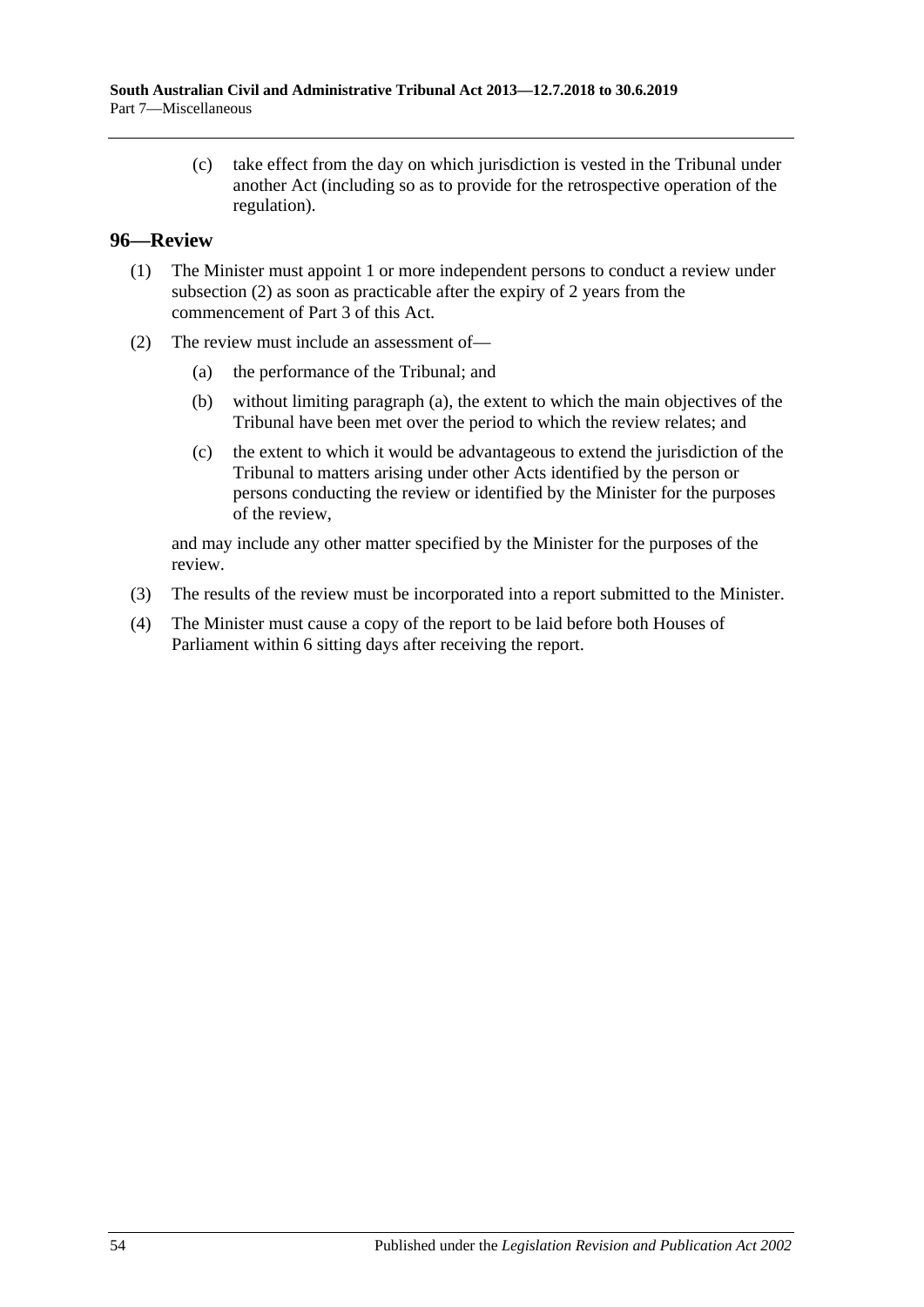# <span id="page-54-0"></span>**Legislative history**

### **Notes**

- Amendments of this version that are uncommenced are not incorporated into the text.
- Please note—References in the legislation to other legislation or instruments or to titles of bodies or offices are not automatically updated as part of the program for the revision and publication of legislation and therefore may be obsolete.
- Earlier versions of this Act (historical versions) are listed at the end of the legislative history.
- For further information relating to the Act and subordinate legislation made under the Act see the Index of South Australian Statutes or www.legislation.sa.gov.au.

## **Principal Act and amendments**

New entries appear in bold.

| Year    | N <sub>0</sub> | Title                                                                                   | Assent     | Commencement                                                                                                                                                                                                                                                                                                |
|---------|----------------|-----------------------------------------------------------------------------------------|------------|-------------------------------------------------------------------------------------------------------------------------------------------------------------------------------------------------------------------------------------------------------------------------------------------------------------|
| 2013    | 59             | South Australian Civil and<br>Administrative Tribunal Act 2013                          | 7.11.2013  | 14.11.2013 (Gazette 14.11.2013 p4224)<br>except Pt 2 Div 3 Subdiv 3 & Pt 6<br>Divs 1 & 2-13.2.2014 (Gazette<br>13.2.2014 p886) and except ss 9, 12,<br>18-22, 27 & Pt 6 Div 3-8.5.2014<br>(Gazette 8.5.2014 p1630) and except<br>ss 5-8, 23-26, Pts 3-5, ss 82-92 &<br>96-29.3.2015 (Gazette 5.3.2015 p882) |
| 2014    | 26             | Statutes Amendment (SACAT)<br>Act 2014                                                  | 11.12.2014 | Pt 16 (s 202)-15.1.2015 (Gazette<br>15.1.2015 p309); ss 193-201 &<br>203-205)-29.3.2015 immediately<br>after the commencement of the<br>remaining provisions of 59/2013<br>(Gazette 5.3.2015 p883)                                                                                                          |
| 2017 51 |                | Statutes Amendment (SACAT No 2)<br>Act 2017                                             | 28.11.2017 | Pt 43 (ss 221 to 224, 226 to<br>230)-14.12.2017 (Gazette 12.12.2017<br>p4960); s 225-1.7.2019 (Gazette<br>14.2.2019 p477)                                                                                                                                                                                   |
| 2018 5  |                | <b>Statutes Amendment (SACAT</b><br><b>Federal Diversity Jurisdiction</b> )<br>Act 2018 | 12.7.2018  | Pt 3 (ss 6 & 7)-12.7.2018                                                                                                                                                                                                                                                                                   |
| 2018    | 29             | <b>Statutes Amendment</b><br>(Attorney-General's Portfolio)<br>Act 2018                 | 15.11.2018 | Pt 4 $(s 9)$ —1.7.2019 immediately after<br>s 225 of 51/2017: s 2(5)                                                                                                                                                                                                                                        |

## **Provisions amended**

New entries appear in bold.

| Provision      | How varied                                                            | Commencement |
|----------------|-----------------------------------------------------------------------|--------------|
| <b>Pt 1</b>    |                                                                       |              |
| s <sub>2</sub> | omitted under Legislation Revision and<br><b>Publication Act 2002</b> | 12.7.2018    |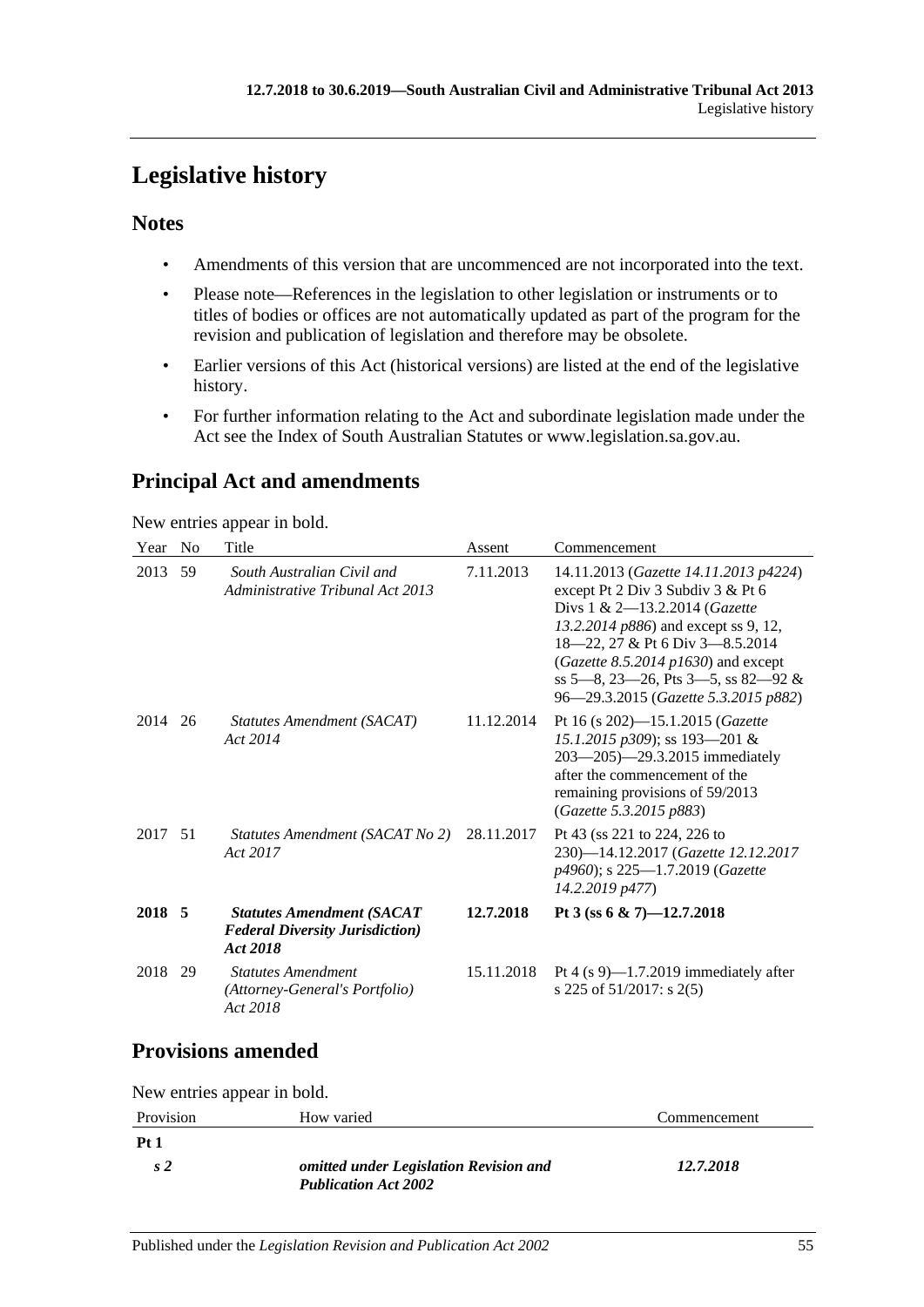| s <sub>4</sub>           | amended by 5/2018 s 6                                                     | 12.7.2018                       |
|--------------------------|---------------------------------------------------------------------------|---------------------------------|
| Pt 2                     |                                                                           |                                 |
| s <sub>8</sub>           |                                                                           |                                 |
| s(1)                     | s 8 redesignated as $s(1)$ by 26/2014 s 193                               | 29.3.2015                       |
| 8(2)                     | inserted by 26/2014 s 193                                                 | 29.3.2015                       |
| s 25                     |                                                                           |                                 |
| $s \, 25(1)$             | s 25 amended and redesignated as s 25(1) by<br>$51/2017$ s $221(1)$ , (2) | 14.12.2017                      |
| $s\,25(2)$               | inserted by 51/2017 s 221(2)                                              | 14.12.2017                      |
| Pt 3                     |                                                                           |                                 |
| s 33                     |                                                                           |                                 |
| $s \, 33(1)$             | amended by 26/2014 s 194(1)                                               | 29.3.2015                       |
| $s \, 33(2)$             | substituted by 26/2014 s 194(2)                                           | 29.3.2015                       |
| s 34                     |                                                                           |                                 |
| $s \; 34(1)$             | amended by 26/2014 s 195(1)                                               | 29.3.2015                       |
| $s \; 34(2)$             | substituted by 26/2014 s 195(2)                                           | 29.3.2015                       |
| $s \frac{34}{2a}$        | inserted by 26/2014 s 195(2)                                              | 29.3.2015                       |
|                          | substituted by 51/2017 s 222                                              | 14.12.2017                      |
| Pt 3A                    | inserted by 5/2018 s 7                                                    | 12.7.2018                       |
| Pt 4                     |                                                                           |                                 |
| s 39                     |                                                                           |                                 |
| $s \, 39(1)$             | amended by 26/2014 s 196                                                  | 29.3.2015                       |
| s 43                     |                                                                           |                                 |
| $s\,43(2)$               | amended by 26/2014 s 197                                                  | 29.3.2015                       |
| s 47                     |                                                                           |                                 |
| $s\,47(5)$               | amended by 51/2017 s 223                                                  | 14.12.2017                      |
| s 56                     |                                                                           |                                 |
| $s\,56(3)$               | deleted by 51/2017 s 224                                                  | 14.12.2017                      |
| s 53                     |                                                                           |                                 |
| s 53(1)                  | amended by 26/2014 s 198                                                  | 29.3.2015                       |
| $Pt\,5$                  |                                                                           |                                 |
| s 70                     |                                                                           |                                 |
| 570(1)                   | substituted by 26/2014 s 199                                              | 29.3.2015                       |
| s $70(1a)$               | inserted by 26/2014 s 199                                                 | 29.3.2015                       |
|                          | amended by 51/2017 s 225                                                  | uncommenced-not<br>incorporated |
| s 71                     |                                                                           |                                 |
| $s \, 71(1a)$            | inserted by 26/2014 s 200(1)                                              | 29.3.2015                       |
| s $71(2a)$ and $(2b)$    | inserted by 26/2014 s 200(2)                                              | 29.3.2015                       |
| $s \, 71(3a)$ and $(3b)$ | inserted by 26/2014 s 200(3)                                              | 29.3.2015                       |
| $s \, 71(4)$             | amended by 26/2014 s 200(4)                                               | 29.3.2015                       |
| s 73                     |                                                                           |                                 |
| s 73(4)                  | amended by 51/2017 s 226                                                  | 14.12.2017                      |

#### **South Australian Civil and Administrative Tribunal Act 2013—12.7.2018 to 30.6.2019** Legislative history